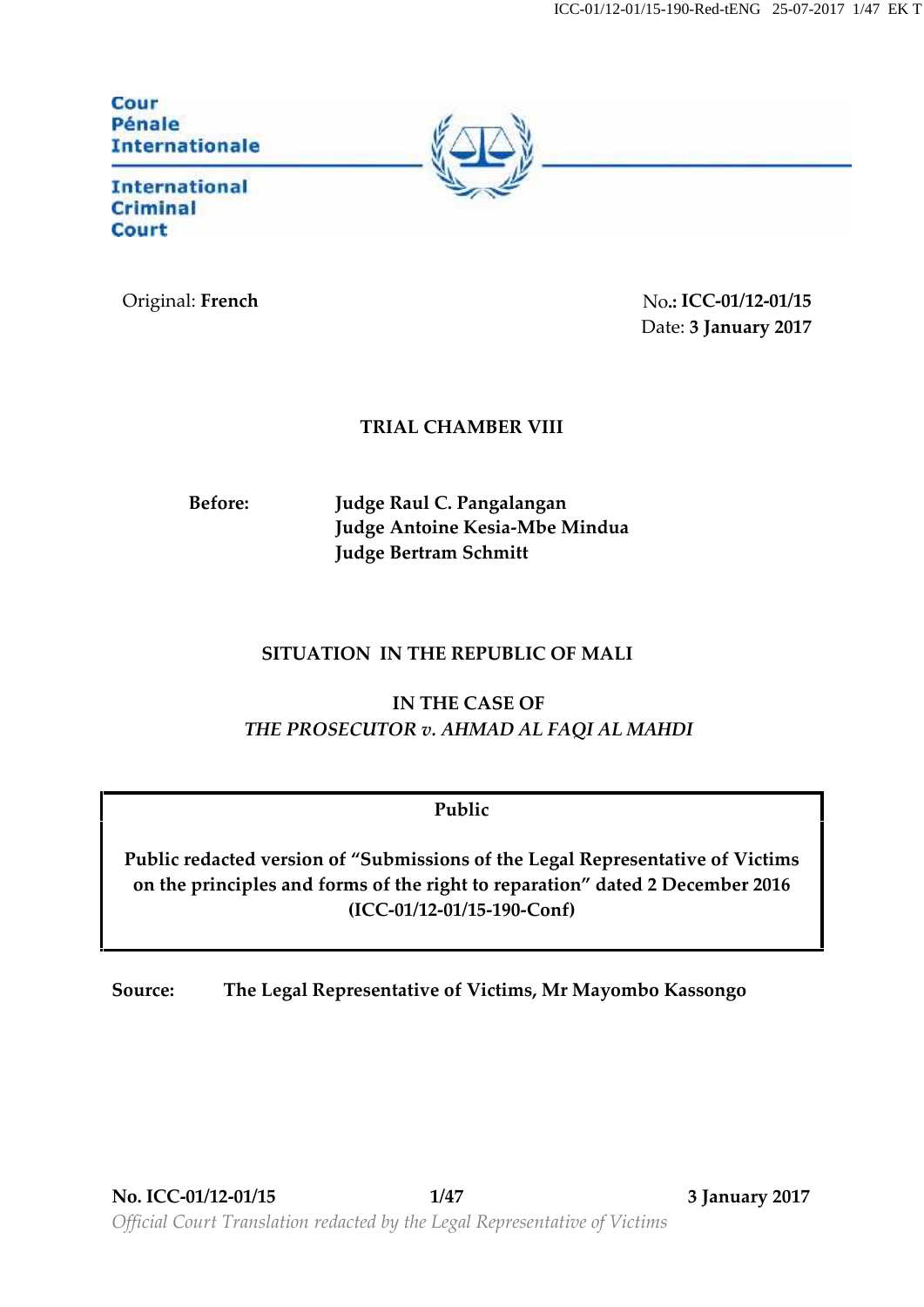**Document to be notified in accordance with regulation 31 of the Regulations of the Court to:**

| <b>Office of the Prosecutor</b>                                | <b>Counsel for the Defence</b>                                  |
|----------------------------------------------------------------|-----------------------------------------------------------------|
| Ms Fatou Bensouda                                              | Mr Mohamed Aouini                                               |
| Mr James Stewart                                               | Mr Jean-Louis Gilissen                                          |
|                                                                |                                                                 |
| <b>Legal Representatives of Victims</b><br>Mr Mayombo Kassongo | <b>Legal Representatives of Applicants</b>                      |
| <b>Unrepresented Victims</b>                                   | <b>Unrepresented Applicants for</b><br>Participation/Reparation |
| <b>Office of Public Counsel for Victims</b>                    | Office of Public Counsel for the<br>Defence                     |
| <b>States' Representatives</b>                                 | <b>Amicus Curiae</b>                                            |
| The competent authorities of the                               | Belfast Human Rights Centre                                     |
| Republic of Mali                                               | <b>Redress Trust</b>                                            |
|                                                                | <b>FIDH</b>                                                     |
|                                                                | <b>AMDH</b>                                                     |
| <b>REGISTRY</b>                                                | <b>UNESCO</b>                                                   |
| Registrar                                                      | <b>Counsel Support Section</b>                                  |
| Mr Herman von Hebel                                            |                                                                 |
|                                                                |                                                                 |
| <b>Victims and Witnesses Unit</b>                              | <b>Detention Section</b>                                        |
| Mr Nigel Verril                                                |                                                                 |
|                                                                |                                                                 |
| <b>Victims Participation and Reparations</b>                   | Other                                                           |
| <b>Section</b>                                                 | <b>Trust Fund for Victims</b>                                   |
| Ms Isabelle Guibal                                             |                                                                 |
|                                                                |                                                                 |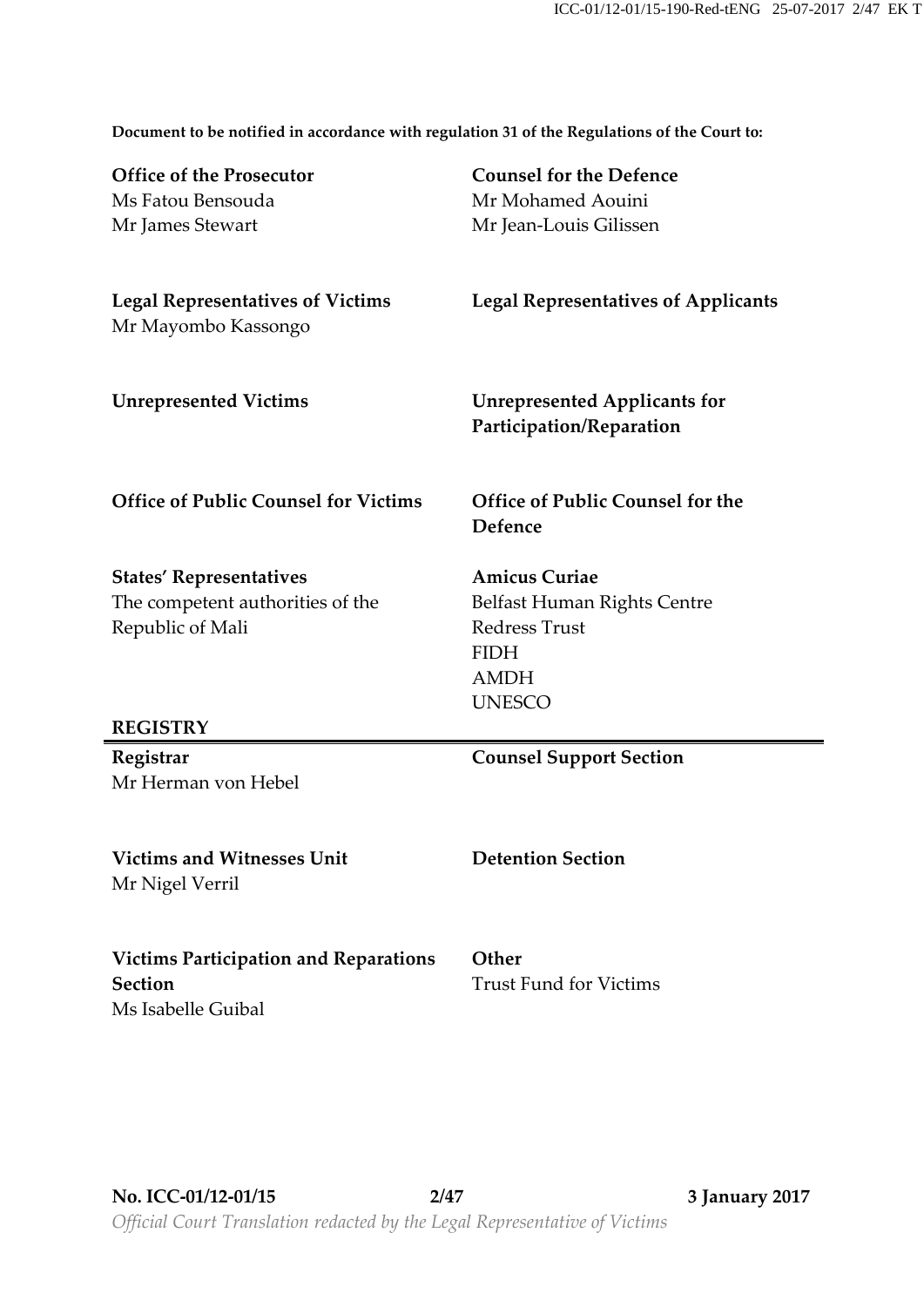#### **I. Introduction**

- 1. The conflict in northern Mali in 2012 has taken a great toll, including in Timbuktu, the mythical city, ravaged and defiled at the hands of members of Ansar Dine and their allies. To this day, the wounds, both physical and mental, remain unhealed and the victims are all too often forgotten and neglected by the Malian courts.
- 2. The passing of judgment on Mr Al Mahdi on 27 September 2016 kindled the hope of the Timbuktu victims – hope that their misfortune would be acknowledged and their pain at least somewhat assuaged.
- 3. The Chamber's decision of 29 September 2016<sup>1</sup> ushered in the reparation phase, which is essential to that end. It allows the International Criminal Court ("the Court") to bring to bear reparative and restorative justice which serves victims, as foreseen by the framers of the Rome Statute ("the Statute").<sup>2</sup>
- 4. Trial Chamber VIII ("the Chamber") has now the opportunity to set a precedent. Now is the opportunity to institute an innovative reparation regime and to set in train, swiftly and efficaciously, a reparation process which will bring succour to the victims and reverberate from Timbuktu far and wide into the international community. That opportunity, as the Appeals

<sup>1</sup> ICC-01/12-01/15-172.

<sup>2</sup> Upon inaugurating the Rome Conference, United Nations Secretary-General Kofi Annan stated: "the overriding interest must be that of the victims, and of the international community as a whole. I trust you will not flinch from creating a court strong and independent enough to carry out its task. It must be an instrument of justice, not expediency. It must be able to protect the weak against the strong": UN Meeting Coverage and Press Release, "UN Secretary-General declares overriding interest of International Criminal Court Conference must be that of victims and world community as a whole", Press Release SG/SM/6597, 15 June 1998.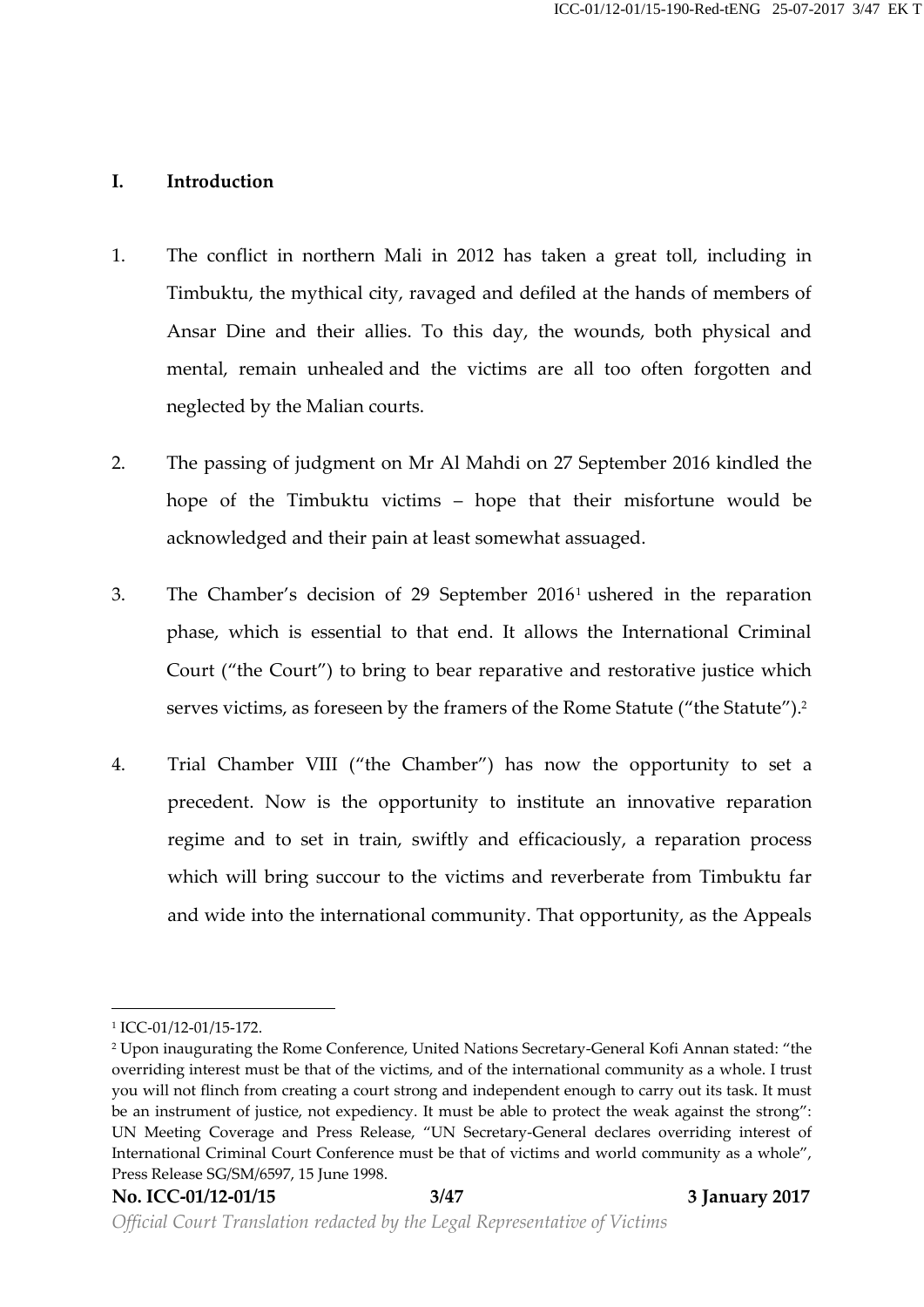Chamber has underscored, cannot be allowed to slip by: "The success of the Court is, to some extent, linked to the success of its system of reparations." 3

5. It is the submission of the Legal Representative of Victims ("the Legal Representative") that the principles determined by the Appeals Chamber in the case of *The Prosecutor v. Lubanga* find application in the case of *The Prosecutor v. Al Mahdi*.<sup>4</sup> Be that as it may, those general principles must be tailored to the particularities of the situation in Mali and the *sui generis* harm suffered by victims in the case. The Legal Representative will expound on these particularities and distinctive features in the body of these submissions.

#### **II. Procedural history**

- 6. Whereas many crimes were committed in northern Mali in 2012, international criminal justice was brought to bear on Mr Al Mahdi in respect of a single charge: the war crime of attacking protected objects under article 8(2)(e)(iv) of the Statute.<sup>5</sup>
- 7. Mr Al Mahdi was transferred to The Hague on 26 September 2015 and appeared in court for the first time on 30 September 2015.<sup>6</sup> The single charge levied against him was confirmed on 24 March 2016.<sup>7</sup>
- 8. Once the trial phase commenced on 8 June 2016, the Chamber appointed Mr Mayombo Kassongo as Legal Representative in the case. In all, eight

<sup>3</sup> ICC-01/04-01/06-3129-AnxA, para. 3.

<sup>4</sup> The body of decisions of the Court on the right to reparation, as it stands, is reviewed and rehearsed in decision ICC-01/04-01/06-3129 and annex A.

<sup>&</sup>lt;sup>5</sup> That single charge was laid by the Office of the Prosecutor in the indictment (ICC-01/12-01/15-62) and confirmed by the Pre-Trial Chamber after the confirmation hearing (ICC-01/12-01/15-84-Conf). <sup>6</sup> ICC-01/12-01/15-T-1-FRA.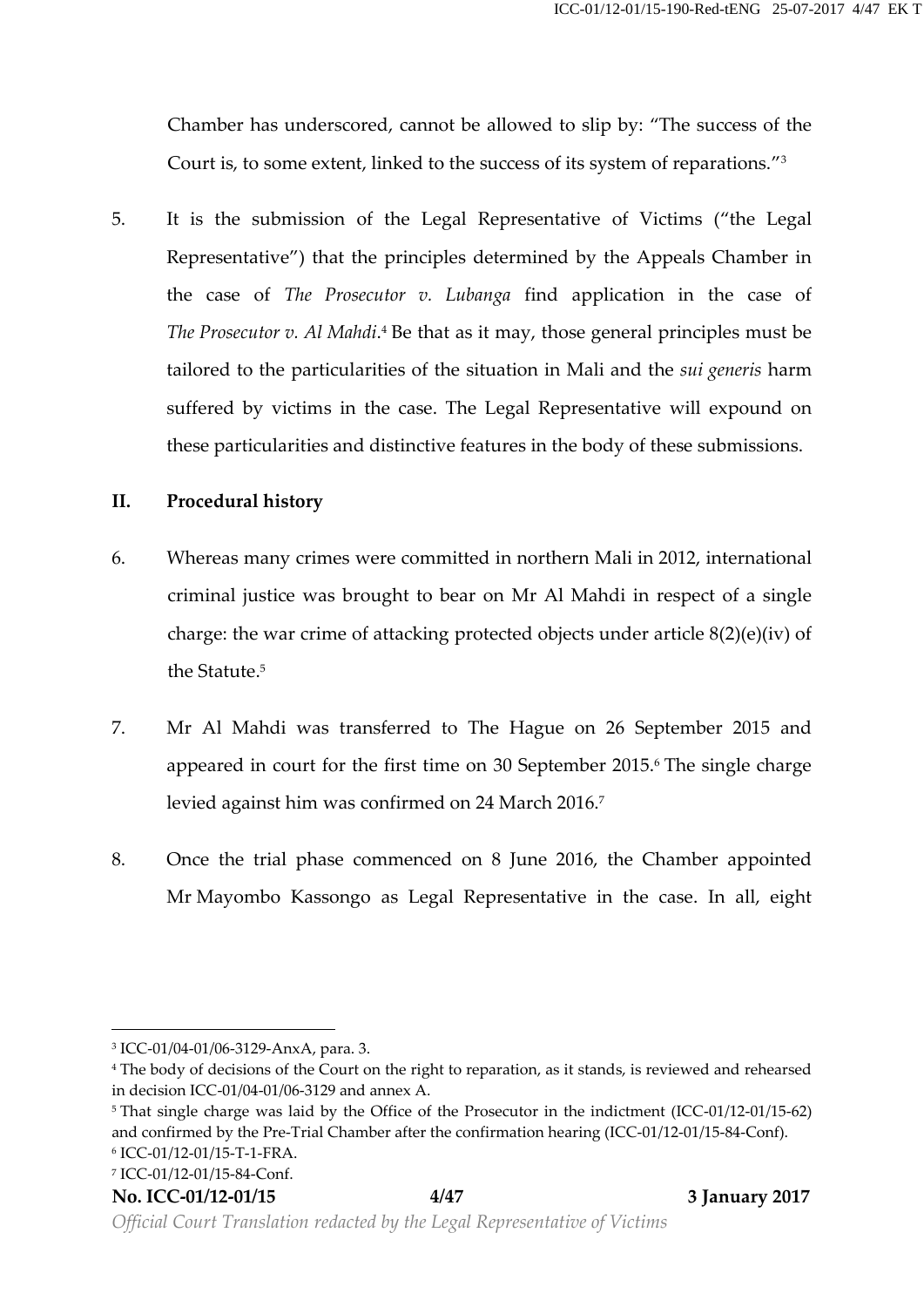victims were admitted to participate at trial, <sup>8</sup> three in an individual capacity and five organisations.<sup>9</sup>

- 9. The trial against Mr Al Mahdi was held from 22 to 24 August 2016.<sup>10</sup> Mr Al Mahdi pleaded guilty to the charge.<sup>11</sup> On 24 August 2016, the Legal Representative, with the Chamber's leave, made oral submissions on Mr Al Mahdi's guilt and the determination of the sentence.<sup>12</sup>
- 10. By decision of 27 September 2016, the Chamber found Mr Al Mahdi guilty as a co-perpetrator of the war crime of attacking protected objects and sentenced him to nine years of imprisonment.<sup>13</sup>
- 11. On 29 September 2016, the Chamber set the Reparations Phase Calendar ("Calendar"), whereby it invited submissions on the reparation proceedings from the parties, the Office of the Prosecutor ("the Prosecution"), the Registry, the Trust Fund for Victims ("TFV") and the Malian authorities by 2 December.<sup>14</sup>
- 12. The Single Judge also granted leave to file amicus curiae briefs by that same date to Queen's University Belfast Human Rights Centre, the Redress Trust, the *Fédération internationale des ligues des droits de l'Homme* ("FIDH"), the

#### **No. ICC-01/12-01/15 5/47 3 January 2017**

<sup>8</sup> ICC-01/12-01/15-97-Red; ICC-01/12-01/15-156-Conf; Victim a/35008/16 withdrew after decision ICC- 01/12-01/15-156-Conf was issued, see ICC-01/12-01/15-T-4-Conf-FRA.

<sup>9</sup> The victims who are natural persons and who were admitted to participate in the proceedings as individuals are a/35000/16, a/35001/16 and a/35002/16. The victims who are legal persons and who were admitted to participate in the proceedings as organisations are a/35003/16, a/35004/16, a/35005/16, a/35006/16 and a/35007/16.

<sup>10</sup> ICC-01/12-01/15-T-4-Conf-FRA; ICC-01/12-01/15-T-5-Conf-FRA, ICC-01/12-01/15-T-6-FRA.

<sup>11</sup> ICC-01/12-01/15-T-4-Conf-FRA.

<sup>12</sup> ICC-01/12-01/15-T-6-FRA.

<sup>13</sup> ICC-01/12-01/15-171.

<sup>14</sup> ICC-01/12-01/15-172.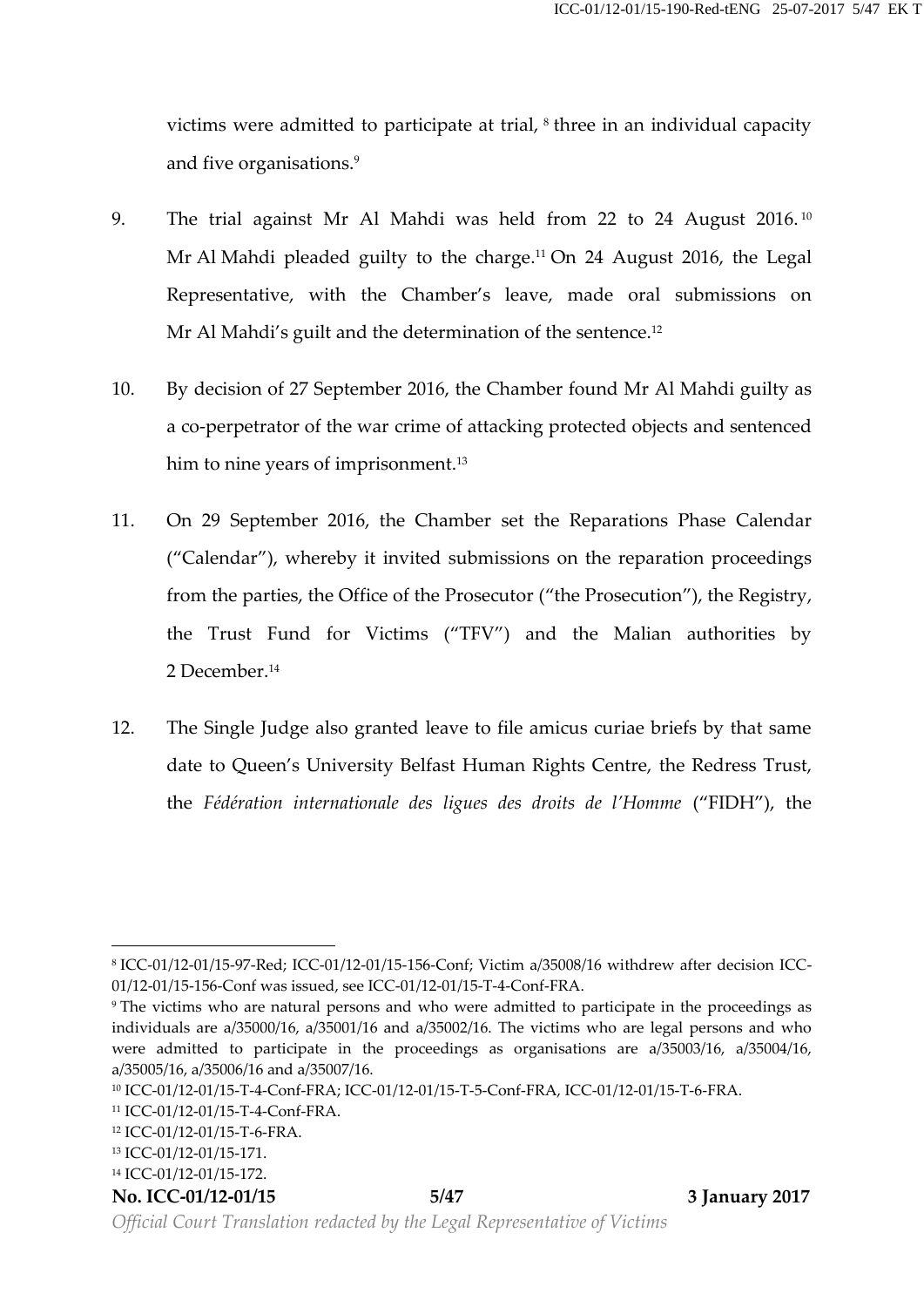*Association Malienne des droits de l'Homme* ("AMDH") and the United Nations Educational, Scientific and Cultural Organisation ("UNESCO").<sup>15</sup>

13. Having determined how to set about his task, as explained hereunder, the Legal Representative hereby presents, in accordance with the Chamber's Calendar, submissions on the reparation phase in the case of *The Prosecutor v.*<br>Al Mahdi. The principles specifically address the rule concerning the right to reparation as it finds application in international precedent; the determination of victim status in the case; the identification of the harm *sensu lato* suffered by the victims in said case; the identification of a fully established causal nexus; and the identification of a form of reparation suited to the matter at hand.

#### **III. Information-gathering exercise undertaken by the Legal Representative**

- 14. Once judgment was handed down by the Chamber, the Legal Representative met with the Registry's Victims Participation and Reparations Section ("VPRS") and the TFV to discuss views and positions on the reparation phase.<sup>16</sup>
- 15. From [REDACTED] to [REDACTED], the Legal Representative and his team travelled to [REDACTED], to inquire with the victims he represents as to their views and expectations regarding the reparation phase. The Legal Representative initially had plans to [REDACTED], but ongoing unrest in northern Mali forced him to cancel. So, 22 victims represented by the Legal Representative who live in Timbuktu came to meet with him in [REDACTED].

<sup>15</sup> ICC-01/12-01/15-178; ICC-01/12-01/15-180.

<sup>16</sup> The Legal Representative met VPRS officials on 13 September 2016, 4 October 2016, 10 October 2016 and 4 November 2016 and TFV officials on 17 October 2016. Joint training for the victims was held in the field by VPRS and the Legal Representative [REDACTED].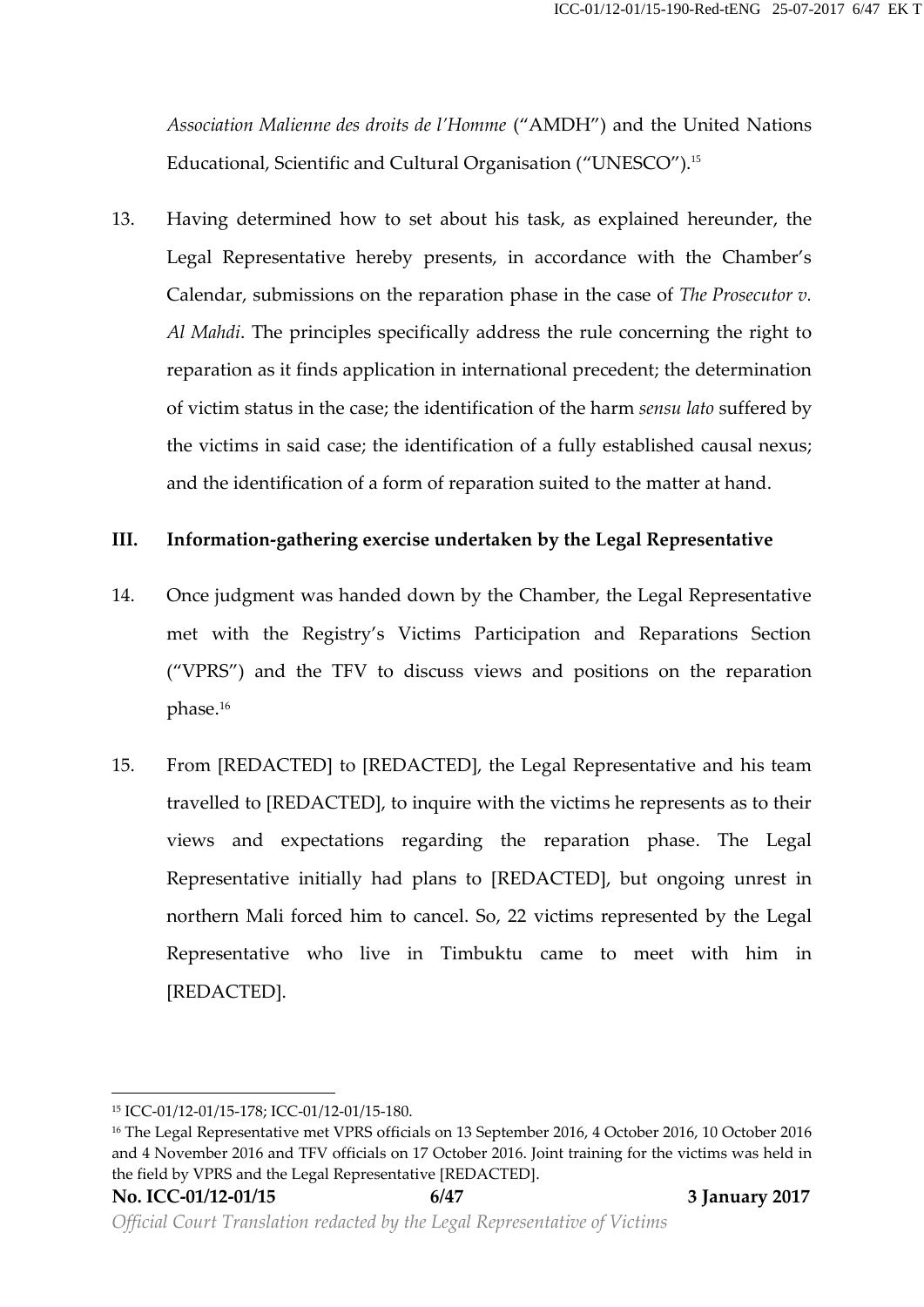- 16. In all, the Legal Representative met with 106 victims in [REDACTED]. Of them, around 21% still live in Timbuktu and 79% come from there but have been uprooted [REDACTED] since the destruction.<sup>17</sup> Most of these displaced victims come under the remit of [REDACTED], an organisation which advocates for the rights of victims of the crisis in Mali and has applied for reparation as an organisation.
- 17. In tandem with meetings with the victims he represents, the Legal Representative met a number of experts with whom he was put in contact, by, amongst others, VPRS. He spoke in particular to [REDACTED] <sup>18</sup> and [REDACTED].<sup>19</sup>
- 18. The Legal Representative also made a point of meeting with representatives of Malian civil society through [REDACTED], who was able to provide various contacts, information and suggestions on how to proceed at the reparation phase.<sup>20</sup>
- 19. All of these meetings with victims, officials and civil society representatives gave the Legal Representative a good idea of the harm suffered by the victims in the case of *The Prosecutor v. Al Mahdi* and their expectations as to its reparation.
- 20. It was specifically the Legal Representative's meeting with [REDACTED] that made clear the complexity of defining who is a victim in the context of the war crime of which Mr Al Mahdi was found guilty. Although the destruction of the mausoleums affects primarily the population of Timbuktu, it has, in fact, affected the population of Mali as a whole.

<sup>&</sup>lt;sup>17</sup> Figures derived from the Legal Representative's interviews of 106 victims [REDACTED].

<sup>&</sup>lt;sup>18</sup> Interview held [REDACTED].

<sup>19</sup> Interviews held [REDACTED].

<sup>20</sup> Interview held [REDACTED].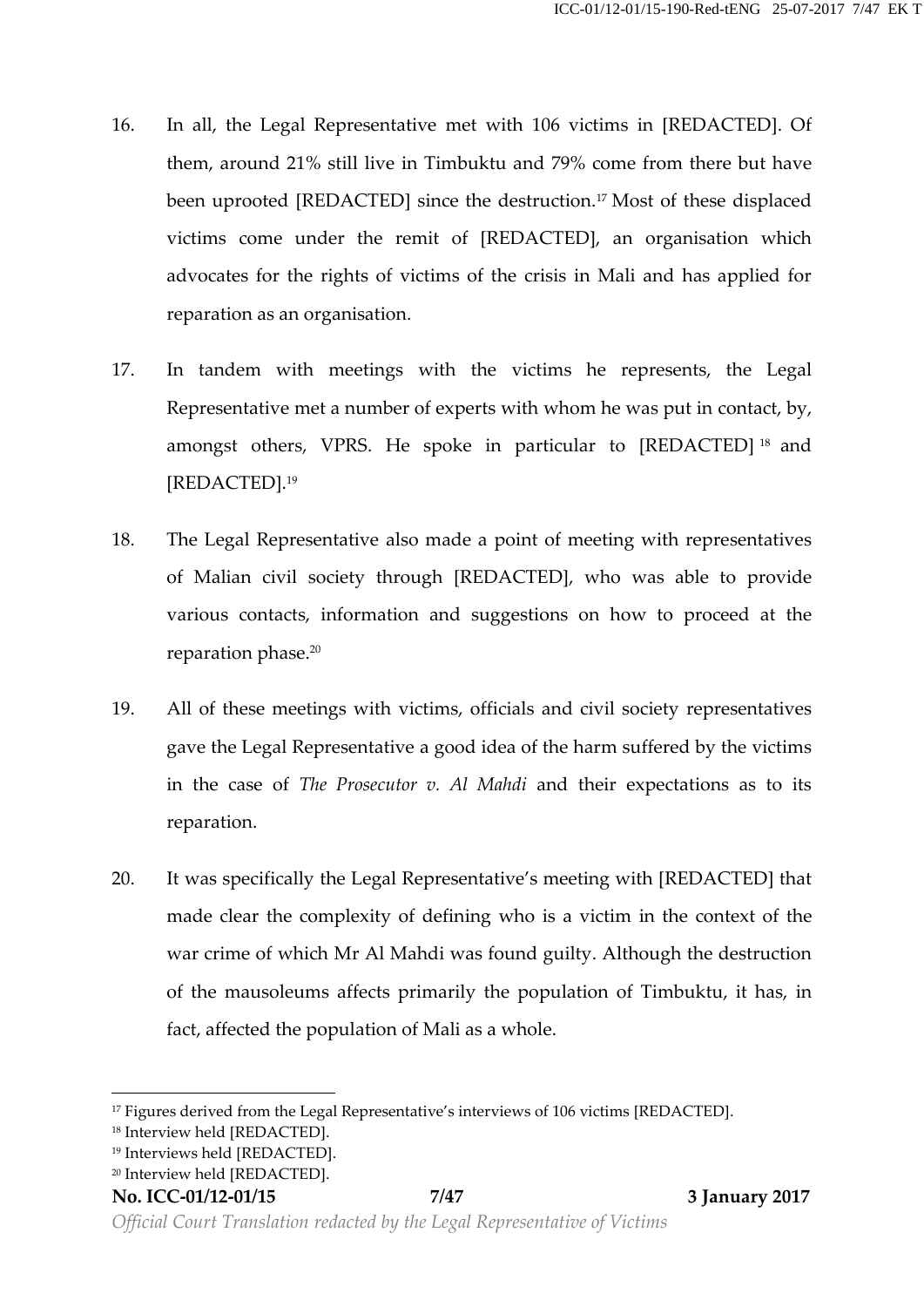- 21. At his meeting with the Legal Representative, [REDACTED] also took issue with the absence of a great many actors who, in his opinion, should play an active part in the proceedings before the Court. He cited amongst others the African Union, African [human] rights NGOs and representatives of the communities and groupings of Timbuktu. The Legal Representative shares that same view.
- 22. Through meetings with experts and [REDACTED], the Legal Representative also became alive to the importance of undertaking communication and outreach activities vis-à-vis the victims to explain to the communities of Timbuktu specifically, and to Mali as a whole, the forms of reparation decided by the Chamber. All of the experts whom the Legal Representative met raised the need to so involve local authorities and communities. Having regard to those considerations, the Legal Representative suggests the implementation of a reparation scheme which involves the local traditional and religious leaders.
- 23. By way of this document, the Legal Representative therefore advises the Chamber of his position on the principles and forms of the right to reparation which should find application in the case at bar; conveys to the Chamber the views of the victims and experts whom he met; and puts before the Chamber for consideration the form of reparation which, in his opinion, befits the case at hand.
- **IV. Certain uses of terms arising from information gathered** *in situ* **from the victims.**
- 24. Of note is that the purport of certain terms the victims used in the course of their meetings with the Legal Representative differs from their meaning in common parlance or in the continental, Romano-Germanic legal tradition. Some points of reference are therefore necessary to understand the requests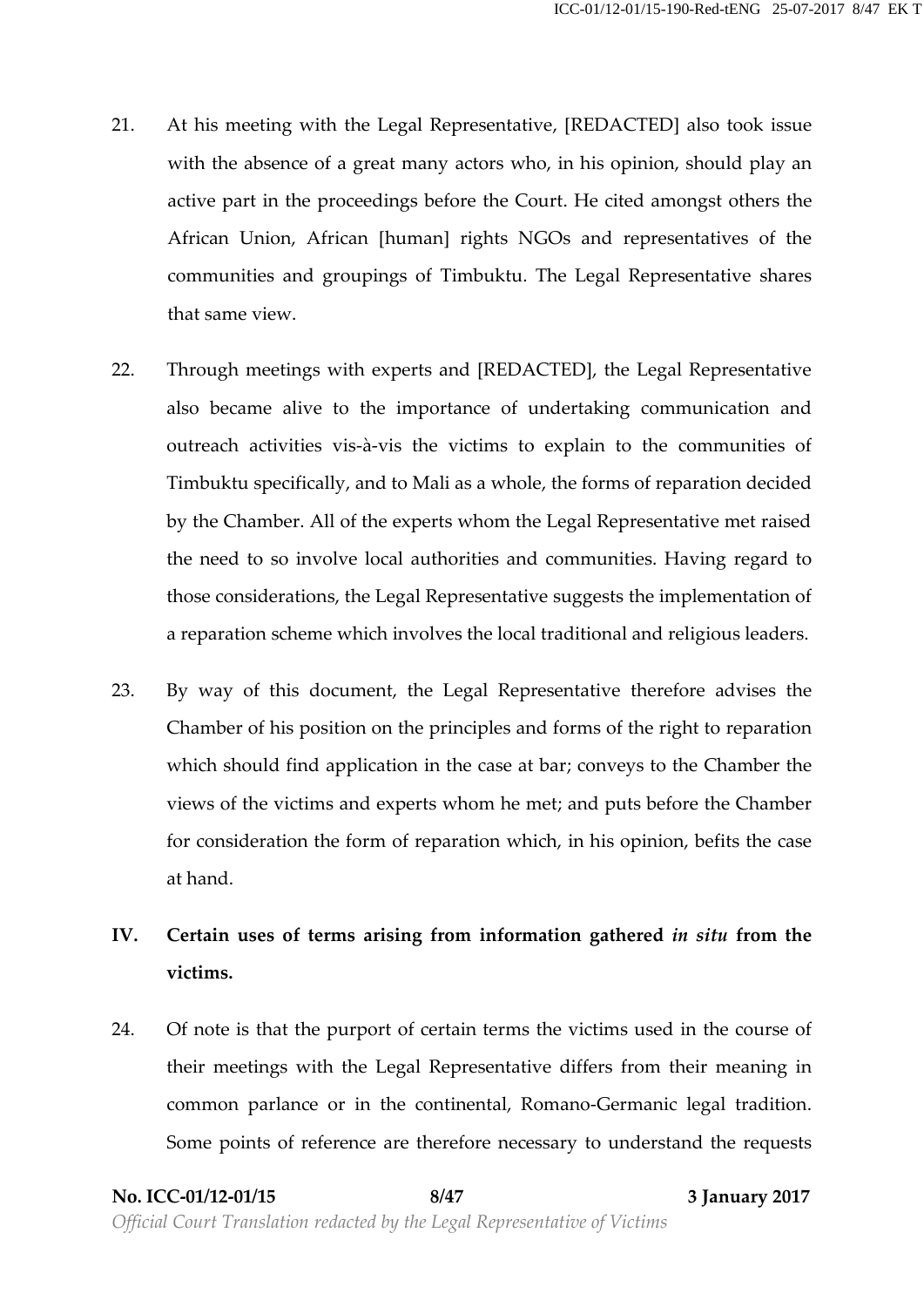set out in the application forms for reparation<sup>21</sup> to be filed by 16 December 2016 in accordance with the Calendar prescribed by the Chamber.

#### 25. They are glossed below:

- (a) **Collective**: in the sense of connected to the community;
- (b) **Group of displaced people [***collectif des déplacés***]:** the displaced people of northern Mali, including Timbuktu;
- (c) **Faith**: in the sense of that which takes place in Timbuktu; the set of mystical and mythical religious practices based on ancestral knowledge and passed down the generations. Hence, the victims speak of their faith being shattered;
- (d) **Shattered faith**: [in] the realm of spirituality, it denotes spiritual turmoil − a lost opportunity to receive a blessing;
- (e) **Dates**: low levels of literacy mean that dates will be approximate, be they dates of birth or of destruction;
- (f) *Maçon* **[mason]:** a pivotal figure in the historical and religious shrine. He alone is the embodiment of expertise in the building of the shrine and its bequeathal to the next generation. He is greatly skilled in the substantial aspects of the mausoleum and oversees building and burials. He is selected in a unique and fitting process by the prominent family of the descendants of the mausoleum;
- (g) **Marabout**: in the sense of a seer, but with the difference that the Marabout has a part in the role played by religious beliefs and practices within the observance of the body of rites and precepts by the population of Timbuktu;
- (h) **Forgiveness:** in the sense of the associated apology or act or behaviour of the victim in the law of civil liability;
- (i) **Peuhl**: denotes both the language and community;
- (j) **Fear**: in the sense of *pretium doloris* [pain and suffering];
- (k) **Plan**: in the sense of collective scheme;
- (l) **Project**: in the sense of large-scale scheme;
- (m) **Sonrhai:** denotes both the language and community;
- (n) **Suffering:** in the sense of *pretium doloris*;
- (o) **Tamashek:** denotes both the language and community.

<sup>21</sup> New dedicated application form for reparation issued by the Registry for the case of *The Prosecutor v. Al Faqi Al Mahdi.*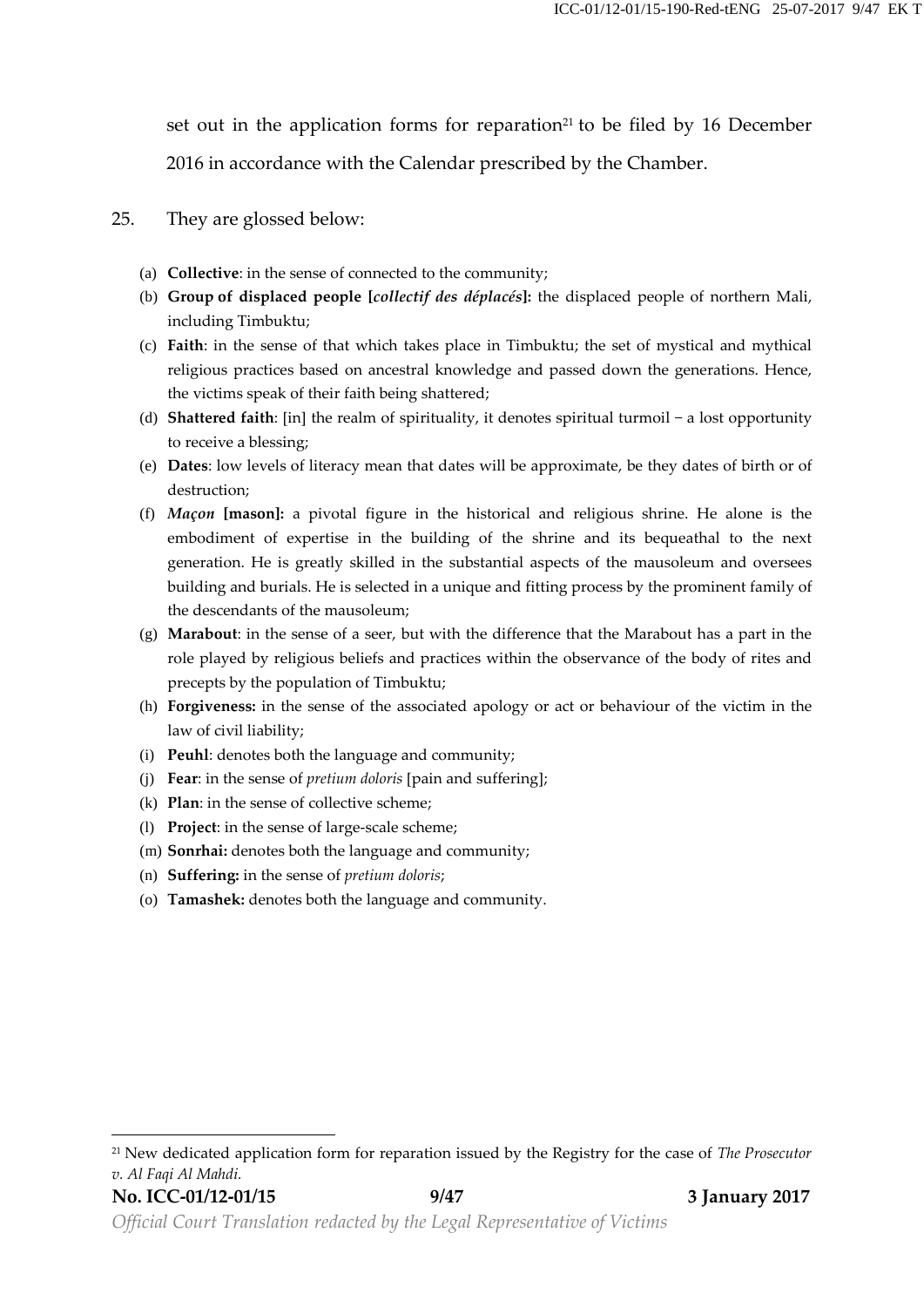## **V. Principles and procedures applicable to reparation**

## **A. Legal framework of reparation**

- 26. Article 75 of the Statute and Section III(4) of the Rules of Procedure and Evidence ("the Rules") delineate the guiding considerations in matters of reparation. The Regulations of the Court and the Regulations of the Registry also contain applicable provisions. The Regulations of the Trust Fund for Victims ("the Regulations of the TFV") lay the parameters of the TFV's activities, including those connected to implementation of Court orders.
- 27. In accordance with article 21 of the Statute, the international human rights instruments should also find application in any determination of the legal status of the Timbuktu victims. It is worthy of note that the Pre-Trial Chamber has adverted to the 1985 Declaration of Basic Principles of Justice and the Basic Principles and Guidelines on the Right to a Remedy and Reparation for Victims of Gross Violations of International Human Rights Law and Serious Violations of International Humanitarian Law adopted by the Commission on Human Rights,<sup>22</sup> in holding that for the purposes of appraisal of harm, "mental suffering" and "economic loss" constitute forms of harm.<sup>23</sup>
- 28. The Court has on a number of occasions also drawn on the case law of the Inter-American Court of Human Rights ("IACtHR") on reparation. Thus, the Pre-Trial Chamber ruled that "in accordance with internationally recognised human rights, emotional suffering and economic loss constitute harm within the meaning of rule 85 of the Rules." <sup>24</sup> The Appeals Chamber held that the

**No. ICC-01/12-01/15 10/47 3 January 2017**

<sup>22</sup> Basic Principles and Guidelines on the Right to a Remedy and Reparation for Victims of Gross Violations of International Human Rights Law and Serious Violations of International Humanitarian Law, Official Document United Nations Human Rights Commission, 61<sup>st</sup> session, Doc. UN E/2005/23 (Part I), E/CN.4/2005/134 (Part II) (2005) 140.

<sup>23</sup> ICC-01/04-101-tEN, para. 115.

<sup>24</sup> ICC-01/04-101-tEN, para. 116.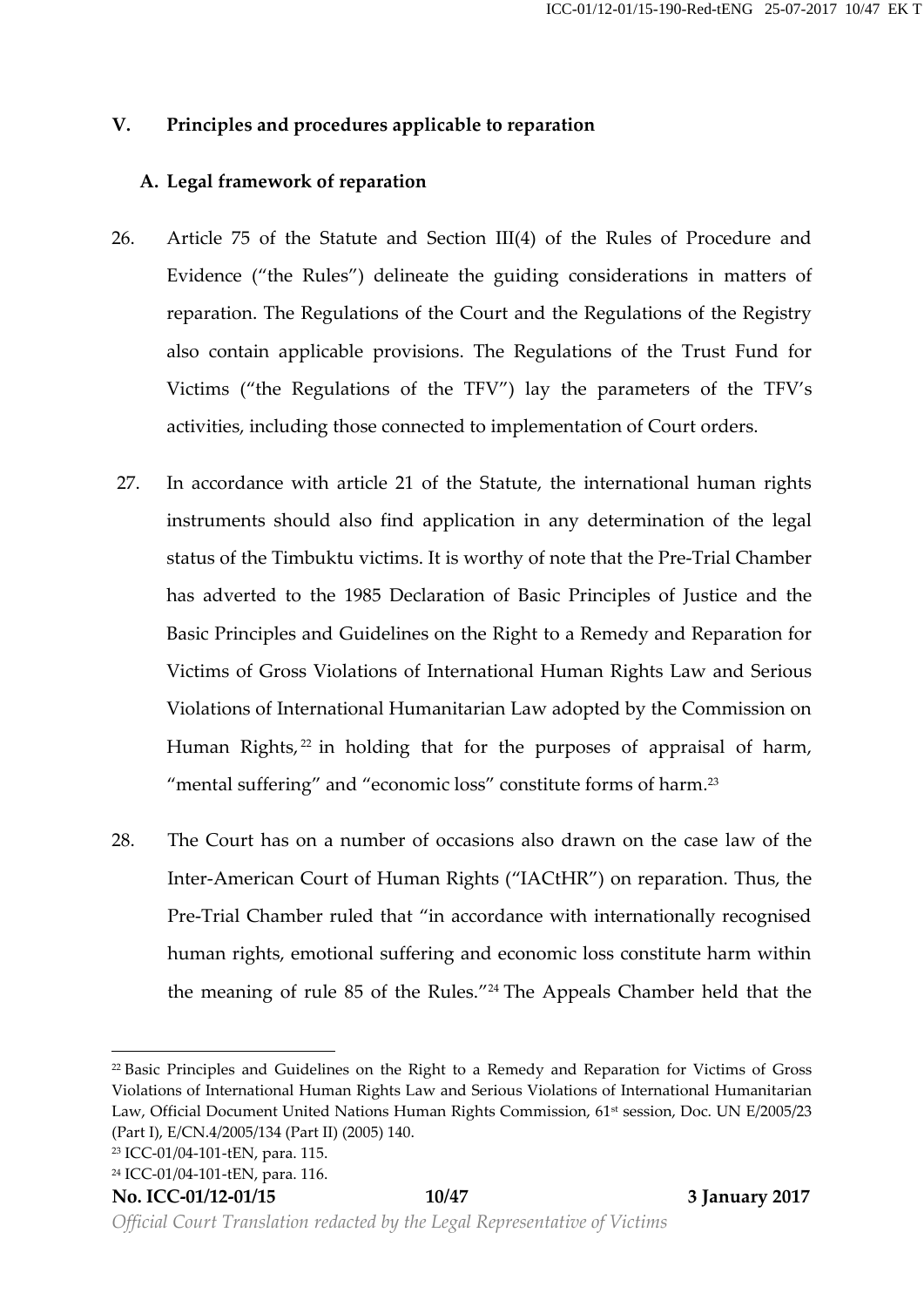Trial Bench had not erred in referring to that precedent for the purpose of guidance.<sup>25</sup>

29. Whereas the statutory and regulatory regime on the right to reparation is established, the Court has yet to define its implementation in many respects.

#### **B. Reparation seeks to bring a form of reparative justice to bear**

- 30. A line of authority acknowledges the right of victims of violations of international law to reparation as a fundamental principle. In 1928, the Permanent Court of International Justice held that any breach of international law casts a duty of reparation. <sup>26</sup> In *Velásquez Rodríguez v. Honduras*, the IACtHR recognised reparation of the harm which ensues from human rights violations as a "general concept of law".<sup>27</sup>
- 31. The Court has been foremost among jurisdictions in seeking to give pride of place to victims in international criminal law. <sup>28</sup> In the first "Decision establishing the principles and procedures to be applied to reparations", Trial Chamber I laid down: "reparations, as provided in the Statute and Rules, are to be applied in a broad and flexible manner, allowing the Chamber to approve the widest possible remedies for the violations of the rights of the victims and the means of implementation." <sup>29</sup> In the context of *Lubanga*, the Chamber was of the view that reparation must, to the extent achievable, "relieve the suffering caused by the serious crimes committed; afford justice

<sup>25</sup> ICC-01/04-01/06-1432, para. 33.

<sup>&</sup>lt;sup>26</sup> Permanent Court of International Justice, Case Concerning the Factory at Chorzów (Germany v. Poland), 1928, p. 29: "it is a principle of international law, and even a general conception of law, that any breach of an engagement involves an obligation to make reparation."

<sup>27</sup> IACtHR, *Velásquez Rodríguez v. Honduras (merits)*, Judgment of July 29, 1988, paras. 166-174; IACtHR, *Velásquez Rodríguez v. Honduras (reparations)*, Judgment of July 21, 1989, para. 25.

<sup>28</sup> See, for example, ICC-01/04-01/06-8-Corr, para. 136: "the reparation scheme provided for in the Statute is not only one of the Statute's unique features. It is also a key feature."; ICC-01/04-01/06-3129- AnxA, para. 3.

<sup>29</sup> ICC-01/04-01/06-2904, para. 180.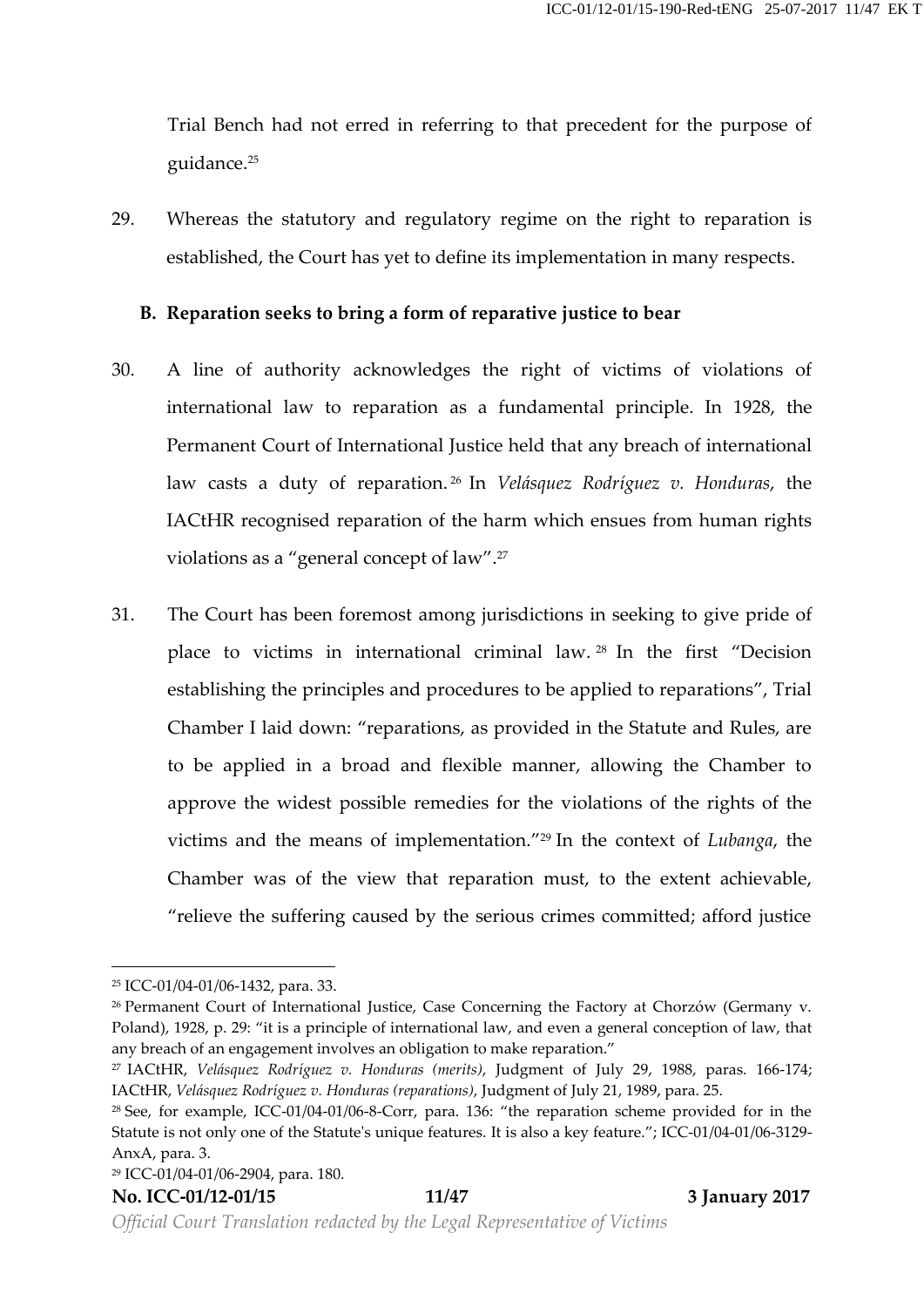to the victims by alleviating the consequences of the wrongful acts; deter future violations; and contribute to the effective reintegration of [the victims]".<sup>30</sup>

32. In the case at bar, it is the Legal Representative's submission that reparation must strive to enable the victims to alleviate the suffering occasioned by the attack, restore their dignity and,where possible, regain the standard of living which they enjoyed before the attack.

# **C. The magnitude of the damage occasioned by the destruction of the cultural and historical heritage of Timbuktu**

- 33. States gathered at the General Assembly of the United Nations recently affirmed that"the destruction of cultural heritage, which is representative of the diversity of human culture, erases the collective memories of a nation, destabilizes communities and threatens their cultural identity", and emphasized that"the importance of cultural diversity and pluralism as well as freedom of religion and belief for achieving peace, stability, reconciliation and social cohesion".<sup>31</sup>
- 34. The 2007 Fribourg declaration on cultural rights states, moreover, that such rights "are essential to human dignity. For this reason they form an integral part of human rights and must be interpreted according to the principles of universality, indivisibility and interdependence".<sup>32</sup>

<sup>30</sup> ICC-01/04-01/06-2904, para. 180.

<sup>&</sup>lt;sup>31</sup> Resolution adopted by the General Assembly on 28 May 2015, Saving the cultural heritage of Iraq, A/RES/69/281, 9 June 2015.

<sup>32</sup> Fribourg Declaration, Cultural Rights, Article 1, [French version] available at: [http://droitsculturels.org/ressources/wp-content/uploads/sites/2/2012/07/DeclarationFribourg.pdf].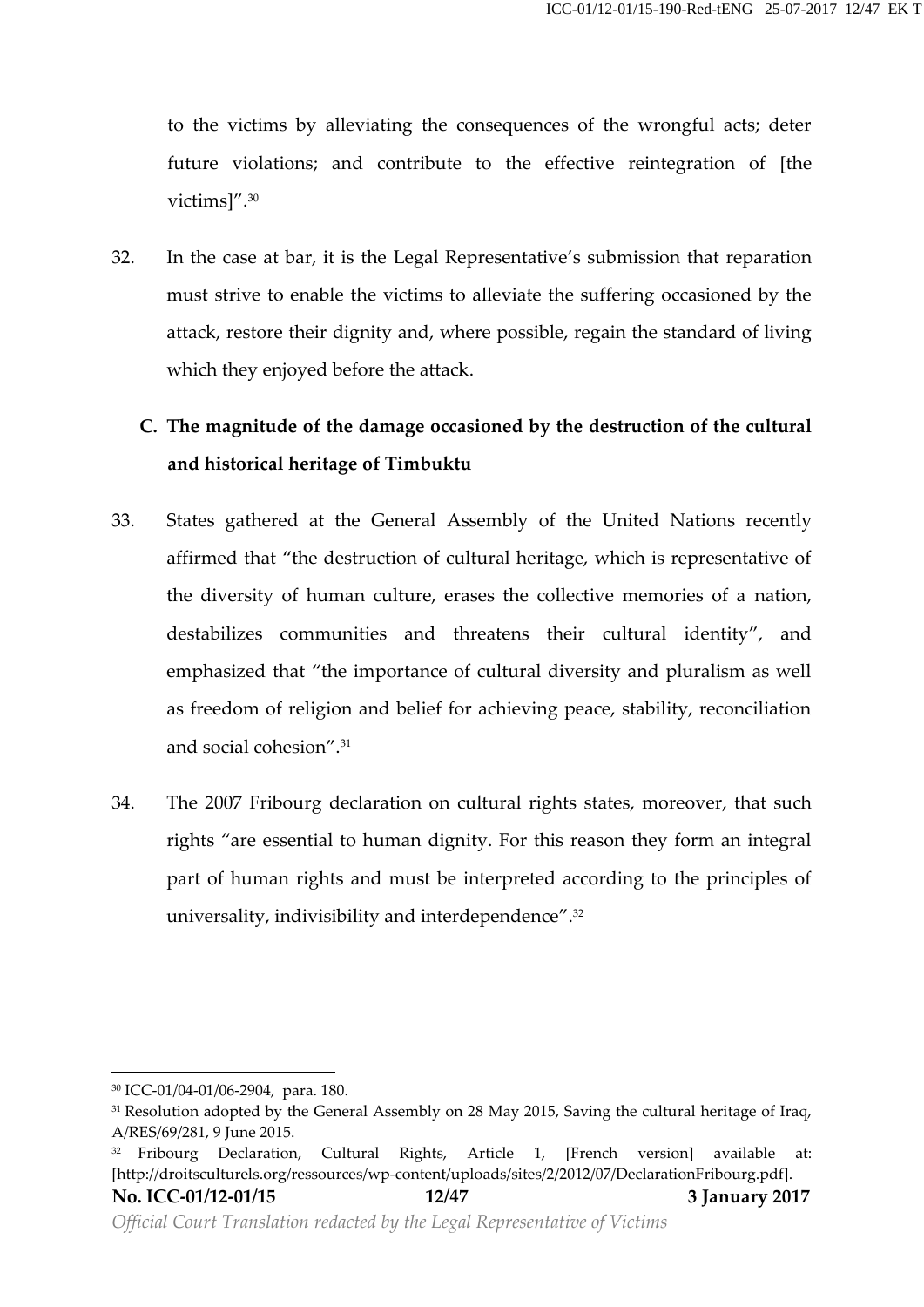- 35. The destruction of cultural heritage is not a petty offence. It remains a crime, even absent attendant bloodshed. So the Chamber construed it in its Decision of 27 September 2016.<sup>33</sup>
- 36. The destruction of the mausoleums and the door of the Sidi Yahia Mosque is by nature nihilistic and has nothing to offer the population other than leaving it adrift, which the extremists exploit as a weapon of war.
- 37. The preservation of cultural property, in as much as it promotes cultural diversity, is now acknowledged as an ingredient of peace and dignity. <sup>34</sup> In that vein, the Legal Representative argues that to safeguard culture is to safeguard peoples by showing respect for their way of life and providing them with the vital resources to build and rebuild their lives.
- 38. In Timbuktu, the sixteen cemeteries and the Saints' mausoleums are integral to the local religious dispensation. Much more than a mere pile of stones, these centuries-old<sup>35</sup> religious shrines, which were included on the World Heritage List in 1988,<sup>36</sup> hold profound religious and emotional significance for the inhabitants of Timbuktu. According to local beliefs, the Saints interred therein are a bulwark which keeps the city from misfortune of any kind. That cultural and historical heritage was destroyed by Mr Al Mahdi and his co perpetrators. The group did not attack mere grave-sites, but the precious relics of African and world history. The Chamber must not construe narrowly the damage alleged lest cause be given to absolve Mr Al Mahdi and his co perpetrators of responsibility.

<sup>33</sup> ICC-01/12-01/15-171.

<sup>34</sup> Fribourg Declaration, Cultural Rights, Article 1, [French version] available at: [http://droitsculturels.org/ressources/wp-content/uploads/sites/2/2012/07/DeclarationFribourg.pdf].

<sup>&</sup>lt;sup>35</sup> The Secretary-General of the Ministry of Artisanry and Tourism told the Legal Representative that in 2012, that Ministry, together with Ministry of Culture, was about to embark on celebrations to mark the thousandth anniversary of the city of Timbuktu. The celebrations were cancelled because of the occupation of the city.

<sup>&</sup>lt;sup>36</sup> World Heritage Committee, 12<sup>th</sup> session, Decision CONF 0001 XIV.A, 119Rev, C(ii)(iv)(v).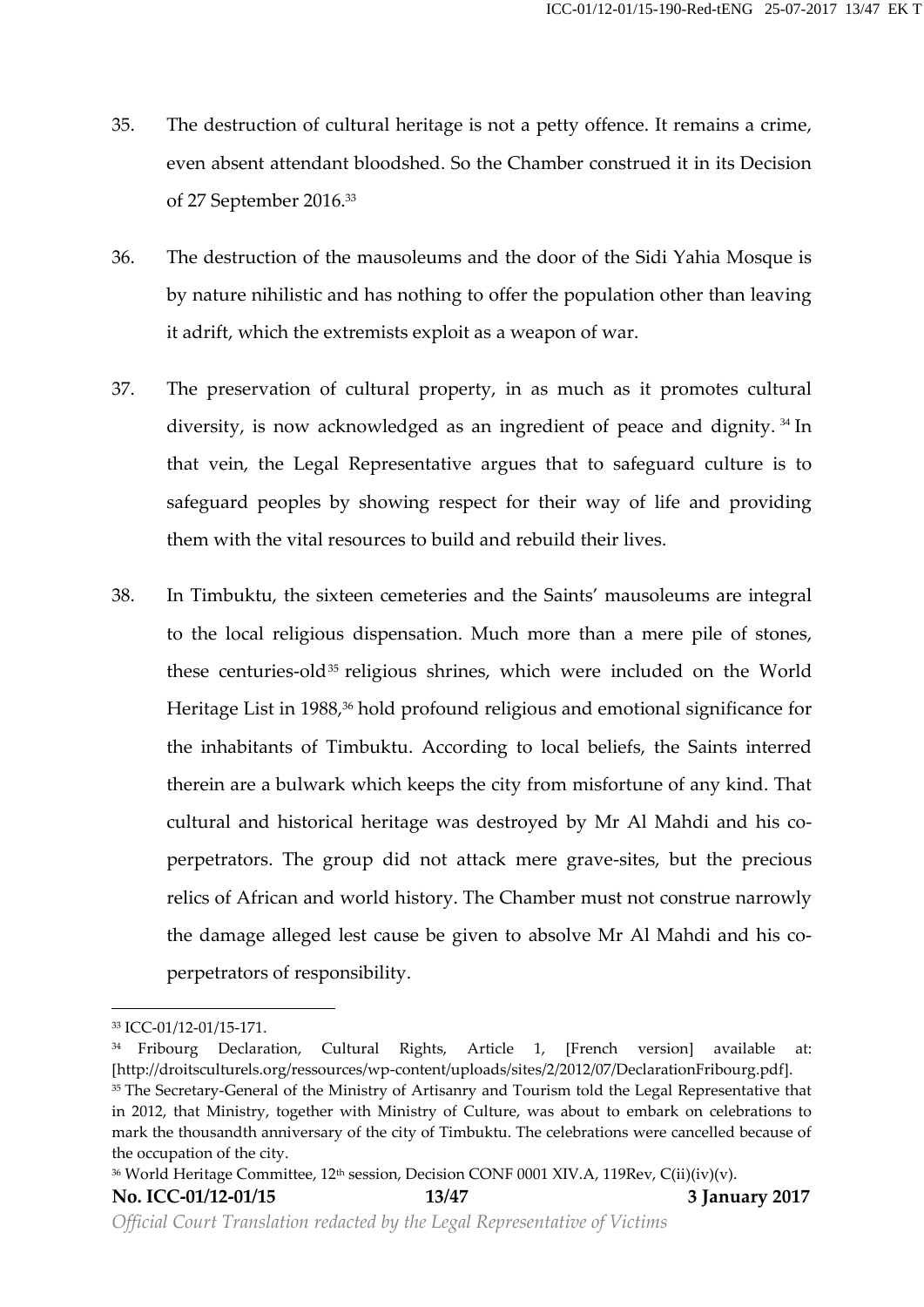- 39. The cultural expert and head of the *Mission culturelle de Tombouctou* [Cultural Mission of Timbuktu], which oversaw the reconstruction of the sites undertaken by UNESCO, underscored that above and beyond the significance of the term of imprisonment meted out to Mr Al Mahdi, "[TRANSLATION] the trial has to serve a purpose, it has to show the world that if human life cannot be taken with impunity, by the same token, a World Heritage shrine cannot be destroyed with impunity".<sup>37</sup>
- 40. For that reason, the Legal Representative submits that rehabilitation of the sites must go beyond material reparation. In handing down its order for reparations, the Chamber must have regard for the uniqueness of the monuments destroyed and the magnitude of the damage perpetrated by Mr Al Mahdi. The Chamber must follow the tide of History by recognising the right to reparation of those who fell victim to violations of cultural rights and the destruction of cultural, historical and religious heritage.
- 41. Several of the victims with whom the Legal Representative met have, moreover, voiced dissatisfaction with the sentence passed by the Chamber on 27 September 2016. In their view, the nine-year term of imprisonment is insufficient and they now expect reparation which takes account of the crimes committed in their totality.

# **D. The impact of Mr Al Mahdi's apologies on the reparations phase: the issue of forgiveness**

42. When trial commenced on 22 August 2016, Mr Al Mahdi extended his apologies for the crime held against him to "[TRANSLATION] [his] nearest and dearest and [his] brothers in Timbuktu, to [his] motherland, the Republic of

<sup>37</sup> Jeune Afrique, "*Destruction des mausolées de Tombouctou: les habitants suspendus au verdict de la CPI*", [Destruction of Timbuktu mausoleums: the population awaits the ICC verdict] 27 September 2016, available at: [http://www.jeuneafrique.com/360549/societe/destruction-mausolees-de-tombouctou habitants-suspendus-verdict-de-cpi/?=zambie].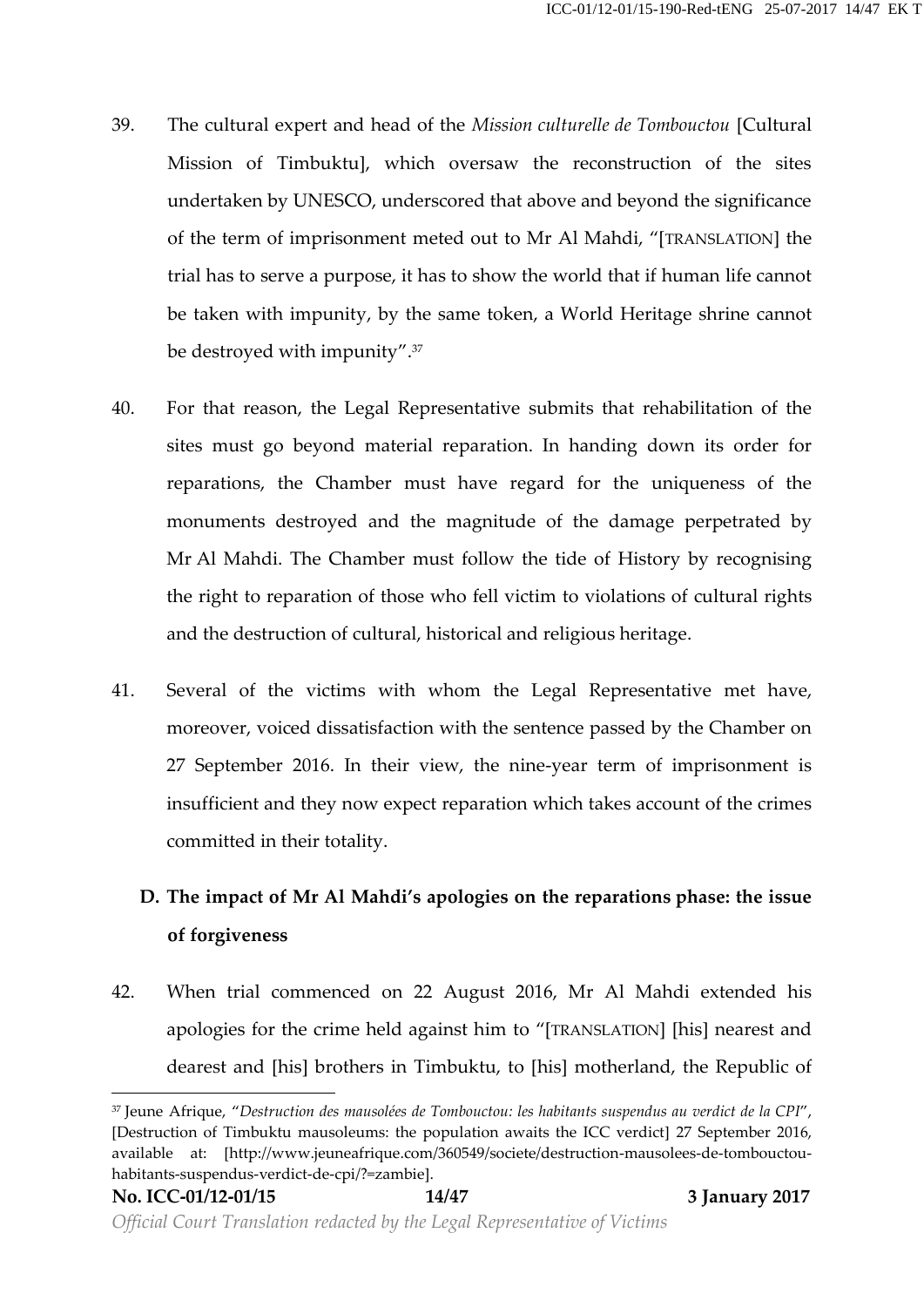Mali in its entirety, and to humanity as a whole, to the four corners of the earth".<sup>38</sup>

- 43. The Legal Representative must point out that the apologies, even if sincere, cannot make amends for the harm perpetrated as a whole. So, despite the guilty plea he entered and the remorse and apologies he expressed to the victims, Mr Al Mahdi is not absolved of liability towards the victims to make reparation for the harm occasioned by the crime of which he was found guilty.
- 44. From the interviews held by the Legal Representative it is apparent that the issue of forgiveness has divided the population of Timbuktu. Some victims underscore that forgiveness is a precept of Islam and that Mr Al Mahdi must be forgiven because "[TRANSLATION] God forgives all sin" and invites the faithful to follow suit. Yet many victims struggle to grant forgiveness and have questioned the sincerity of Mr Al Mahdi's apologies. For instance, several victims have said on the subject: "[TRANSLATION] while forgiveness comes out my mouth, it does not come from the bottom of my heart".
- 45. In the circumstances, the Legal Representative takes the view that whereas Mr Al Mahdi's apologies at trial may have constituted a mitigating circumstance in the determination of the sentence the same cannot be said for determination of the reparation. Accordingly, the Chamber will draw a distinction between criminal and civil action. As one of the victims told the Legal Representative, "[TRANSLATION] forgiveness requires deeds, and not words alone".<sup>39</sup> Apologies alone, as sincere as they may be, cannot make amends for the harm suffered and allow the victims to return to their previous lives and regain their dignity.

<sup>38</sup> ICC-01/12-01/15-T-4-CONF-FRA, p. 8, lines 4-7.

<sup>39</sup> See a/35002/16's application form for reparation.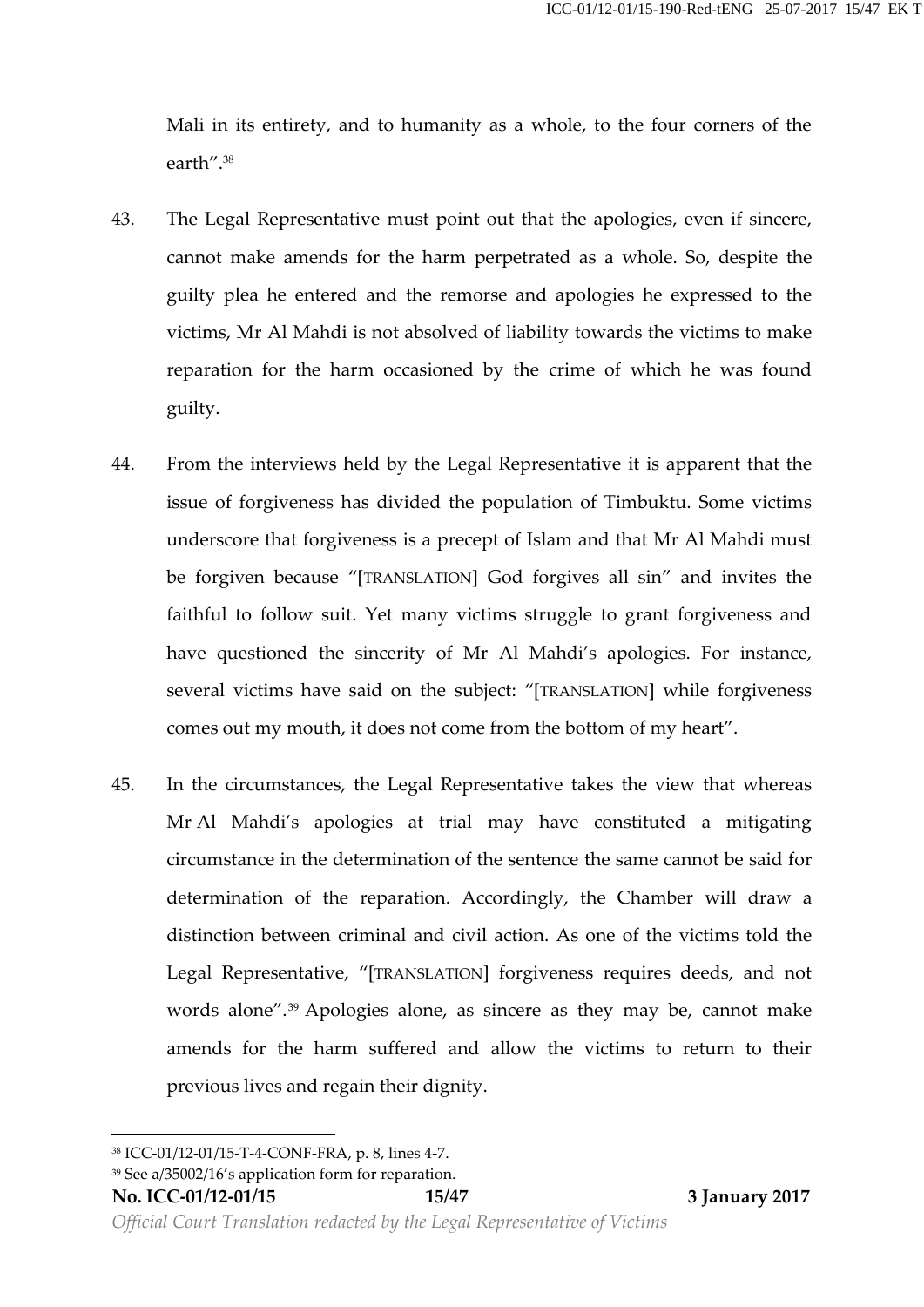46. Of further note here is that whereas forgiveness occupies a central position in Islam, the right to reparation also exists in Islamic law, including in the Maliki school prevalent in Mali.<sup>40</sup> Islamic law casts a duty on whoever occasioned the damage to restore the *status quo ante*. Reparation in kind, where possible, is required and pecuniary reparation is foreseen only where the harm affects property which has no equivalent and cannot be repaired in kind. Islamic law prescribes that endeavours always be made towards returning the damaged property to exactly as it was. The utmost must be done to that end. This principle of reparation of harm to the fullest extent possible founds the reparation of harm, material or mental, in Islamic law.<sup>41</sup>

#### **VI. Definition and identification of victims in the** *Al Mahdi* **case**

#### **A. Identification of victims in the case**

- 47. Rule 85 of the Rules defines victims as "natural persons who have suffered harm as a result of the commission of any crime within the jurisdiction of the Court" and/or "organizations or institutions that have sustained direct harm to any of their property which is dedicated to religion, education, art or science or charitable purposes, and to their historic monuments, hospitals and other places and objects for humanitarian purposes."
- 48. The concept should be construed in the light of the 1985 Declaration of Basic Principles of Justice and the 2005 Basic Principles and Guidelines on the Right to a Remedy and Reparation. The two instruments define victims widely to include the indirect victims of a crime, that is to say, members of the

<sup>40</sup> OECD/Sahel and West Africa Club, West African Studies, An Atlas of the Sahara-Sahel: Geography, Economics and Security, Laurent Bossard (ed.), OECD Publications (2014), pp. 192-193 [of the French edition].

<sup>41</sup> Chafik Chehata, *La théorie de la responsabilité civile dans les systèmes juridiques des pays du Proche Orient*, in *Revue Internationale de droit comparé*, Volume 19, No. 4, October - December, 1967, pp. 883- 915.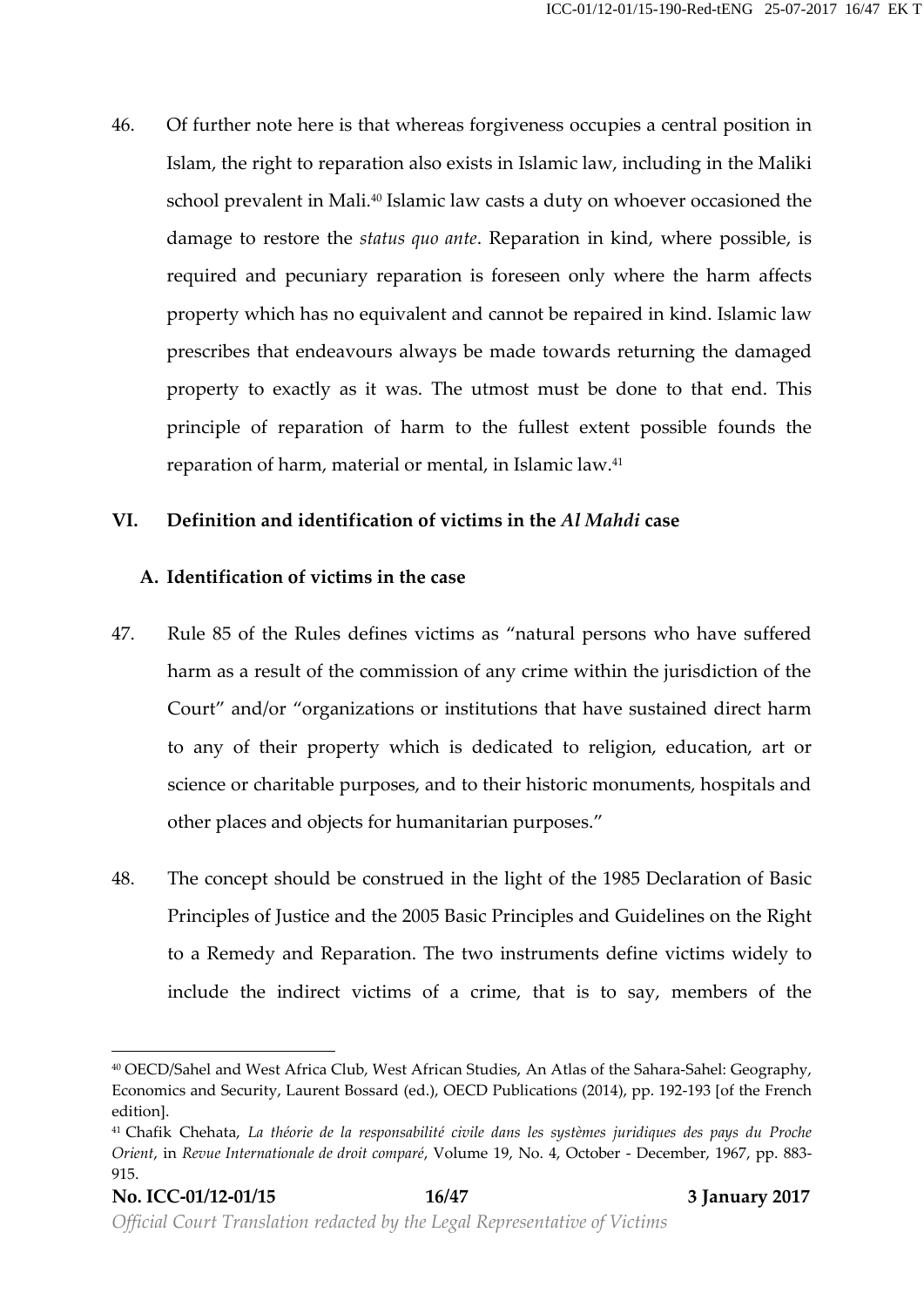immediate family or household, or dependants of the direct victim and persons who suffered harm in assisting victims. <sup>42</sup> That interpretation is consonant with the intention of the Rome Conference's Working Group on Procedural Matters that the phrase "in respect of" in article 75(1) of the Statute be considered vis-à-vis the two international instruments and that it also extend to the victims' families and successors.<sup>43</sup>

- 49. The Court's previous decisions have thus made plain that the harm suffered by the victim may be direct or indirect but must always be personal harm and ensue from the crimes of which a person stands convicted.<sup>44</sup>
- 50. The Chambers have laid down four criteria for victim status: (1) establishment of the identity of the natural or legal person; (2) verification as to whether the applicant has sustained damage; (3) verification as to whether a crime within the Court's jurisdiction may be established; and (4) verification as to whether harm arose from the commission of a crime within the jurisdiction of the Court.<sup>45</sup>
- 51. The Legal Representative takes the view that any person who meets the aforegoing criteria must be eligible for reparation. The concept of "victim" must, therefore, be confined solely to the victims who suffered from the crime of which Mr Al Mahdi was found guilty.
- 52. Rule 94(1) of the Rules mandates that victims' applications for reparation made under article 75 of the Statute contain certain particulars to allow the

<sup>42</sup> Basic Principles and Guidelines on the Right to Reparation, *supra* footnote 20, principle 8; 1985 Declaration of Basic Principles of Justice, *supra* footnote 20, principle 2.

<sup>43</sup> David Donat-Cattin, "Article 75: Reparations to Victims", in Otto Triffterer ed., Commentary of the Rome Statute of the International Criminal Court: Observers' Notes, Article by Article, Munchen, Beck, 2008, pp. 1402-1403.

<sup>44</sup> See, for example, ICC-01/04-01/06-1432, paras. 38-39; ICC-01/04-01/06-3129, paras. 8 and 79-80.

<sup>45</sup> See, for example, ICC-01/04-101-tEN-Corr, paras. 79 and 94; ICC-01/04-423-Corr-tENG, paras. 139- 141; ICC-01/04-01/06-601-tEN, para. 9; ICC-01/04-01/06-1432, paras. 61-65.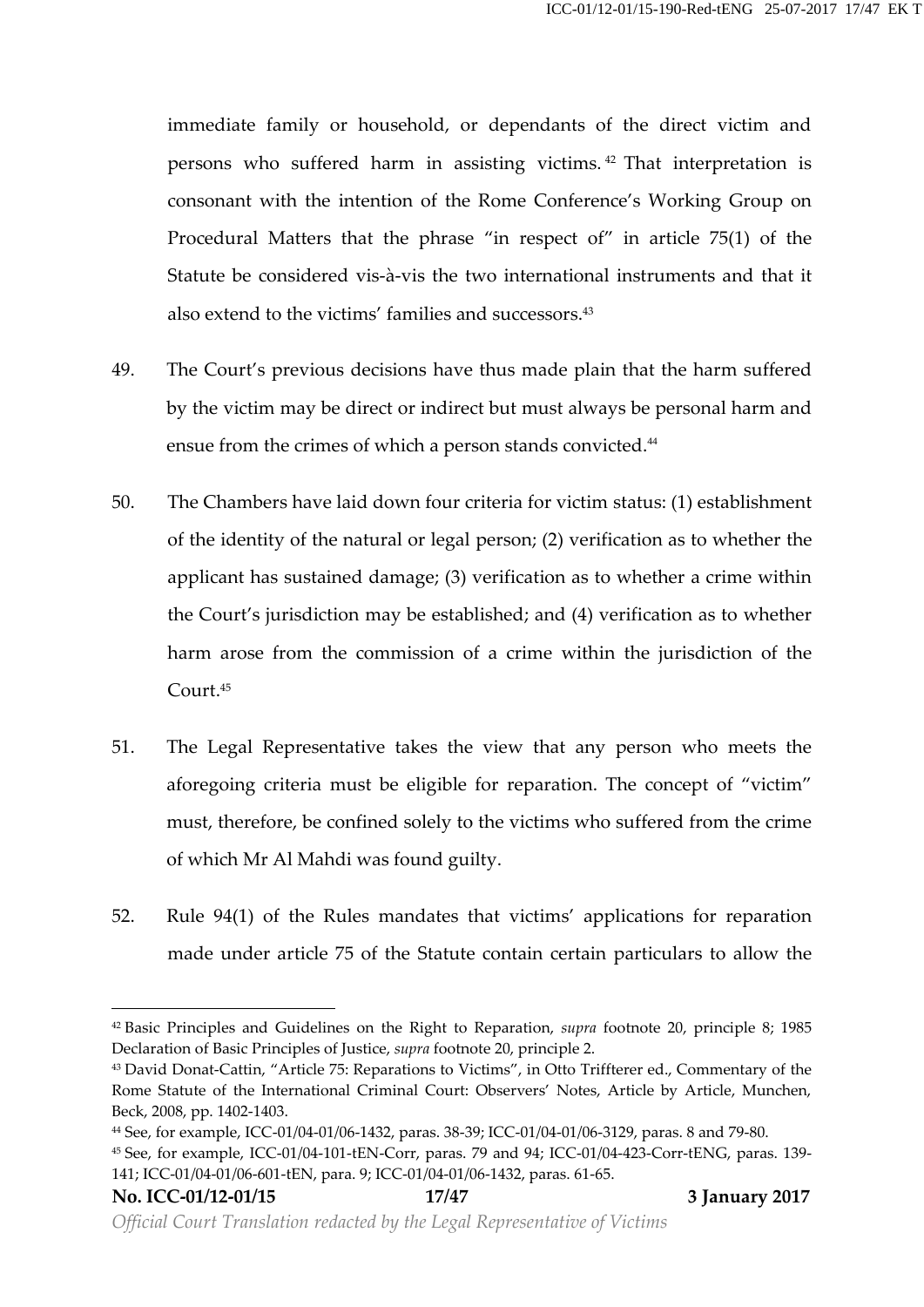Chamber to define its position as regards the criteria. The rule requires victims to provide, to the extent possible, any relevant supporting documentation that enables verification of the veracity of the information imparted.

- 53. In consultation with VPRS, the Legal Representative made submissions on the Registry's dedicated application form for reparation.<sup>46</sup> Specifically, the Legal Representative stated his concerns about the nature of the supporting documentation required of victims applying for reparation. As will be explained hereunder, by reason of the circumstances and particularities of the situation in Mali, the Legal Representative would suggest that the Chamber find a modus operandi for a comprehensive assessment of the material provided by the victims to substantiate the harm suffered.
- 54. The Legal Representative further draws attention to the fact that the victims whom he met on his assignment [REDACTED] represent just a fraction of the victims in the case. The crime committed by Mr Al Mahdi and his co perpetrators affected a great many victims. Many of them fled Timbuktu at the time of the attack and so are geographically remote from it and not readily located.
- 55. Difficulties in locating victims are also compounded by the prevailing instability in northern Mali. Every week sees attacks by armed groups present in the region targeting civilians and the military.  $[REDACTED]$ <sup>47</sup>

<sup>46</sup> The Legal Representative conveyed his submissions and comments on the Registry's draft form by e-mail on 18 October 2016.

**No. ICC-01/12-01/15 18/47 3 January 2017** <sup>47</sup> On 6 November 2016, AQMI broadcast a video of the public execution of two Malian civilians who had been accused of collaborating with French military forces. That same day, one Togolese peacekeeper and two Malian civilians were killed in an ambush near Douentza. Forty-eight hours earlier, a French non-commissioned officer was killed by a mine near Kidal in an attack for which Ansar Dine claimed responsibility. On 7 November, an international NGO was attacked near Timbuktu by unidentified armed men. See for example, *L'Orient Le Jour*, "*AQMI diffuse une vidéo sur*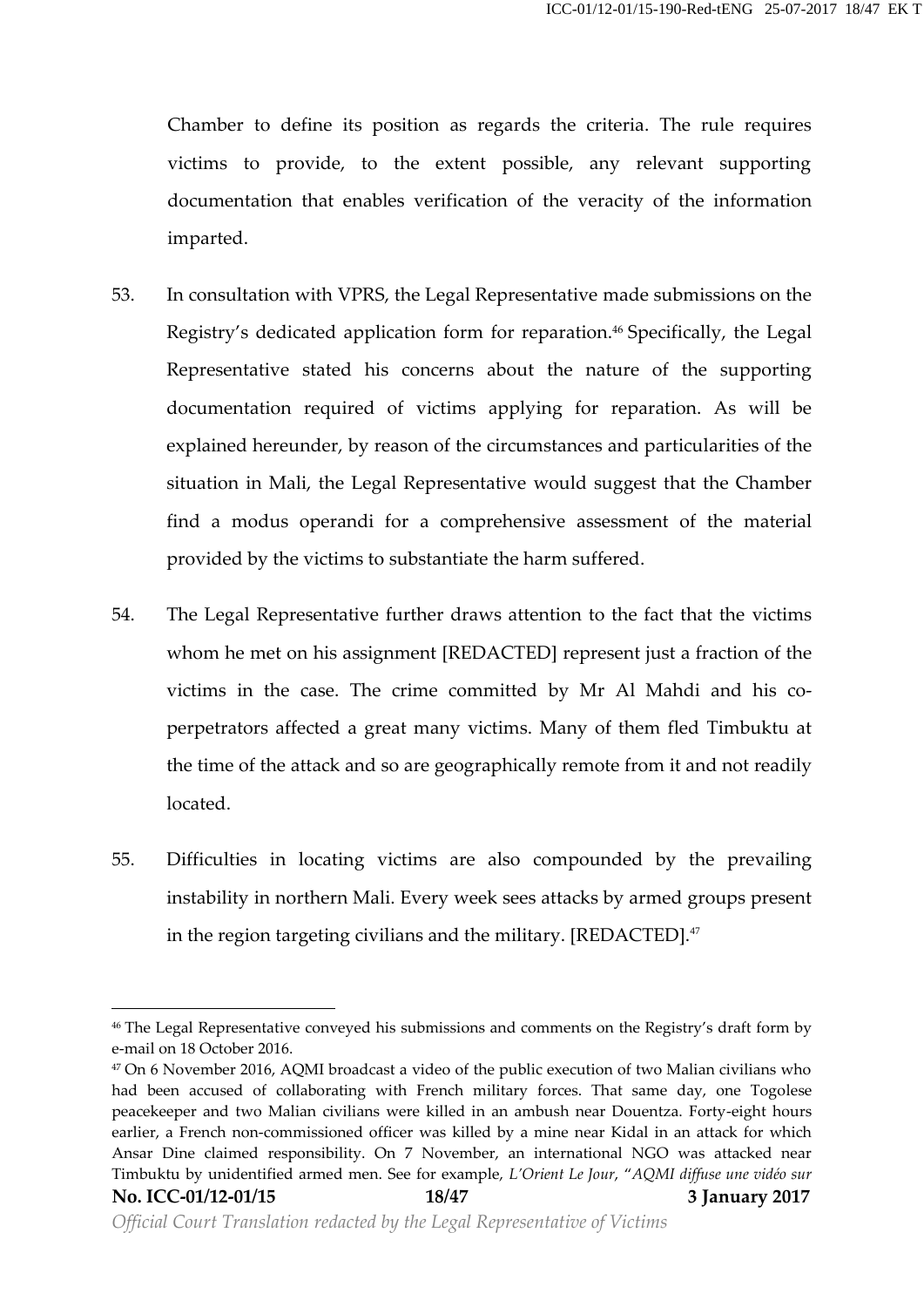- 56. For that reason, the Legal Representative respectfully prays the Chamber to adopt a wide-ranging and comprehensive method of interpretation of victim status. The importance of so doing is justified by the very nature of the crime committed: the monuments which Mr Al Mahdi and his co-perpetrators destroyed did not belong only to the custodians of the mausoleums or even just the city of Timbuktu. They were included on the World Heritage List and so belonged to humanity as a whole and Africa in particular. The Legal Representative must lay stress on the importance of the Chamber's heeding what Africa has to say about the crime committed by Mr Al Mahdi and about how it should be made good.
- 57. Moreover, as Mr Al Mahdi was prosecuted only for the destruction of historical and religious monuments, and whereas it is accepted that other acts of violence were committed in Timbuktu and the region, the Legal Representative argues that it will be for the TFV, separately from the order for reparations issued against Mr Al Mahdi, to help those other victims as part of its assistance remit. Regulation 50(a) of the Regulations of the TFV allows the Trust Fund to put in place activities to assist victims who are ineligible for reparation awarded in respect of Mr Al Mahdi.

**No. ICC-01/12-01/15 19/47 3 January 2017** *l'exécution de deux Maliens accusés de 'collaboration'*" ["AQMI broadcasts a video of the execution of two Malians accused of 'collaboration'"], 6 November 2016 [available at: http://www.lorientlejour.com/article/1016748/mali-aqmi-diffuse-une-video-sur-lexecution-de-deux maliens-accuses-de-collaboration.html]; *Le Monde*, "*Au Mali, les djihadistes toujours à l'attaque*" [Mali: jihadists still on the attack], 7 November 2016 [available at: http://www.lemonde.fr/afrique/article/2016/11/07/au-mali-les-djihadistes-toujours-a-l attaque\_5026848\_3212.html#fIWC0yq1ttDIzCZV.99]; *RFI Afrique*, "*Une ONG attaquée près de Tombouctou*" [NGO attacked near Timbuktu], 8 November 2016 [available at: http://www.rfi.fr/afrique/20161108-mali-niafunke-tounka-ong-attaquee-pres-tombouctou].

*Official Court Translation redacted by the Legal Representative of Victims*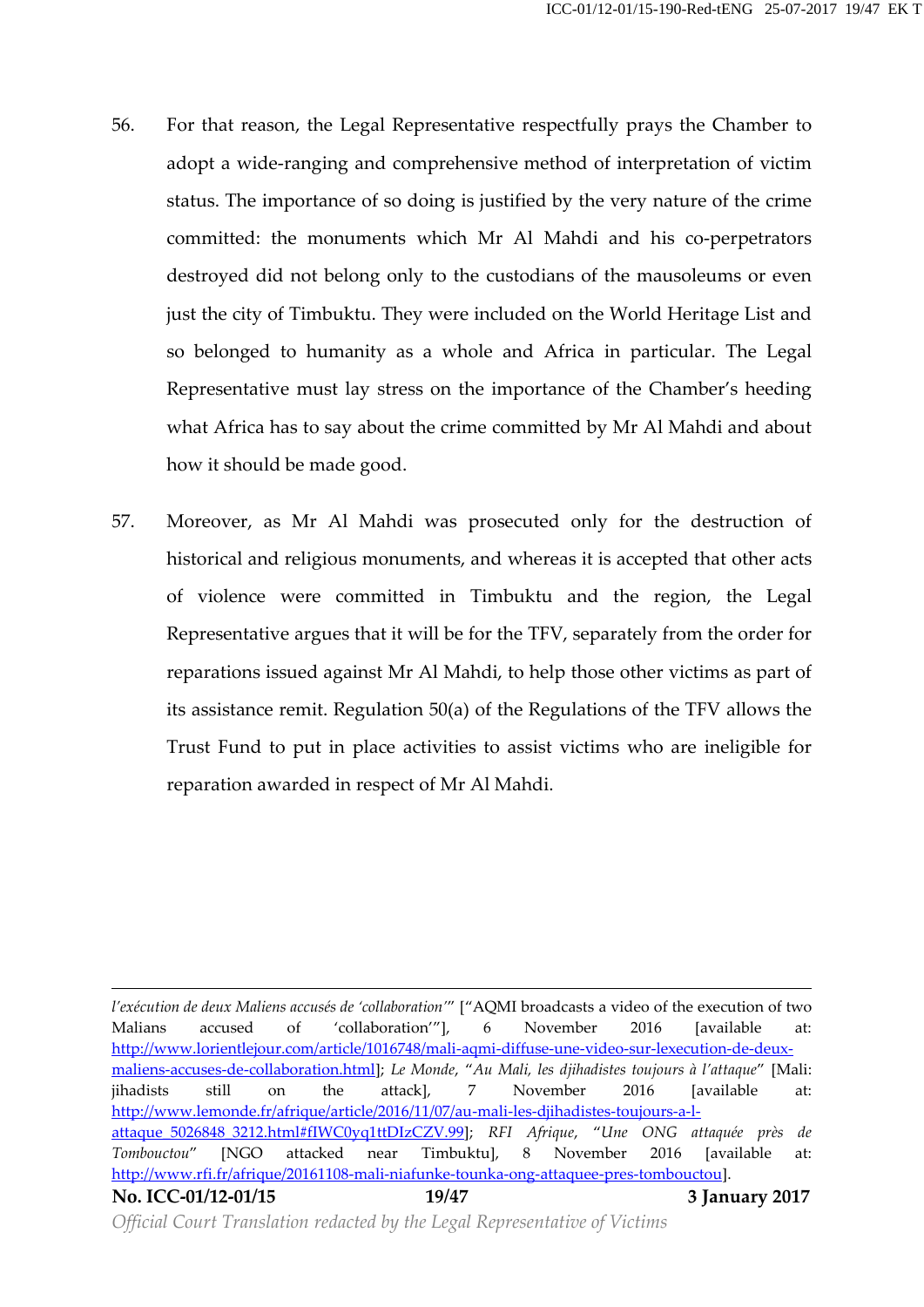## **B. Victims admitted to participate in the proceedings**

- 58. As noted above, the Chamber has authorised eight victims to participate in the proceedings in the *Al Mahdi* case − <sup>48</sup> three in an individual capacity and five organisations.<sup>49</sup>
- 59. The Legal Representative submits that the eight victims should enjoy a presumption of admissibility for reparation insofar as the Chamber has already considered their applications for participation and none of the parties to the trial have called their victim status into question. Some of these participating victims filled new application forms for reparation with the help of VPRS and the Legal Representative so as to flesh out further: (1) the harm suffered by the victims; (2) the causal nexus between the crime committed by Mr Al Mahdi and the harm; and (3) the forms of reparation which they expect.
- 60. The Legal Representative wishes, however, to draw the Chamber's attention to the fact that the five victims admitted to participate as organisations <sup>50</sup> filled application forms for reparation as individuals. It is the case that although, in the view of the Legal Representative, the victims represent five of the destroyed mausoleums, there is no supporting documentation attesting to the existence in law of the mausoleums as legal persons. For that reason, the Legal Representative respectfully prays the Chamber to admit the victims as natural persons at the reparation phase.

<sup>48</sup> ICC-01/12-01/15-97-Red; ICC-01/12-01/15-156-Conf; Victim a/35008/16 withdrew after Decision ICC- 01/12-01/15-156-Conf was issued, see ICC-01/12-01/15-T-4-Conf-FRA.

<sup>&</sup>lt;sup>49</sup> The victims who are natural persons and who were admitted to participate in the proceedings as individuals are a/35000/16, a/35001/16 and a/35002/16. The victims who are legal persons and who were admitted to participate in the proceedings as organisations are a/35003/16, a/35004/16, a/35005/16, a/35006/16 and a/35007/16.

<sup>50</sup> a/35003/16, a/35004/16, a/35005/16, a/35006/16 and a/35007/16.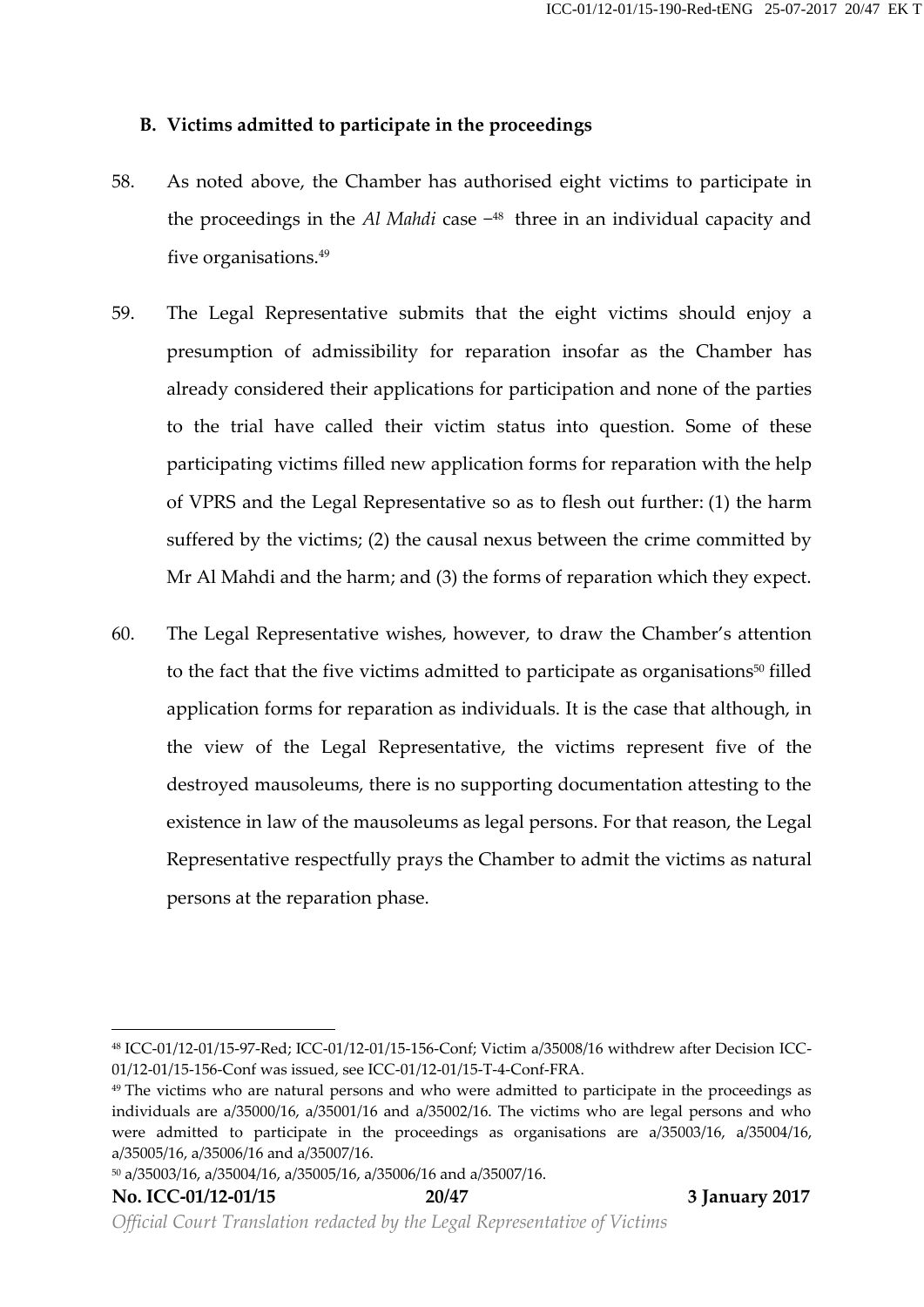## **C. Victims not admitted to participate in the proceedings**

- 61. The eligibility of victims to participate at the reparation phase is not contingent on their participation at trial. As the Appeals Chamber notes, "[a]ll victims are to be treated fairly and equally as regards reparations, irrespective of whether they participated in the trial proceedings leading to the decision under article 74 of the Statute." 51
- 62. The Legal Representative underscores the importance of that consideration. Any differential treatment between victims who participated at trial and those who applied only for reparation would give rise to a sense of discrimination and disbelief on their part.

## **VII. Identification of the harm suffered by the victims in the** *Al Mahdi* **case**

- 63. The Statute and the Rules leave the concept of harm undefined. The Appeals Chamber has, however, construed it as encompassing "hurt, injury and damage". The Court has consistently held that harm need not be direct but it must have been personal to the victim. Harm may be material, physical and psychological.<sup>52</sup>
- 64. The Legal Representative wishes to point out to the Chamber that the victims in the *Al Mahdi* case were often victims of other crimes committed contemporaneously in Timbuktu. The Legal Representative underscores the concomitance of that harm with the destruction of historical and cultural property of which Mr Al Mahdi was found guilty.

<sup>51</sup> ICC-01/04-01/06-3129-AnxA, para. 12.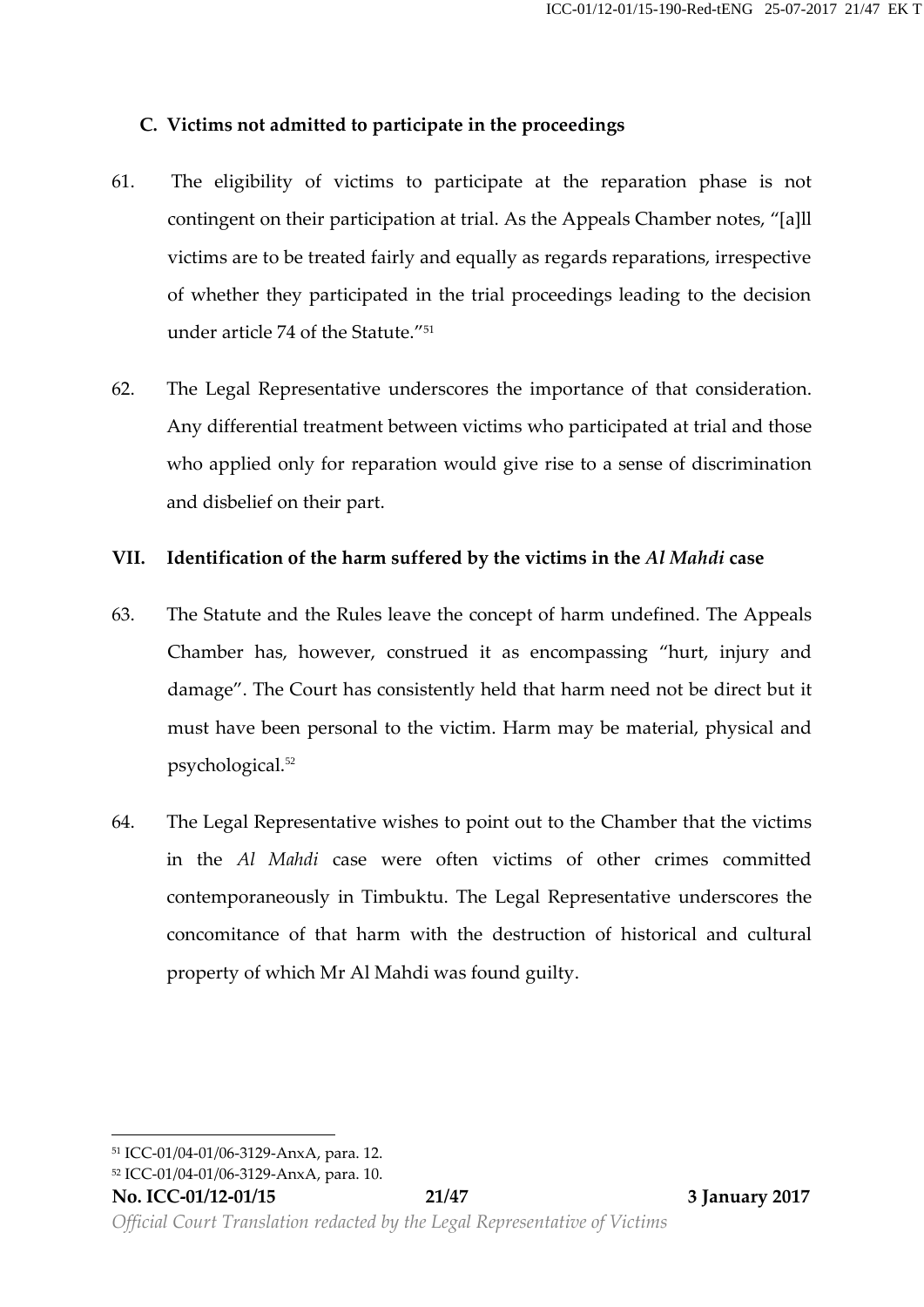#### **A. Material harm**

- 65. Before 2012, the Timbuktu region earned much of its revenue from tourism. As [REDACTED] told the Legal Representative, a three-month tourist season generated over six months of revenue for much of the population of Timbuktu. Tourism was mainly cultural and religious. Tourism centred to a great extent on the mosques, mausoleums and manuscripts of Timbuktu. As [REDACTED] put it: "[TRANSLATION] the population of Timbuktu made a living from the 'mystery of Timbuktu'''.<sup>53</sup> One of the victims thus likened Timbuktu to Mecca and told the Legal Representative: "[TRANSLATION] People come from all over to pray and ask for things. We lost all of that with the destruction. We lost our mystery".
- 66. The tourist economy was decimated by the crisis. In the words of [REDACTED], "[TRANSLATION] the damage sustained by the Timbuktu area is incommensurable. It will take generations for the situation to return to how it was before 2012".<sup>54</sup>
- 67. The [REDACTED] and [REDACTED] themselves have seen their income drop since the mausoleums' destruction in 2012. One victim explained to the Legal Representative that "[TRANSLATION] there are people in Timbuktu whose livelihood depends solely on the mausoleums. They are their only source of income. Before the destruction, people came from all over the world to see the mausoleums and to pray to the Saints. Even the former President of Algeria came to Timbuktu after dreaming about Ahmed Baba". <sup>55</sup> Tourists and

<sup>53</sup> [REDACTED].

<sup>&</sup>lt;sup>54</sup> [REDACTED]. According to the leaflet given to the Legal Representative [REDACTED], Mali's revenue from tourism in 2011 amounted to CFAF 100 000 million. Although the Legal Representative was not able to find any post-2012 figures, all of the people he spoke to confirmed that revenue from tourism in Mali in general, and in the north in particular, had plummeted since the crisis.

<sup>&</sup>lt;sup>55</sup> The words of a victim at a joint training session held by the Legal Representative and VPRS in [REDACTED] on [REDACTED].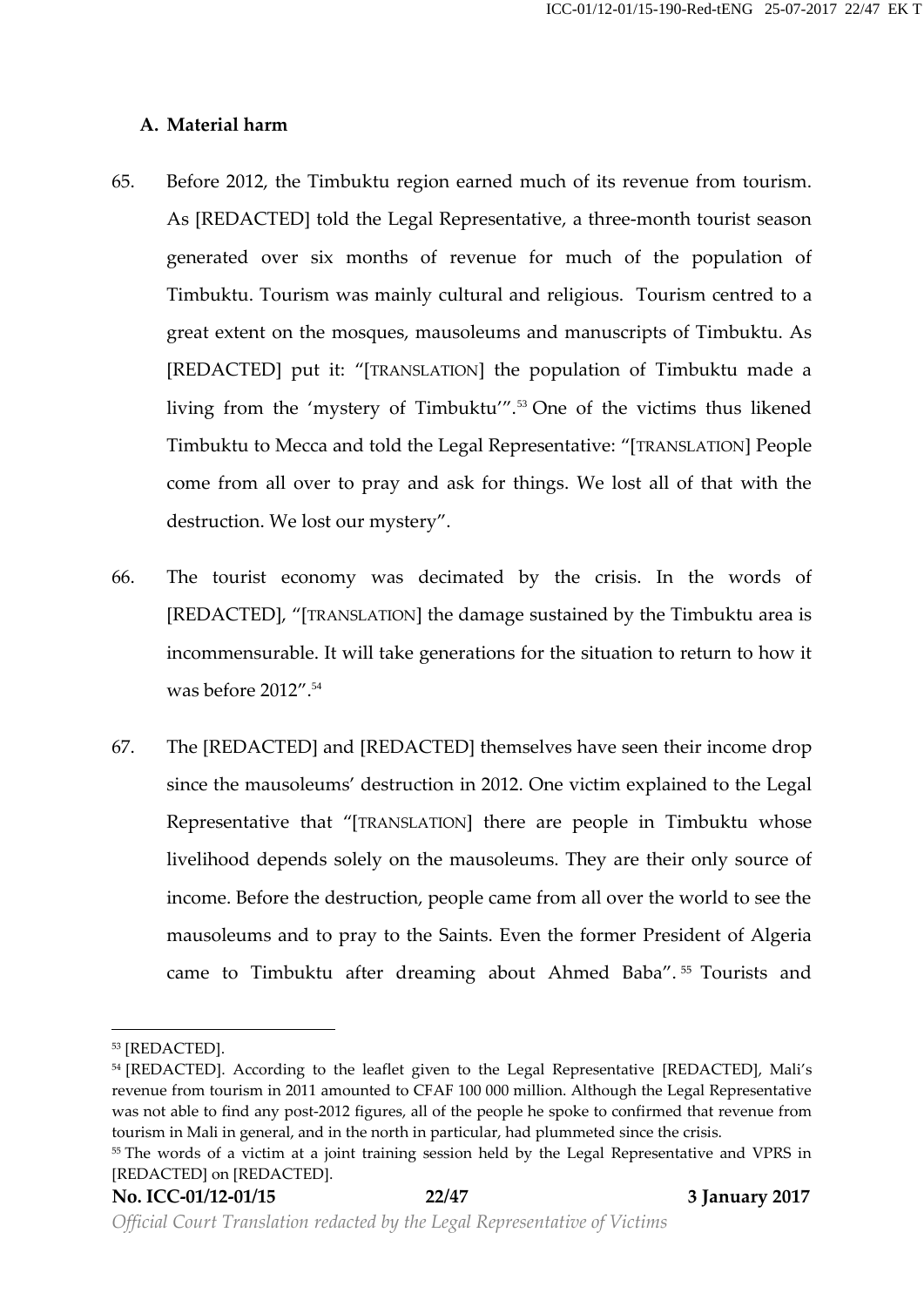pilgrims would often make offerings and donations [REDACTED]. The offerings were used for the upkeep of the monuments but were also an income for [REDACTED]. [REDACTED] from the donations and offerings.<sup>56</sup>

- 68. Since the destruction of the mausoleums in 2012, that income has all but dried up. For instance, one victim, [REDACTED], used to [REDACTED].<sup>57</sup> The victim told the Legal Representative that before 2012 [REDACTED] would earn [REDACTED]. Now, with most pilgrims and tourists staying away, [REDACTED]. <sup>58</sup> [REDACTED] told the Legal Representative that [REDACTED] could no longer afford to pay [REDACTED] because of the drop in donations [REDACTED].<sup>59</sup>
- 69. Other victims said that upon fleeing Timbuktu, they abandoned all of their worldly possessions in the wake of the destruction out of fear that Mr Al Mahdi and his co-perpetrators would turn their attention to people after striking stone and mortar.<sup>60</sup> Many victims whom the Legal Representative met remain, for that reason, uprooted in Bamako and other parts of Mali. Some have not returned to Timbuktu since 2012. They have been dispossessed of most of their property, which was often looted in their absence, and some victims remain in the dark as to the whereabouts of one or more of their family members. Over 79% of the 106 victims whom the Legal Representative met *in situ* stated that they had sustained material harm caused by the destruction or the attendant crimes perpetrated.<sup>61</sup>

**No. ICC-01/12-01/15 23/47 3 January 2017**

*Official Court Translation redacted by the Legal Representative of Victims*

<sup>56</sup> See, for example, a/35002/16's application form for reparation; a/35006/16's application form for reparation.

<sup>57</sup> [REDACTED].

<sup>58</sup> See a/35002/16's application form for reparation.

<sup>59</sup> See a/35007/16's application form for reparation.

 $60$  See, for example, a/35010/16's application form for reparation.

<sup>61</sup> Figures derived from the Legal Representative's interviews of 106 victims [REDACTED].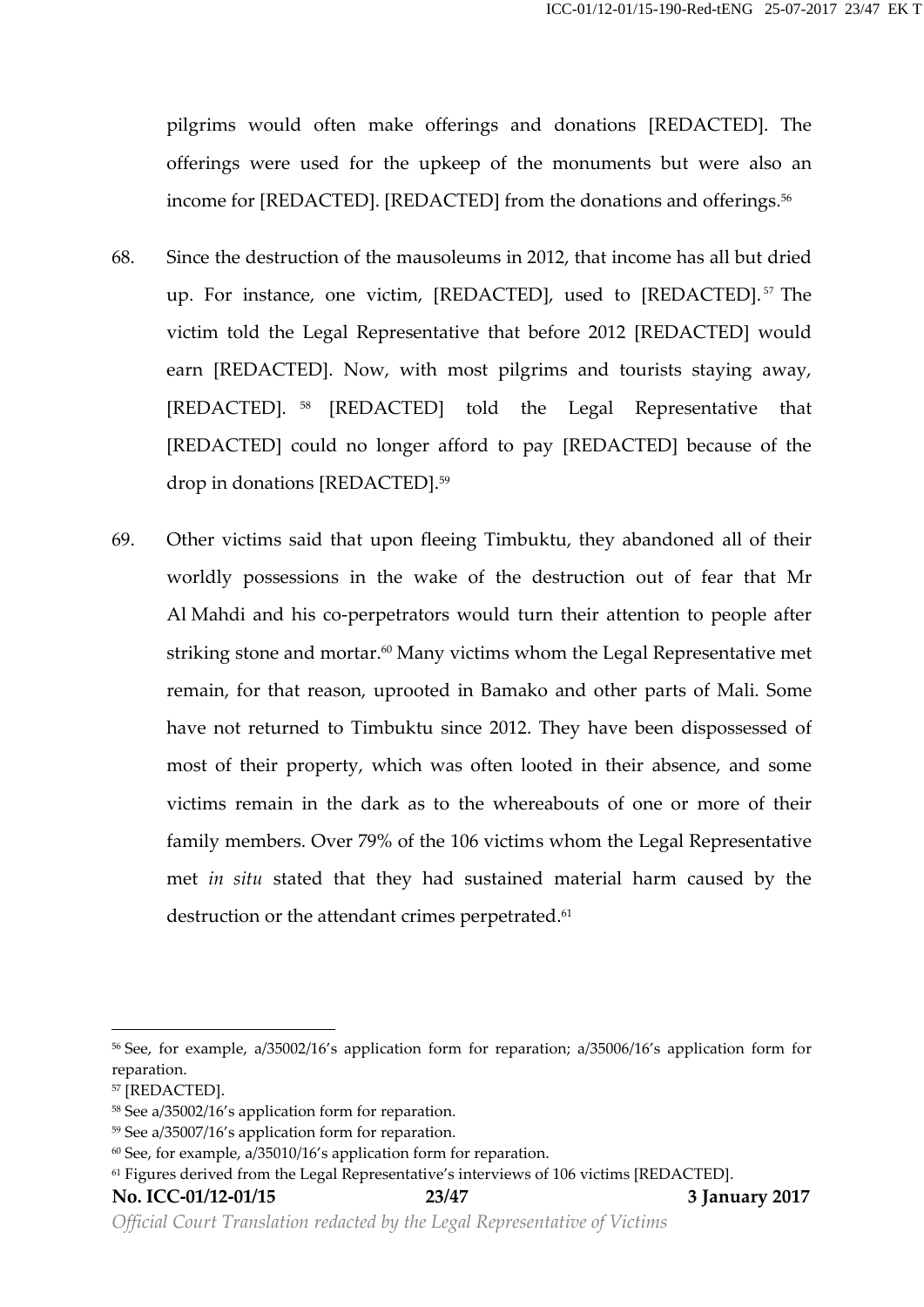- 70. It is also worth noting that UNESCO's reconstruction and rehabilitation of the monuments has been insufficient to revive tourism in the region or to compensate for the economic loss sustained by the victims. The meetings and discussions held *in situ* attribute that to the fact that most Western embassies advise against and sometimes prohibit travel to the area. $62$
- 71. Mr Al Mahdi, as one of the pivotal members of the Islamist group Ansar Dine, shares some of the blame for the harm. The destruction of the mausoleums of Timbuktu has effectively destroyed the "mystery of Timbuktu" which drew tourists to the city. The footage of their destruction at the hands of Ansar Dine broadcast in the media and on social networks has further reinforced the sense of prevailing instability in northern Mali and kept tourists away. Whereas it would be incorrect to attribute sole responsibility to Mr Al Mahdi for the material harm sustained by the victims, it would be equally wrong to say that he is blameless. The Appeals Chamber has held: "The convicted person's liability for reparations must be proportionate to the harm caused and, *inter alia*, his or her participation in the commission of the crimes for which he or she was found guilty, in the specific circumstances of the case".<sup>63</sup> That being so, the Legal Representative respectfully prays the Chamber to acknowledge Mr Al Mahdi's share of the responsibility for the material harm sustained by the victims in the case.

# **B. Mental harm**

 $62$  This is true of, for example, the French government [see: http://www.diplomatie.gouv.fr/fr/conseilsaux-voyageurs/conseils-par-pays/mali/], the German government [see: http://www.auswaertiges amt.de/DE/Laenderinformationen/00-SiHi/Nodes/MaliSicherheit\_node.html#doc352198bodyText2], the Canadian government [see: https://voyage.gc.ca/destinations/mali] and the Swiss government [see: https://www.dfae.admin.ch/eda/fr/dfae/representations-et-conseils-aux-voyageurs/mali/conseils voyageurs-mali.html].

<sup>63</sup> ICC-01/04-01/06-3129-AnxA, para. 21.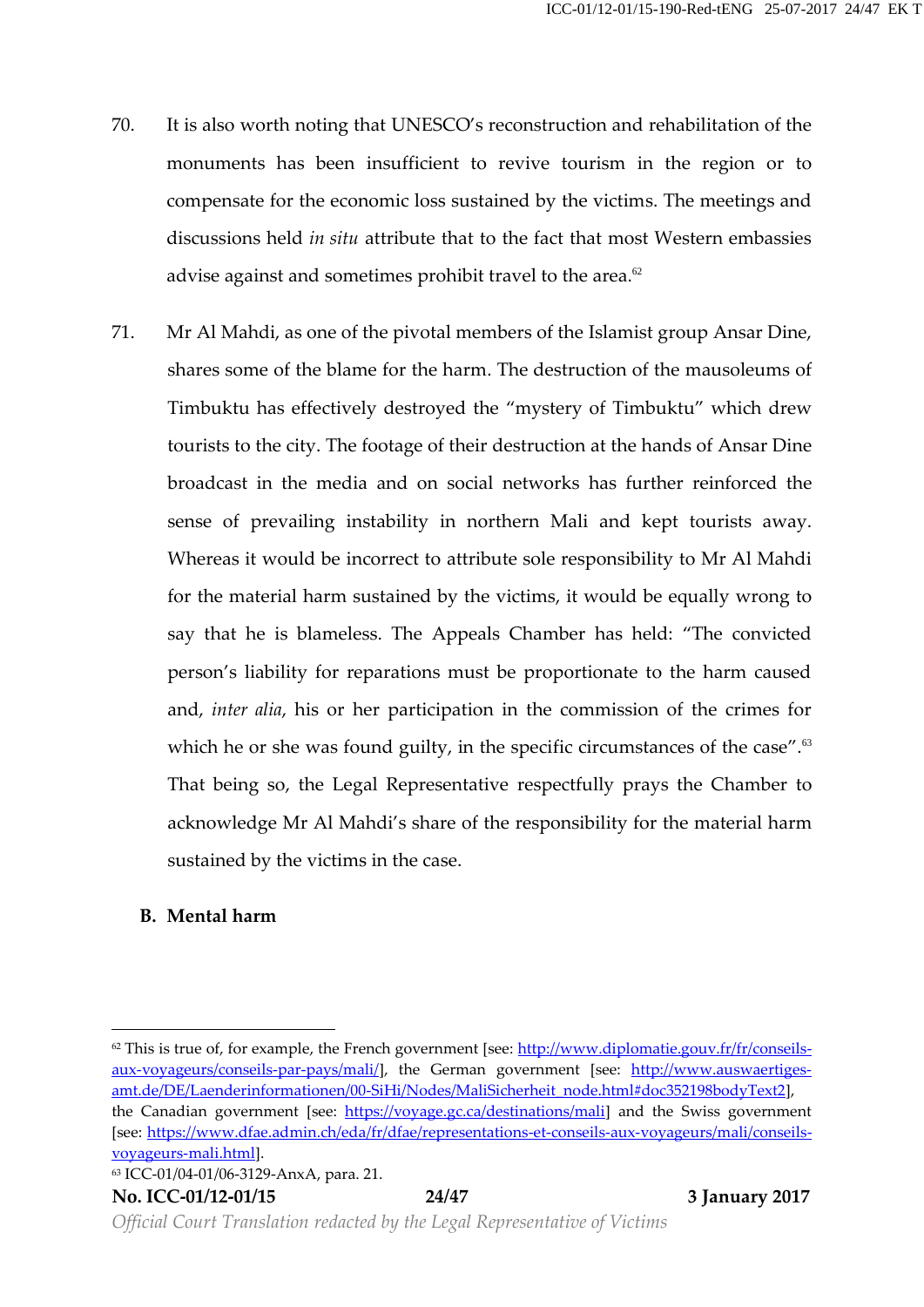- 72. The Legal Representative points out to the Chamber that the crime committed by Mr Al Mahdi inflicted untold mental harm on the victims he met. That harm, by virtue of its being non-pecuniary, assumes a particular character.
- 73. It is apparent that the mental harm concerns the shattering of faith by dint of the assault on religion, dignity and all that the victim possesses in the sense of that which goes to the essence of his or her existence. This observation is borne out by the applications for reparation. Yet, a price cannot be put on dignity, as it cannot be put on faith, and so both are that much more difficult to restore. It is difficult to reconnect with faith in the aftermath of the profanation of the Saints.
- 74. Nonetheless, the right to reparation of non-pecuniary harm is acknowledged in international precedent. The IACtHR has framed such harm in the following terms: "non-pecuniary harm can refer both to the suffering and the distress caused to the direct victims and their next of kin, as well as to detriment to the individuals' very significant values, and also to non pecuniary changes in the conditions of the victims' existence".<sup>64</sup> Aside the suffering and anguish which may ensue from the commission of a crime, $65$  the IACtHR has recognised the concept of damage to a life plan, *viz*. the "[TRANSLATION] consequences that a human rights violation may have on the principle of personal autonomy of the victim".<sup>66</sup> The European Court of Human Rights ("ECtHR") has had regard for an applicant's anxiety or

<sup>64</sup> IACtHR, *Mapiripán Massacre v. Colombia*, (Merits, Reparations and Costs), Judgment of September 15, 2005, para. 282; IACtHR, *Cantoral Benavides v. Peru (Reparations and Costs*), Judgment of December 3, 2001, para. 53. See also IACtHR, *Sawhoyamaxa Indigenous Community v. Paraguay*, (Merits, Reparations and Costs), Judgment of March 29, 2006, para. 219 for a definition of non-pecuniary damage.

<sup>65</sup> See, for example, IACtHR, *Castillo Páez v. Peru (Reparations)*, Judgment of November 27, 1998, Series C no. 43, para. 88, wherein the Court acknowledges the suffering of a family as a result of the disappearance of one of its members.

<sup>66</sup> IACtHR, *Loayza Tamayo v. Peru (Reparations)*, Judgment of November 27, 1998, Series C no. 42, para. 144 *et seq*.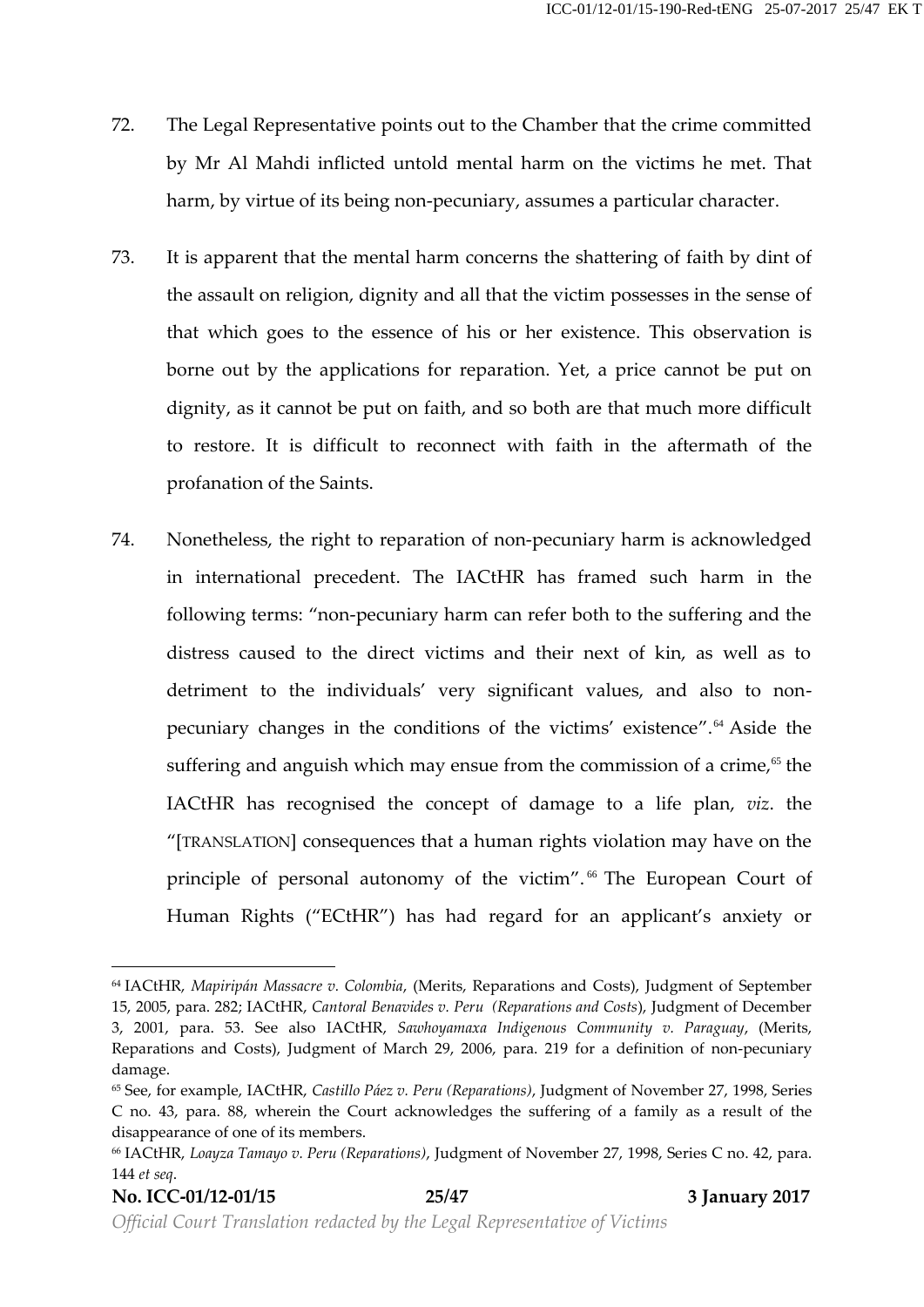distress and sense of frustration or helplessness. <sup>67</sup> In the *Plan de Sánchez Massacre* judgment, the IACtHR itemised the factors to be considered in appraising non-pecuniary damage in the light of the community's own structures and internal workings, and the beliefs and rites of the affected communities. They included the impossibility of freely celebrating ceremonies, rites and other traditional manifestations, which affected the reproduction and transmission of their culture.<sup>68</sup>

- 75. All of the 106 victims whom the Legal Representative met in the *Al Mahdi* case are afflicted by mental harm occasioned by the destruction of historical and religious monuments of which Mr Al Mahdi was found guilty.
- 76. Many victims experienced the destruction as a humiliation or an assault on their dignity; such feelings were exacerbated by the sense of helplessness vis à-vis the men from Ansar Dine and by the victims' powerlessness to protect the mausoleums. Many said that they wept during the destruction, that they felt wounded, humiliated and scorned; others spoke of being shaken "[TRANSLATION] to [their] very core".<sup>69</sup> Some referred to experiencing further bereavement; many voiced their disbelief and all spoke of a sense of shock and of their faith being undermined.
- 77. Here stress must be laid on the mental harm suffered specifically by [REDACTED]. Although the population of Timbuktu as a whole suffered mental harm as a result of the destruction of the holy sites, the harm caused to certain victims was much greater in that [REDACTED]. Although the Legal Representative attaches importance to treating all of the victims on a par and

<sup>69</sup> See a/35026/16's application form for reparation.

*Official Court Translation redacted by the Legal Representative of Victims*

<sup>67</sup> ECtHR, 27 July 1987, *Feldbrugge v. The Netherlands (Article 50)*, Application no. 8562/79, Series A/99, para. 11.

<sup>68</sup> IACtHR, *Plan deSánchez Massacre v. Guatemala (Reparations),* Judgment of November 19, 2004, para. 87.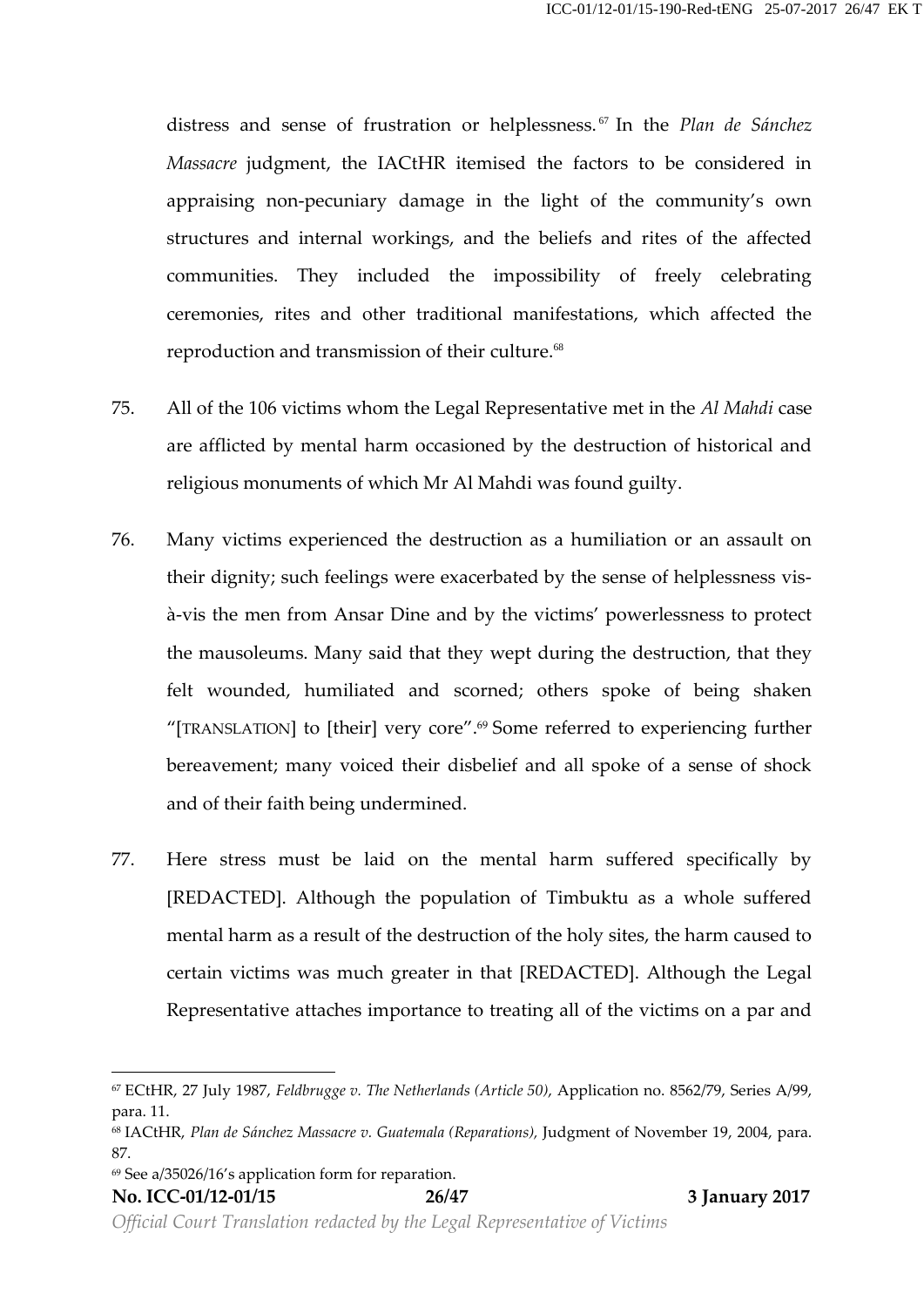without discrimination, he respectfully prays the Chamber to have regard for the particular magnitude of the harm suffered by [REDACTED].

#### **C. Collective harm**

- 78. In *Lubanga*, the Appeals Chamber acknowledged that certain crimes may have an effect on a community as a whole.<sup>70</sup> That position applies to all of the applications for reparation made in the case at bar.
- 79. In this vein, the Legal Representative submits that the war crime of which Mr Al Mahdi was found guilty affects the community of Timbuktu as a whole. What is more, it was Timbuktu as emblem of the cultural melting pot, tolerance and universal knowledge which came under attack from the enemies of peace and dialogue between civilisations.
- 80. The victims and experts whom the Legal Representative met all underscored the importance which the mausoleums and mosques of Timbuktu held for the community of Timbuktu as a whole. On Mondays and Fridays, almost the entire population of Timbuktu would come to reflect at the graves of the Saints housed in the mausoleums. There they prayed, brought donations and offerings and sought blessings. The spirits of the Saints who were laid to rest there watched over the city and its inhabitants. One victim told the Legal Representative, "[TRANSLATION] the Saints are very important to us; they are ancestors to us all. We seek their blessing and offer them gifts at every milestone in our lives".<sup>71</sup>
- 81. Of note here is that a belief in guardian spirits, embodied by totem objects or animals, persists in Mali. It brings the community a sense of security and

*Official Court Translation redacted by the Legal Representative of Victims*

<sup>70</sup> ICC-01/04-01/06-3129, para. 212.

<sup>71</sup> See a/55010/16's application form for reparation.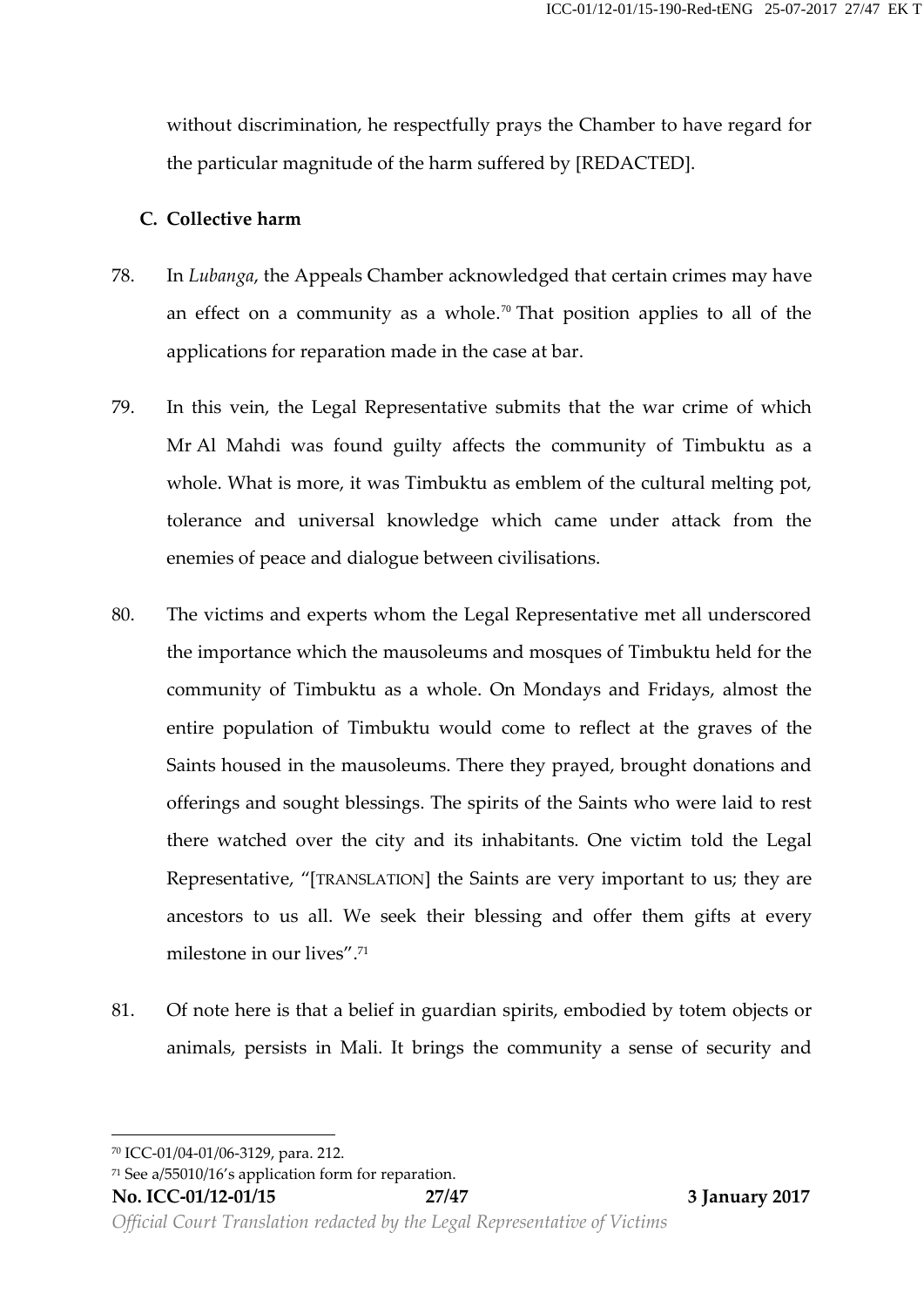spiritual harmony. The disappearance of such spirits and totems leaves troublesome evil spirits free to steal inside and sow discord in the community.

- 82. The soul of a people is embodied by its core values, mythical symbols and totems. The assault on this faith at the hands of Mr Al Mahdi and his co perpetrators has left a lingering uncertainty as to what the future holds for the population of Timbuktu who, for generations, have believed in the spirits which envelop the city and watch over its inhabitants. Since the destruction of the mausoleums, the population of Timbuktu is undergoing a situation of indescribable spiritual turmoil. For instance, one of the victims told the Legal Representative that the spirits watching over the city leftafter the destruction and, although the mausoleums were rebuilt, the harm persists as Timbuktu has not since found peace.
- 83. The issue now before the Chamber is how to rekindle the psychological and spiritual well-being of a community whose belief in ancestors and spirits gives them reason for living. The ensuing ancillary issue is one of determining how, purely material considerations aside, to set aright that harm.
- 84. The importance of the traditions, rites and customs of indigenous peoples has been recognised by the IACtHR, which has consistently regarded the severed transmission of non-material cultural heritage as harm amenable to reparation.<sup>72</sup> The Legal Representative respectfully prays the Chamber not to depart from this significant advance in international precedent but rather to reaffirm the importance of respect for all belief systems and the ensuing right to reparation where that respect is violated.

<sup>72</sup> IACtHR, *Yakye Axa Indigenous Community v. Paraguay (Merits, Reparations and Costs*), Judgment of June 17, 2005, para. 154; IACtHR, *Plan de Sánchez Massacre v. Guatemala (Reparations),* Judgment of November 19, 2004, para. 85.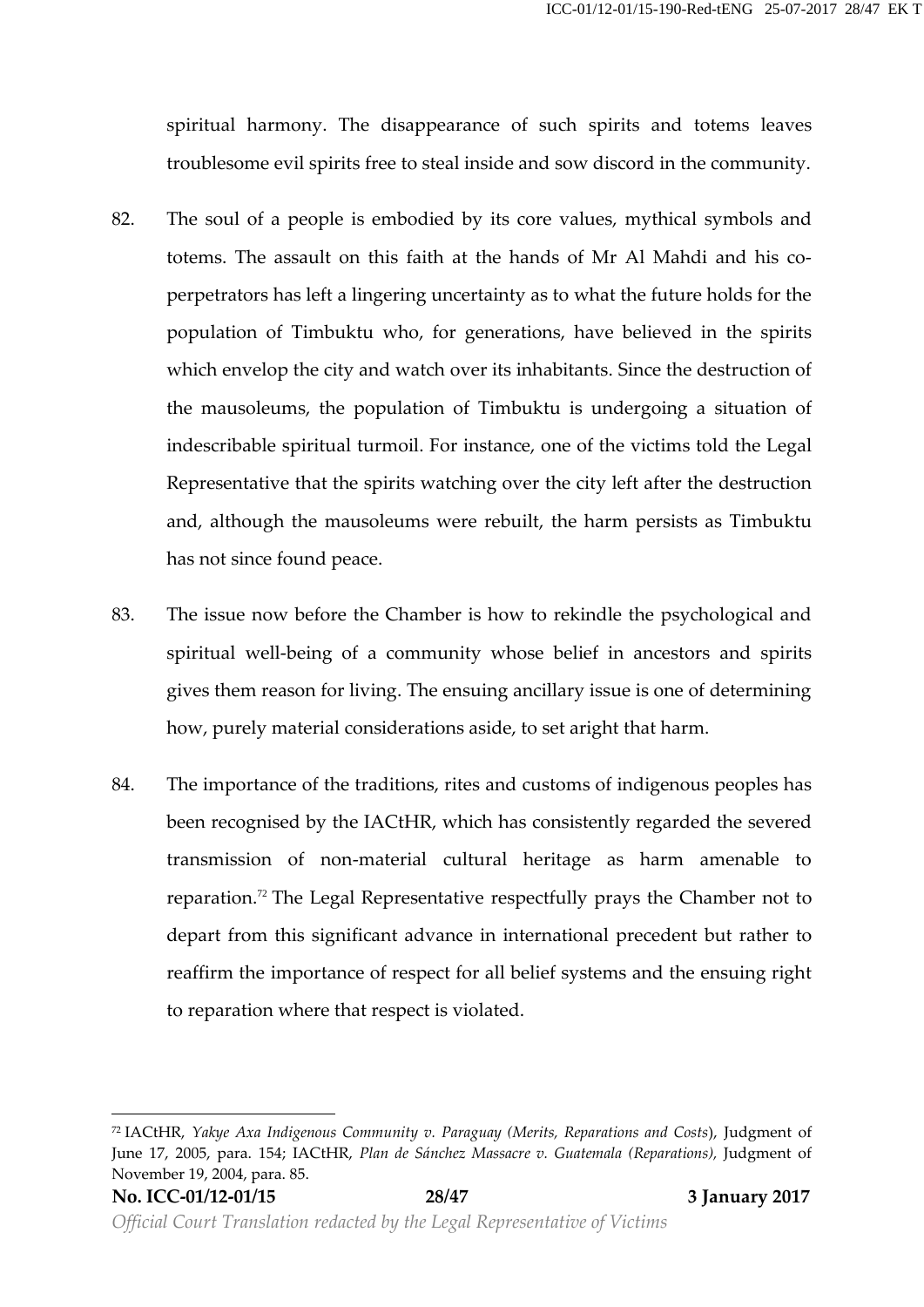# **VIII. Identification of a causal nexus between the crime committed and the harm suffered by the victims**

#### **A. Nature of the causal nexus**

- 85. The Appeals Chamber has held: "Reparation is to be awarded based on the harm suffered as a result of the commission of any crime within the jurisdiction of the Court. The causal link between the crime and the harm for the purposes of reparations is to be determined in light of the specificities of a case." 73
- 86. However, the statutory provisions of the Court are silent on the nature of the causal nexus between the crime and the harm amenable to reparation. Nor is there a settled view in international law on the approach to be taken to causation.<sup>74</sup>
- 87. In municipal law, a range of concepts of causation is to be found, from *causalité adequate* [theory of a determining factor as cause] to *équivalence des causes* [theory of equivalent causes].
- 88. In its first "Decision establishing the principles and procedures to be applied to reparations" handed down in *Lubanga*, the Trial Chamber held that the Court should apply the "proximate cause" standard of causation. In that respect, the Court must at a minimum be satisfied that there exists a *sine qua non* relationship between the crime and the harm.<sup>75</sup> That common law standard of causation is known as the but-for test, which the Appeals Chamber has not dismissed.<sup>76</sup>

*Official Court Translation redacted by the Legal Representative of Victims*

<sup>73</sup> ICC-01/04-01/06-3129-AnxA, para. 11.

<sup>74</sup> In its first decision on reparation, Trial Chamber I noted the absence of a settled view (ICC-01/04- 01/06-2904, para. 248).

<sup>75</sup> ICC-01/04-01/06-2904, paras. 247-250.

<sup>76</sup> ICC-01/04-01/06-3129, paras. 120-129.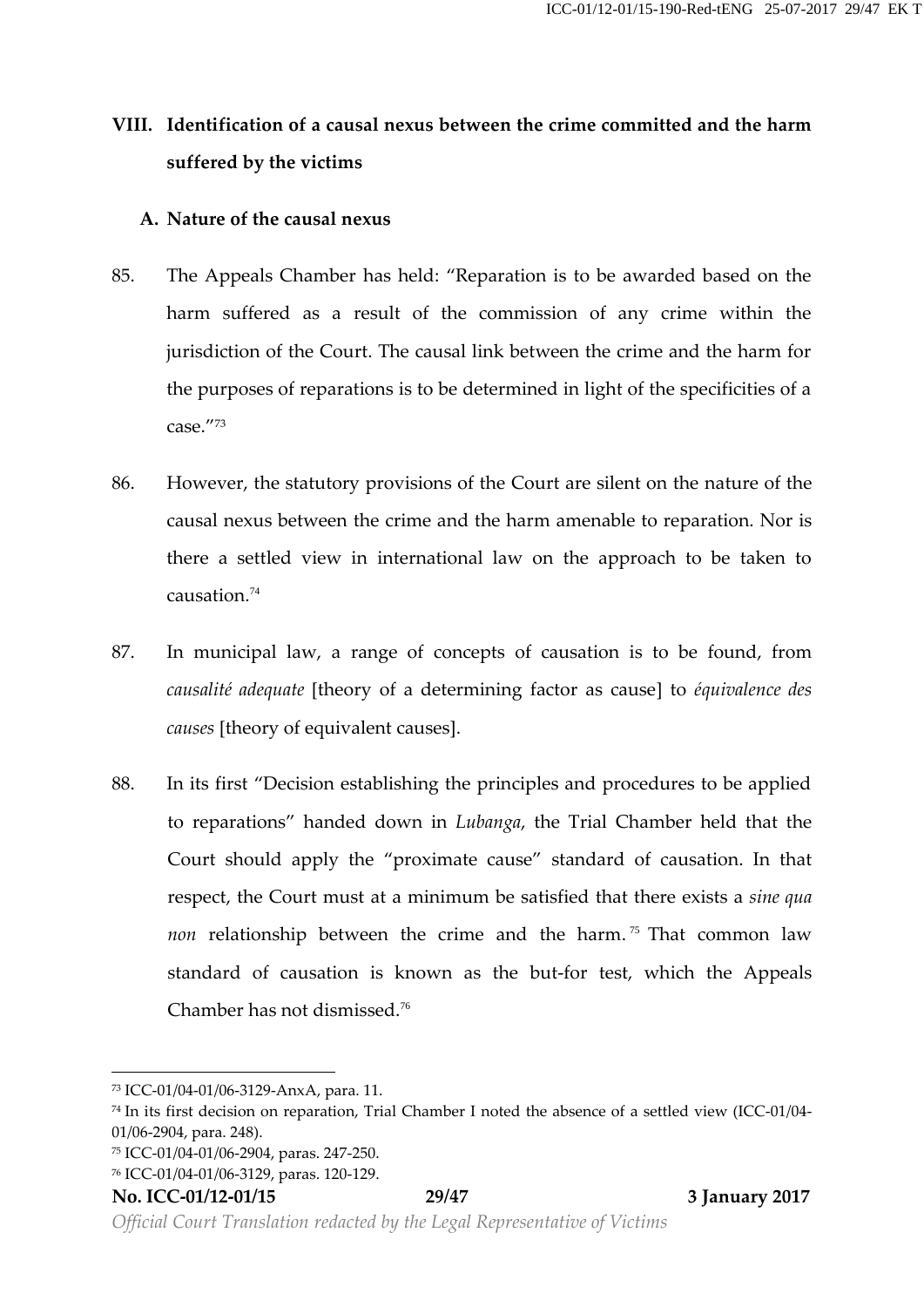- 89. Were the Chamber to endorse that standard of causation in the case at bar, then it should at a minimum be satisfied that the war crime of which Mr Al Mahdi was found guilty was the "proximate cause" of the harm in respect of which reparation is sought.
- 90. The Legal Representative submits that the destruction of protected monuments of which Mr Al Mahdi is guilty is the proximate cause of the material and mental harm suffered by the victims in the case. The destruction is stated as the cause in every single one of the applications.
- 91. The modus operandi of the armed group Ansar Dine, for instance as shown in the various propaganda videos, excerpts of which were adduced by the Prosecution, attests to sufficient nexus between the deliberate character of the attack on the historical and religious monuments and the harm suffered. Mr Al Mahdi, in person, took part together with others in the destruction of the mausoleums and at trial admitted to having had such a part. Mr Al Mahdi moreover acknowledged that the crime of which he was found guilty was the cause of the harm to the population of Timbuktu in general and the descendants of the Saints in particular.<sup>77</sup>

## **B. Proof of the harm and the causal nexus**

92. As aforementioned, in matters of reparation, the causal nexus between the crime committed and the harm suffered by the victims must be determined in the light of the particular circumstances of the case.78The Appeals Chamber has endorsed the following principle: "In the reparation proceedings, the

<sup>78</sup> ICC-01/04-01/06-3129, para. 80.

<sup>77</sup> ICC-01/12-01/15-T-4-CONF-FRA, p. 8, lines 1-12.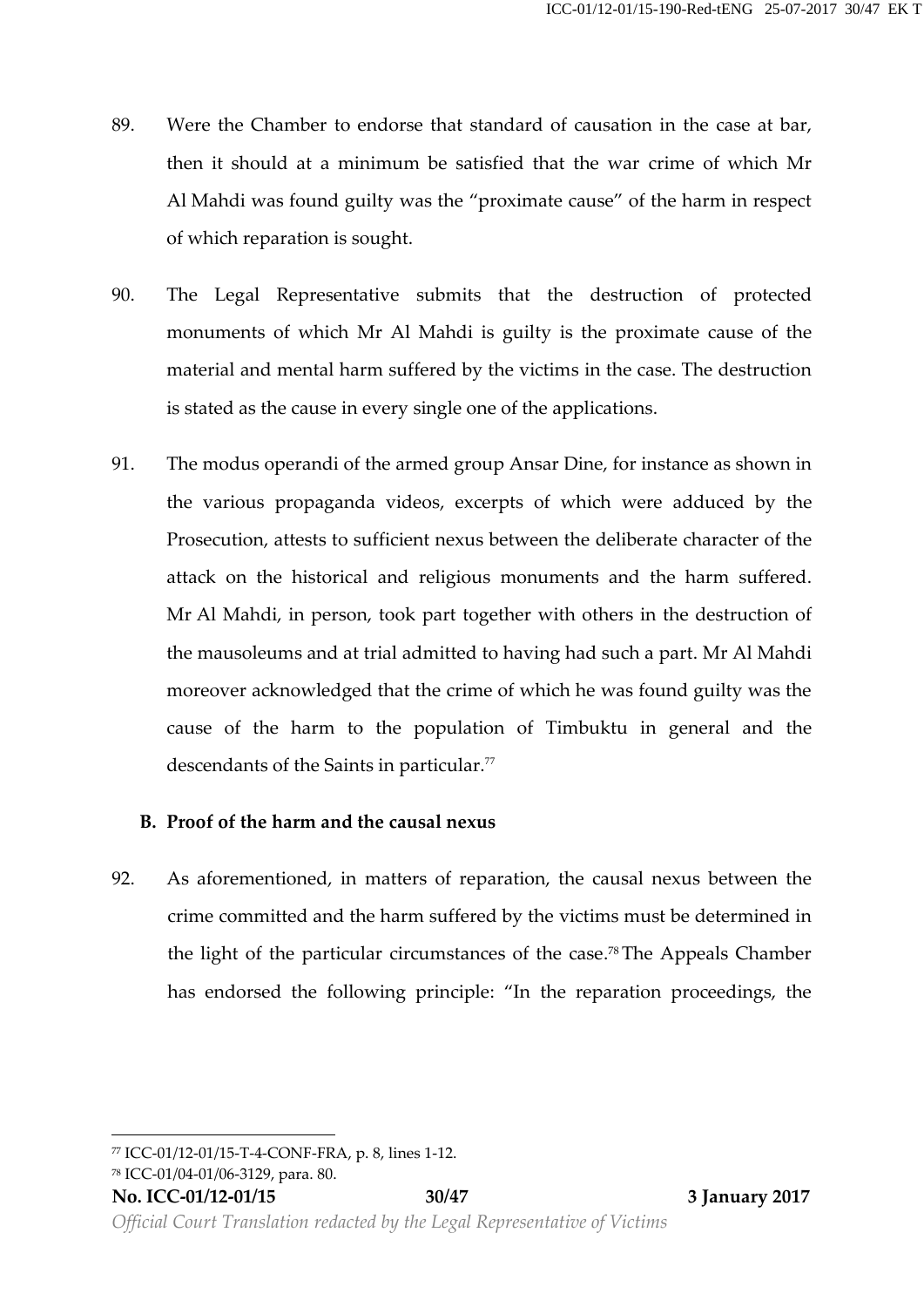applicant shall provide sufficient proof of the causal link between the crime and the harm suffered, based on the specific circumstances of the case." 79

- 93. Evidence brought by the victims to establish a causal nexus between the crime committed and the harm suffered must therefore be "sufficient" to meet the requisite standard of proof. Be that as it may, determination of the "sufficient" standard of proof can vary from case to case. In this regard, the Appeals Chamber has recalled "for purposes of determining what is sufficient, Trial Chambers should take into account any difficulties that are present from the circumstances of the case at hand".<sup>80</sup> In determining the appropriate standard of proof in reparation proceedings, various factors specific to the case should be considered, including the difficulty victims may face in obtaining evidence in support of their claim due to the destruction or unavailability of evidence.<sup>81</sup> That modus operandi is an innovation.
- 94. Furthermore, given the fundamentally different nature of reparation proceedings, a standard less exacting than that for trial should apply.<sup>82</sup> It has been IACtHR practice to attach importance to considering any indicia and presumptions as evidence provided that they lead to conclusions consistent [with the facts].<sup>83</sup> Accordingly, the Legal Representative prays the Chamber to afford some flexibility in its identification of the standard of proof applicable at this phase of the proceedings. The Legal Representative argues that recourse to a flexible and accommodating standard of proof befits the particularities of the *Al Mahdi* case as here it is a question of proving by any means an occurrence having a legal effect.

<sup>79</sup> ICC-01/04-01/06-3129, para. 81; ICC-01/04-01/06-3129-AnxA, para. 22.

<sup>80</sup> ICC-01/04-01/06-3129, para. 81.

<sup>81</sup> ICC-01/04-01/06-3129-AnxA, para. 22.

<sup>82</sup> ICC-01/04-01/06-3129-AnxA, para. 22.

<sup>83</sup> See, for example IACtHR, *Velásquez Rodríguez v. Honduras* (Interpretation of the Judgment of Reparations and Costs), Judgment of July 21, 1989, paras. 128-130.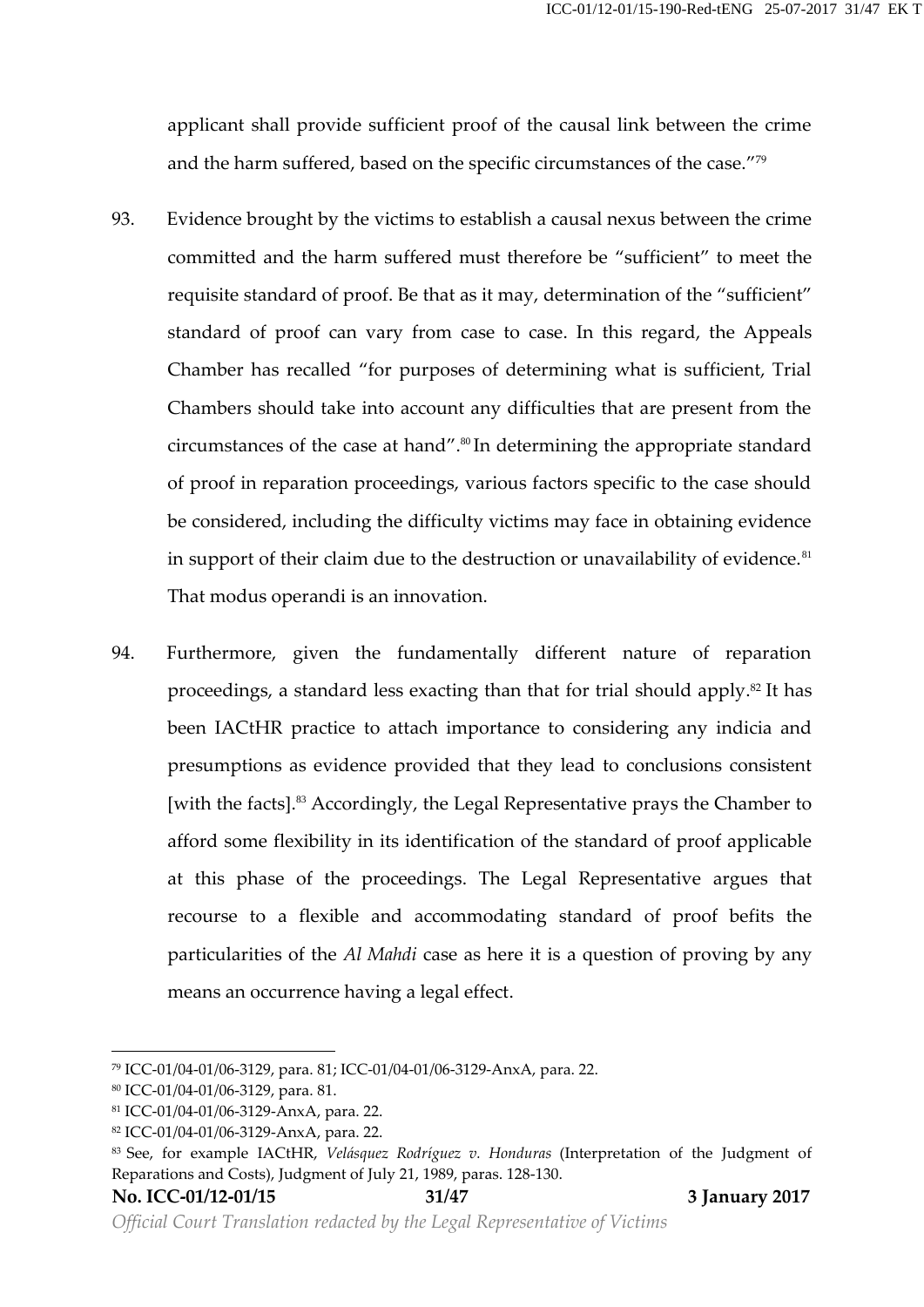- 95. In the case at bar, the Legal Representative has in fact encountered the most considerable difficulty in gathering evidence of the harm suffered by the victims and of the causal nexus between the crime committed by Mr Al Mahdi and the harm. The difficulty lies in, amongst other factors, the manner in which the mausoleums are run, which, to a very great extent, is on a customary basis, and so there is nothing to prove a victim's tie with a particular mausoleum. Although the inhabitants of Timbuktu know [REDACTED], there is no official register which so attests.
	- *a. Material harm*
- 96. As regards material harm, the Legal Representative came up against other hurdles connected to the lack of a regular income and/or proof of the income which the victims earned from the mausoleums. Although some victims stated that "[TRANSLATION] many people lived off the mausoleums" or that "[TRANSLATION] the donations and offerings to the mausoleums were a source of income for [REDACTED]", the Legal Representative has not succeeded in securing proof of that income or of how it was affected by the destruction.
- 97. Accordingly, the Legal Representative moves the Chamber to accept a causal nexus *sensu lato* extant between economic harm (victims'loss of income, profits or turnover) and the crime of which Mr Al Mahdi was found guilty. The particularities of the case so warrant.
- 98. Here, the regime, which is the offspring of continental law, of proof of occurrences which, whether or not intended, produce legal effects [*faits juridiques*] would be preferable to the views and concerns of victims who have applied for reparation. Close to 79% of applications which the Legal Representative has collected come from the group of displaced people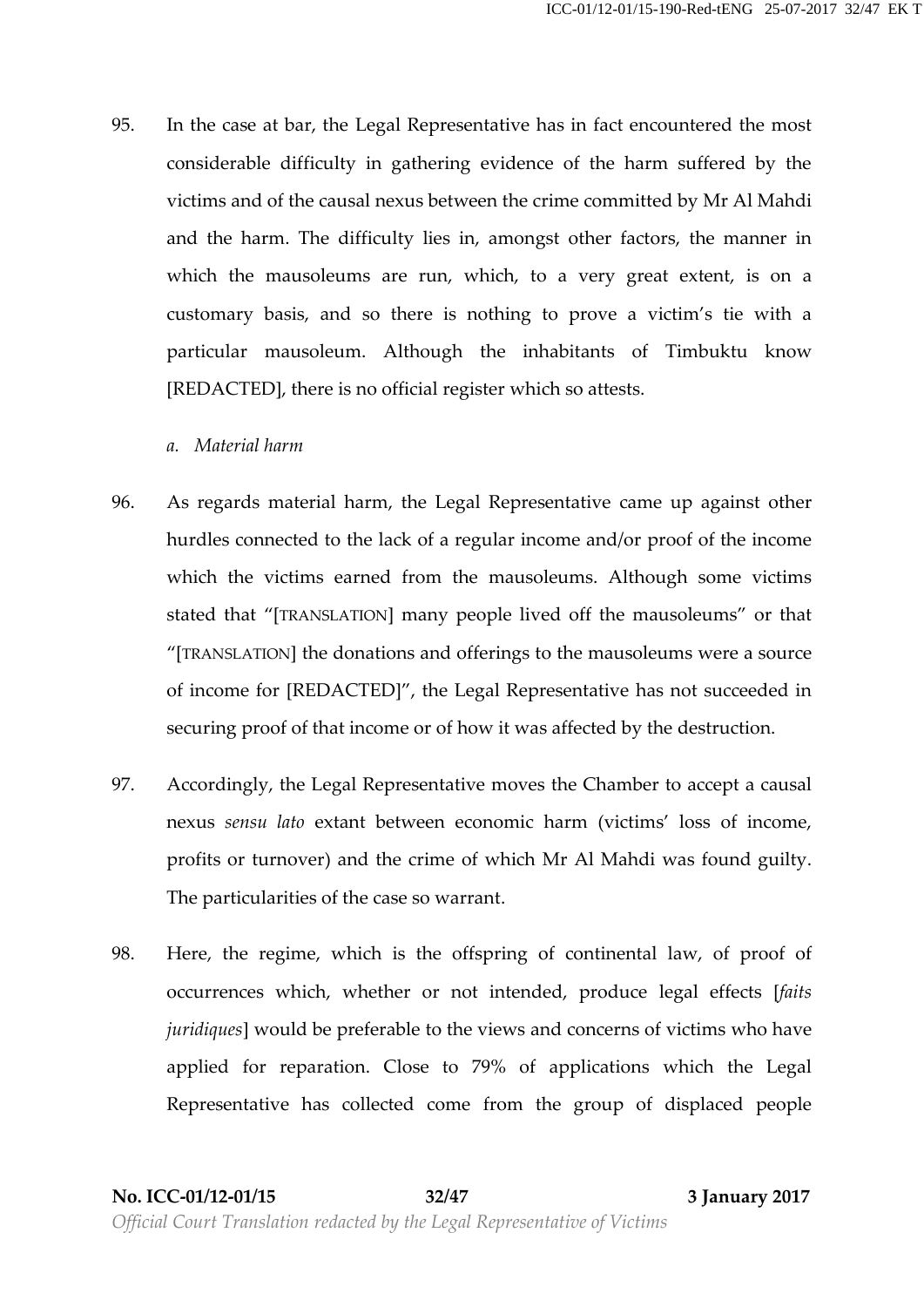[REDACTED].<sup>84</sup> Their forcible and precipitous exodus did not allow them to take with them evidence of their property and of the fruit of their labour.

- 99. The Legal Representative would, therefore, point out that all of the supporting material provided by the victims reflects the entirely local manner of running the mausoleums and the difficulties in obtaining official figures, specifically economic data. The supporting documentation will, for that reason, often consist only of allegations or statements to be submitted to the Chamber by the persons concerned.
	- *b. Mental harm*
- 100. The Legal Representative is mindful that the wholly subjective nature of mental harm makes proof of its existence and causation difficult. Such difficulties have often prompted the IACtHR to seek the opinion of medical and psychological experts to appraise the harm suffered by victims.<sup>85</sup> The security situation in situ and the vulnerability of certain victims, in the view of the Legal Representative, mean that expert opinion is problematic in the circumstances. It is therefore nigh-on impossible to furnish any written corroboration of the victims' allegations and arguments.
- 101. Accordingly, the Legal Representative prays the Chamber to afford a degree of flexibility in determining the harm suffered by the victims and the causal nexus between the destruction of mausoleums and the harm suffered. The Legal Representative points out to the Chamber that it may accept

**No. ICC-01/12-01/15 33/47 3 January 2017**

<sup>&</sup>lt;sup>84</sup> Figures derived from the Legal Representative's interviews of 106 victims [REDACTED].

<sup>85</sup> See, for example IACtHR, *Velasquez Rodriguez v. Honduras (*Interpretation of the Judgment of Reparations and Costs), Judgment of July 21, 1989, paras. 50 *et seq.*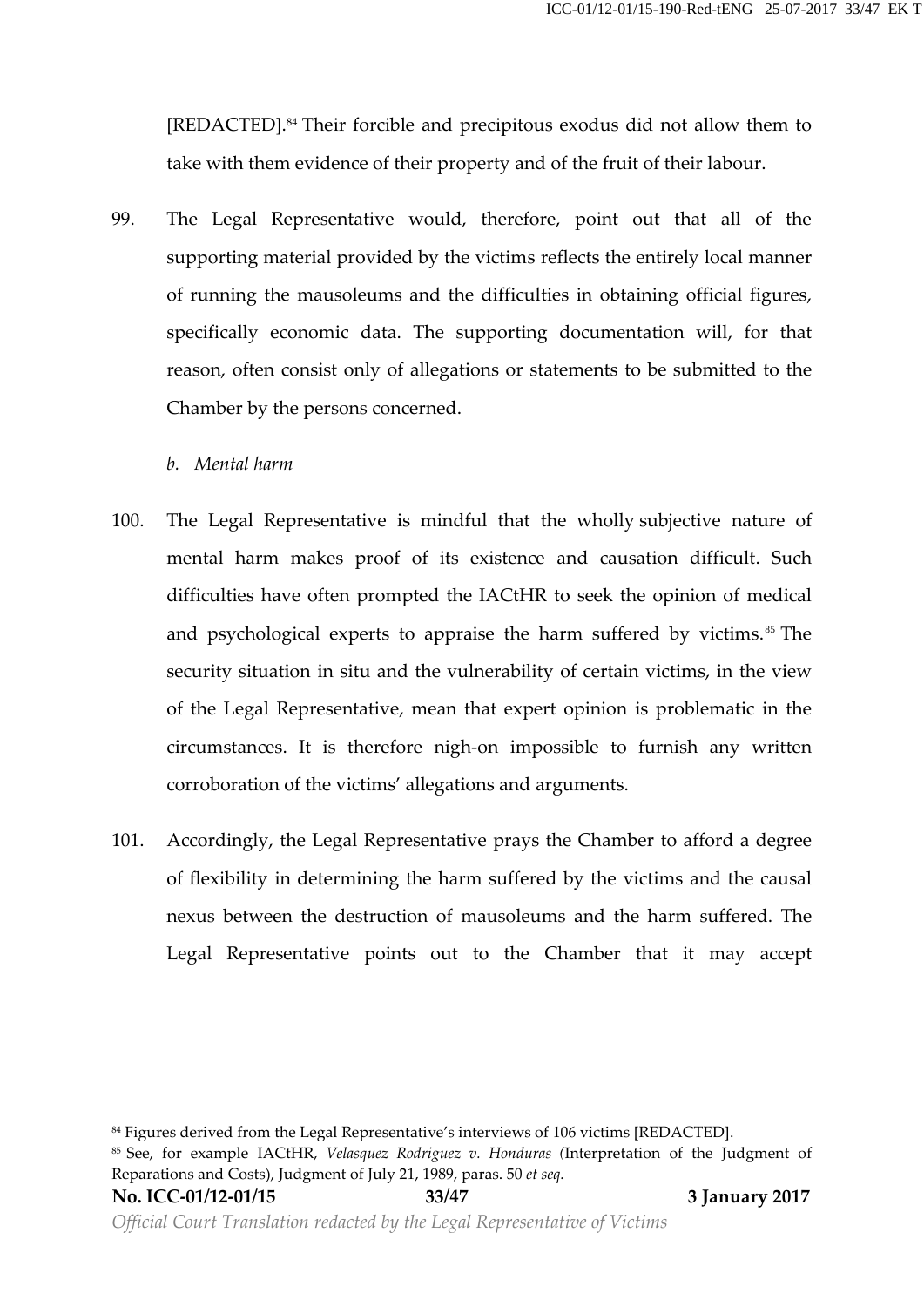presumptions concerning this subject-matter, as the IACtHR hason many an occasion.<sup>86</sup>

102. In the case at bar, there is no doubt that the victims suffered mentally as a result of the crime of which Mr Al Mahdi was found guilty. It is the Legal Representative's submission that the Chamber may accept a presumption that the destruction of a place of worship or reflection occasions mental harm to worshippers. The particularities of the case would appear to so warrant.

#### **IX. Identification of the reparation envisaged by the victims**

#### **A. The Chamber's discretion in matters of reparation**

- 103. Rule 97(1) of the Rules provides: "Taking into account the scope and extent of any damage, loss or injury, the Court may award reparation on an individualized basis or, where it deems it appropriate, on a collective basis or both."
- 104. Article 75 of the Statute foresees restitution, compensation and rehabilitation as forms of reparation to or in respect of victims. The Court has consistently ruled that other types of reparation are also fitting, for instance those with a symbolic, preventative or transformative value.<sup>87</sup> The Legal Representative would underline that the forms of reparation enumerated are not exhaustive and that the discretion of the Chamber is unfettered as regards the form(s) of reparation befitting the case.

<sup>86</sup> See, for example, IACtHR, *Mapiripán Massacre v. Colombia (Merits, Reparations, and Costs)*, Judgment of September 15, 2005, para. 283; IACtHR, *La Cantuta v. Peru (Merits, Reparations and Costs)*, Judgment of November 29, 2006; IACtHR, *Villagran-Morales et al v. Guatemala (Merits),* Judgment of 19 November 1999, IACtHR, *Ituango Massacres v. Colombia*, Judgment of July 1, 2006; IACtHR, *Caracazo v. Venezuela (Reparations and Costs)*, Judgment of August 29, 2002; IACtHR, *Loayza Tamayo v. Peru (Reparations and Costs)*, Judgment of November 27, 1998.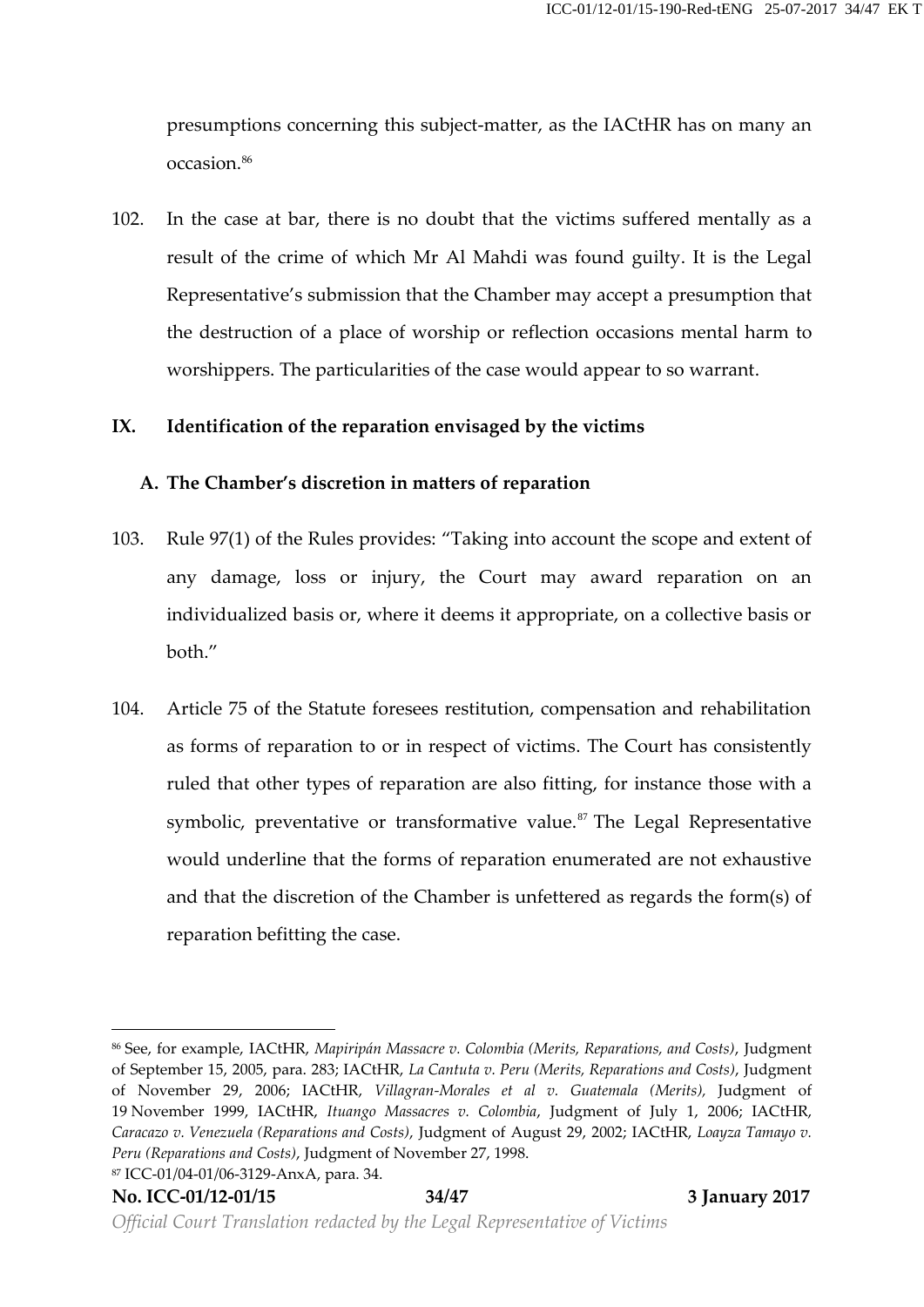- 105. The Legal Representative underlines that whilst reparation may not wholly erase the damage sustained, it must at minimum mitigate the consequences thereof. Reparation must also be suited to the particularities of the case and accord with the victims' views and concerns.
- 106. The view of the Appeals Chamber on the matter is, therefore, that identification of the appropriate form(s) of reparation must take account of the characteristics of the case at bar and the particularities of the harm suffered by the victims. The Appeals Chamber has thus opined:

identifying the harm caused to direct and indirect victims as a result of the crimes for which a person was convicted, which was addressed above, is inter-linked with identifying the appropriate modalities of reparations in that specific case. In this sense, the appropriateness of a modality of reparations can only be determined by reference to the harms that were caused and which the reparations seek to remedy.<sup>88</sup>

- 107. The Legal Representative concurs with the position of the Appeals Chamber and would suggest that the Chamber take account of the particularities of the harm suffered by the victims in the *Al Mahdi* case.
- 108. This case presents the Chamber with the unique opportunity to determine the reparation which befits the destruction of historical and religious monuments protected by various national and international instruments. A number of factors complicate the task, including: (a) the character itself of the harm suffered; (b) the prevailing unrest in Timbuktu, where Ansar Dine and other armed groups are still present; (c) the fact that certain victims left Timbuktu in the aftermath of the events of 2012 and remain afar.
- 109. The conundrum of the identification of the form of reparation suited to the case is left to the discretion of the Chamber, aided in that matter by the reports and opinion of experts on the material and mental damage amenable

<sup>88</sup> ICC-01/04-01/06-3129, para. 200.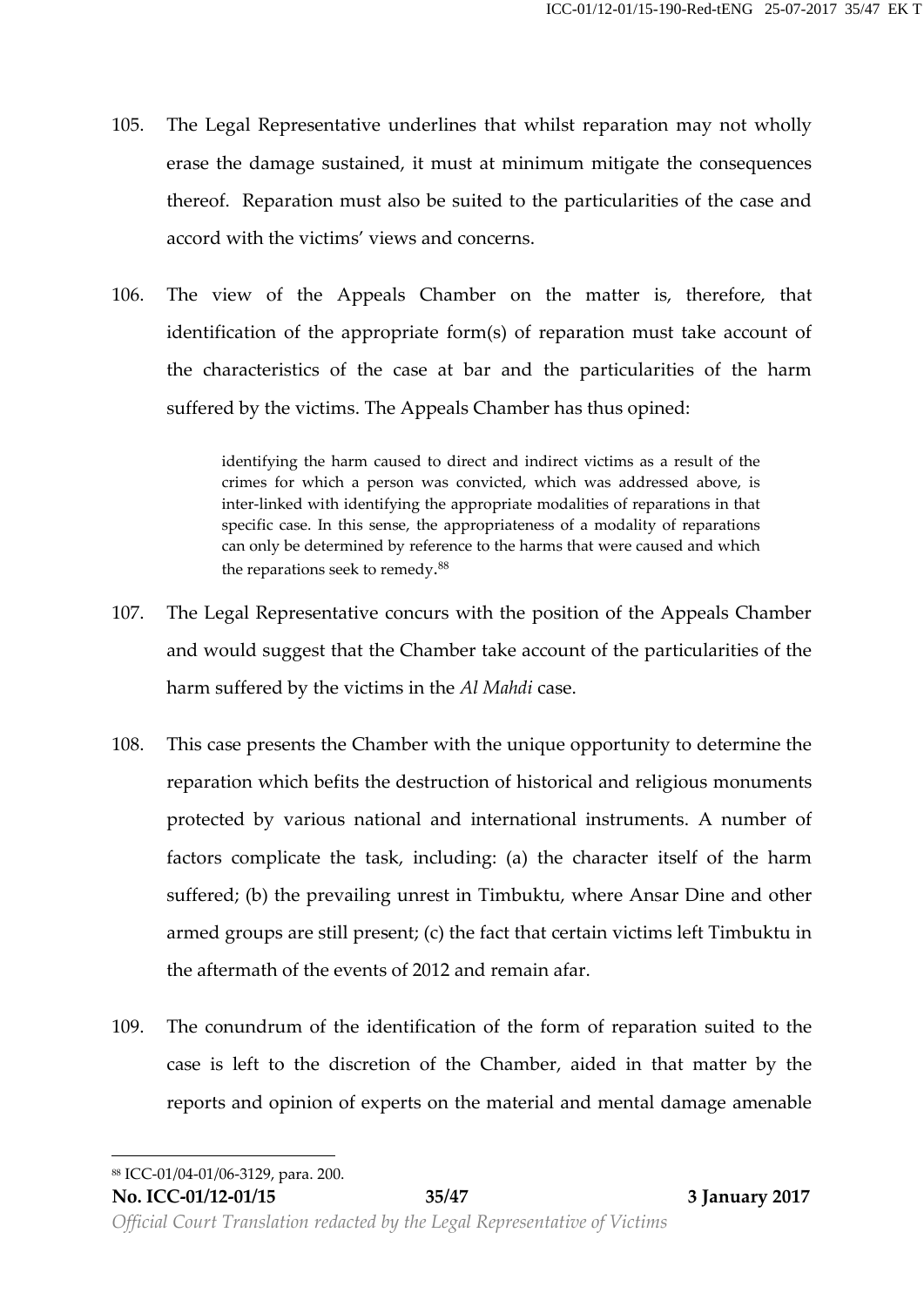to reparation.<sup>89</sup> Having regard to the Calendar set by the Chamber, the Legal Representative reserves to himself the right to make submissions on the upcoming views of experts, since they have ramifications on the determination of the harm amenable to reparation. That goes to, *mutatis mutandis*, the legal import of expert opinion that is inconsistent with the victims' interests at the reparation phase.<sup>90</sup>

#### **B. Forms of suitable reparation**

- 110. In the case at bar, pursuant to the Rules, the Chamber, taking into account the scope and extent of any damage, loss or injury, may award reparation on an individualized basis or, where it deems it appropriate, on a collective basis or both.
- 111. As aforementioned, the Appeals Chamber has acknowledged that certain crimes may affect a community as a whole. Where that is so and where there is a sufficient causal nexus between the harm suffered by the members of that community and the crime of which the convicted person was found guilty, it may be appropriate to award collective reparation to that community.<sup>91</sup>
- 112. The Legal Representative is of the view that collective reparation is warranted in the case at bar. As aforementioned, it is the case that where mental harm was suffered collectively by a community, dignity violated can be restored only in respect of the community as a whole.
- 113. From the Legal Representative's interviews of the victims [REDACTED], it emerges that their expectations vary depending on whether they remained in Timbuktu or were uprooted to [REDACTED].

<sup>89</sup> So the Chamber decided in ICC-01/12-01/15-172.

<sup>&</sup>lt;sup>90</sup> These issues will be addressed in the submissions to be filed by the Legal Representative by 10 February 2017 pursuant to decision ICC-01/12-01/15-172. <sup>91</sup> ICC-01/04-01/06-3129, para. 212.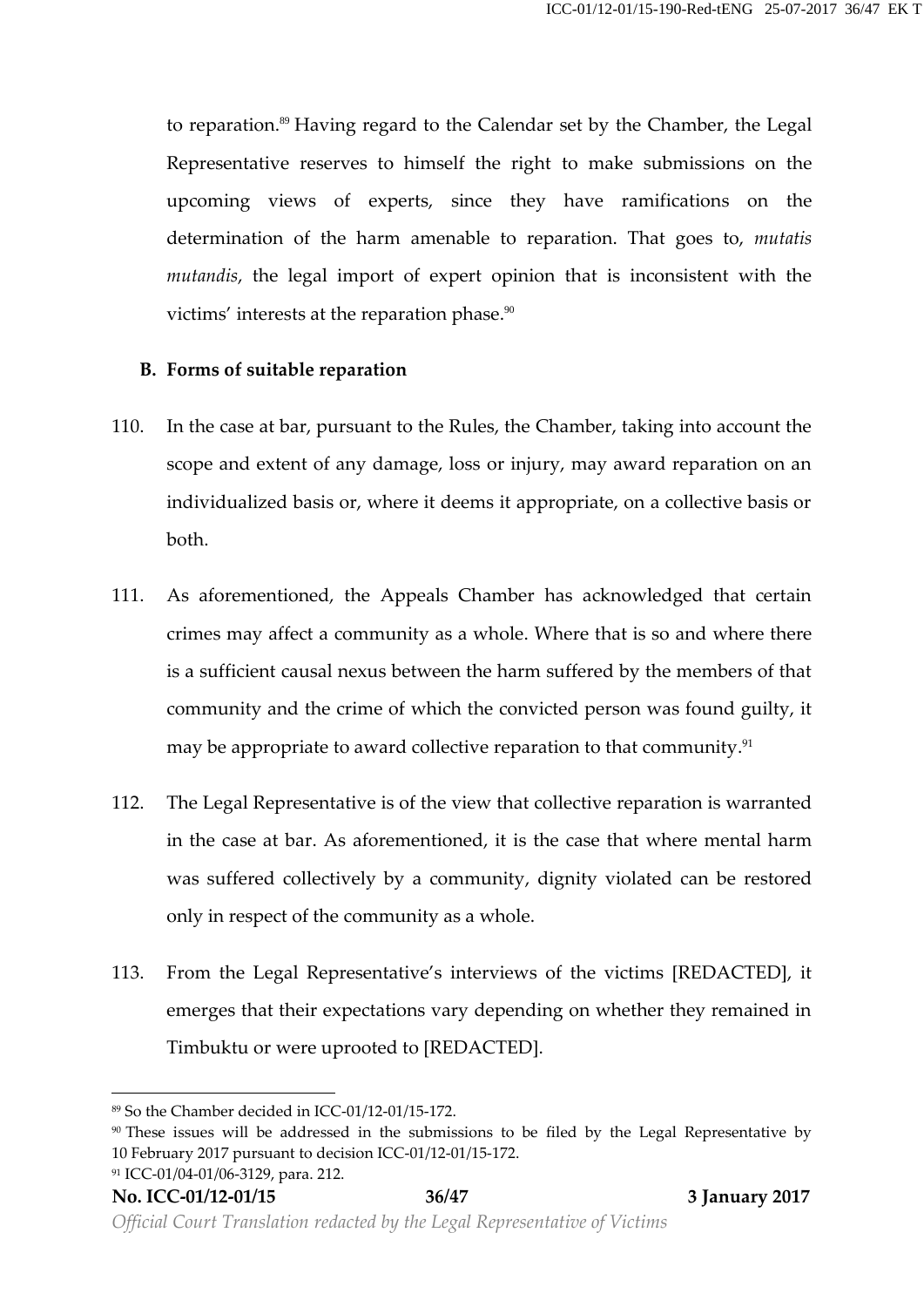- 114. That said, at the reparation stage the victims are finalising their applications for reparation on an individual or collective basis, and at times both. That holds true for applications from [REDACTED] admitted at the trial stage, which preceded the reparation phase. That they apply for individual reparation does not preclude their also representing [REDACTED] in respect of which all of the victims are seeking collective reparation.
- 115. The exclusive preference for collective reparation is framed as a form of accepted reparation to assuage the unforgiveable pain which persists even after a conviction is returned. All of the victims seeking reparation expect an individual award but also, and, above all, a collective plan not only to alleviate the loss of material property but also to benefit the restored historical monument.
- 116. For that reason, the Legal Representative suggests the award of both collective and individual reparation.
	- *a. Overview of the project or scheme for collective reparation*
- 117. By definition, a scheme for reparation is not foreseen by the Court's statutory provisions; rather, it is the culmination of the victims' stated wishes, from which the content of the scheme, in the view of the Legal Representative, must not depart.
- 118. From the interviews of victims held *in situ*, the Legal Representative notes that many of them would like to see the award of collective reparation to restore, enhance and protect the monuments. Although the destroyed monuments have, to a very great extent, been rebuilt by UNESCO, the restoration and rehabilitation of the mausoleums are incomplete. As the victims explained to the Legal Representative, the upkeep of the mausoleums is a costly endeavour which must be performed on a regular basis before and after each rainy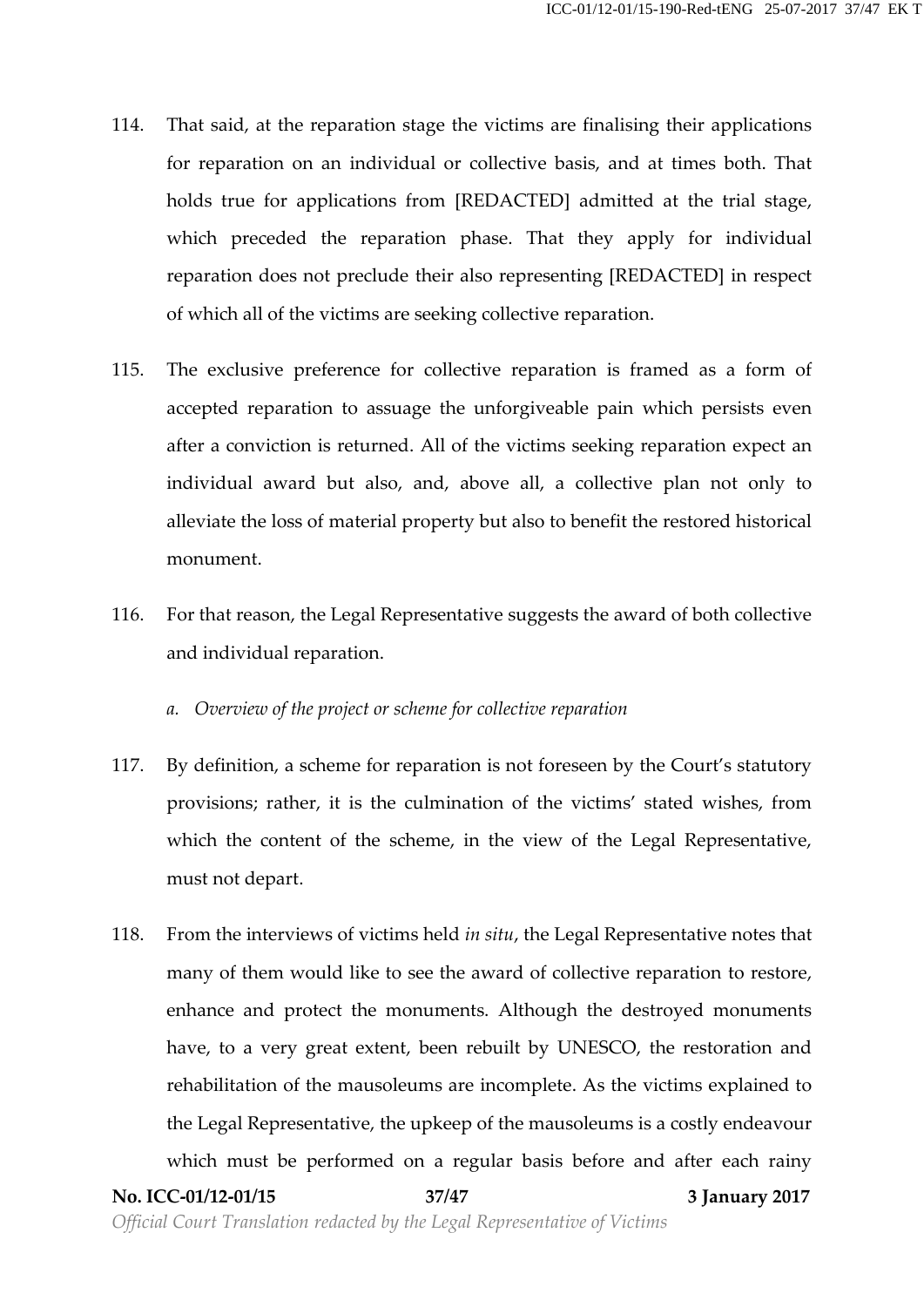season. But since the income of [REDACTED] has dwindled as a result of the destruction, the upkeep can no longer be properly performed.<sup>92</sup>

- 119. The Legal Representative would suggest, therefore, that the Chamber adopt a collective reparation scheme aimed at the upkeep and seasonal restoration of the mausoleums. The Legal Representative would request not a single scheme but one that is split according to individual mausoleums. In fact, the mausoleums are run to a great extent on a customary basis and hence differently from one mausoleum to another. The collective reparation scheme must be tailored to each individual monument at issue in the Judgment. The Legal Representative therefore moves the Chamber to earmark an appropriate award for each monument which, amongst other considerations, factors in the number of victims with ties to the monument. A significant number of victims spoke in favour of the Sidi Yahia Mosque (31% of the victims whom he met); next came the Sidi El Mokhtar Mausoleum (17%), the Ahmed Fulane Mausoleum (14%), the Bahaber Babadié Mausoleum (11%), the Sidi Mahmoud Mausoleum (10%) and the Alpha Moya Mausoleum (7%); and then the Sheikh Abdoul Kassim Attouaty Mausoleum (3%), the Sheikh Ben Amar Arragadi Mausoleum (3%), the Sheikh Mouhamed el Mikki Mausoleum (2%) and the Sheikh Mahmoud El Arawani Mausoleum (1%).<sup>93</sup>
- 120. Since in the vast majority of applications, no figures have been provided by the victims as individuals, not to mention [REDACTED], the Legal Representative submits to the Chamber an assessment in concrete terms, *viz.*, one that affords consideration to the relative importance of the relevant monuments to the victims and the estimated cost of their upkeep.

<sup>92</sup> See, for example, a/35004/16's application form for reparation.

<sup>93</sup> Figures derived from the Legal Representative's interviews of 106 victims [REDACTED].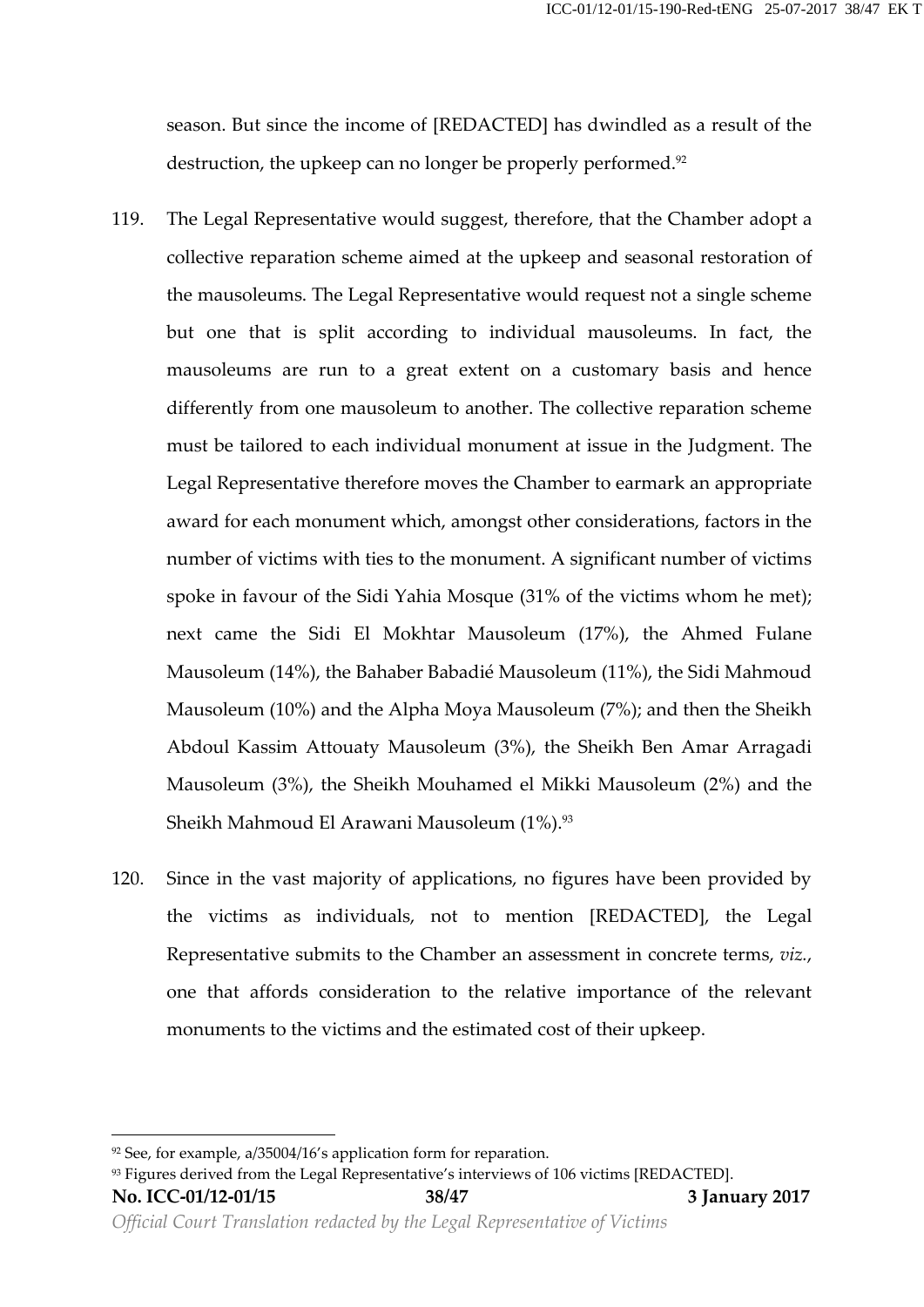- 121. As to the content of the funding programme, the Legal Representative moves the Chamber to instruct the TFV to establish a budget for the funding and implementation of the collective reparation plan per monument.
	- *b. Overview of the project or scheme for individual reparation*
- 122. By definition, individual reparation may reflect a figure put forward as equal in value to the damage alleged. Here again, the Legal Representative points out to the Chamber that none of the applications for individual reparation advance a specific figure in that way. Other than one or two applications which give figures for individual purposes, almost all victims seek a financial award for relief. Awards are sought to alleviate the mental harm or the loss of property affecting those victims who fled Timbuktu at the time of the destruction or whose property was looted at the time. Such awards would also be conducive to helping the uprooted victims return.
- 123. In view of the scheme sought for individual reparation, the Legal Representative moves the Chamber to instruct the TFV to establish a budget for individual relief in respect of all of the victims.
- 124. In that respect, the innovation of the two schemes lies in the principles stated by the victims themselves in their applications for reparation − almost all of them have argued the application of the principle of equality based on shared suffering.
	- **C. The principle of equality within the meaning of the victims' views and concerns**
- 125. It is the express wish of all of the victims who were asked that the principle of equality apply to the collective and individual reparation plans. The question of said principle now arises.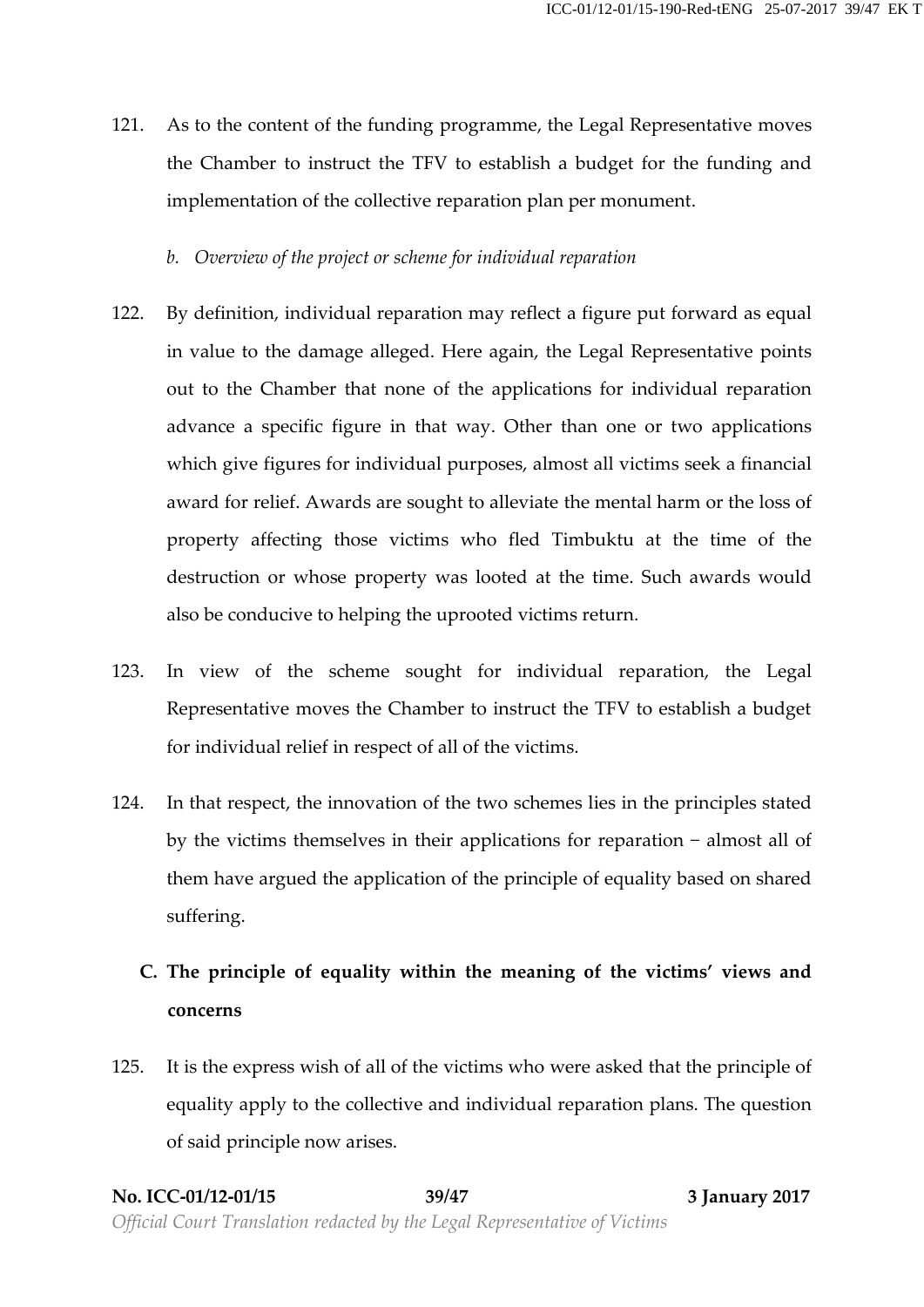- 126. Regarding the applicable law, the Legal Representative points out to the Chamber that the principle does not run counter to the terms of article 21 of the Statute on the applicable law or the general principles of international criminal law and international humanitarian law.
- 127. The Legal Representative submits to the Chamber that such equality is not arithmetical but denotes instead non-discrimination vis-à-vis all of the victims, almost all of whom belong to three ethnic groups and who perceive themselves as such.<sup>94</sup>
- 128. The reparation regime in continental law vests all victims with locus standi to bring civil action for reparation, including before criminal courts. As regards the reparation at issue, the victims whom the Legal Representative represents are not vested with such standing and they will move the Chamber to appraise their claims on the basis of the account set down in the form provided by the Registry.
- 129. The Legal Representative underlines, however, that some victims have not submitted application forms for reparation to the Chamber. In fact, only 20 or so victims were able to make the journey [REDACTED] to meet with the Legal Representative and VPRS staff. However, the Legal Representative considers that, in all likelihood, other inhabitants of Timbuktu were mentally harmed by the destruction. The great hardship which besets these victims must not impede implementation of their right to reparation. In the words of some of the victims whom the Legal Representative met, the reparation must pertain to everyone because "[TRANSLATION] it is as if Timbuktu is one and the same

<sup>&</sup>lt;sup>94</sup> Of the 106 victims whom the Legal Representative met [REDACTED], 84% are Sonrhai, 6% Peuhl, 2% Tamashek, 2% Arab, 1% Bambara and 1% Bozo.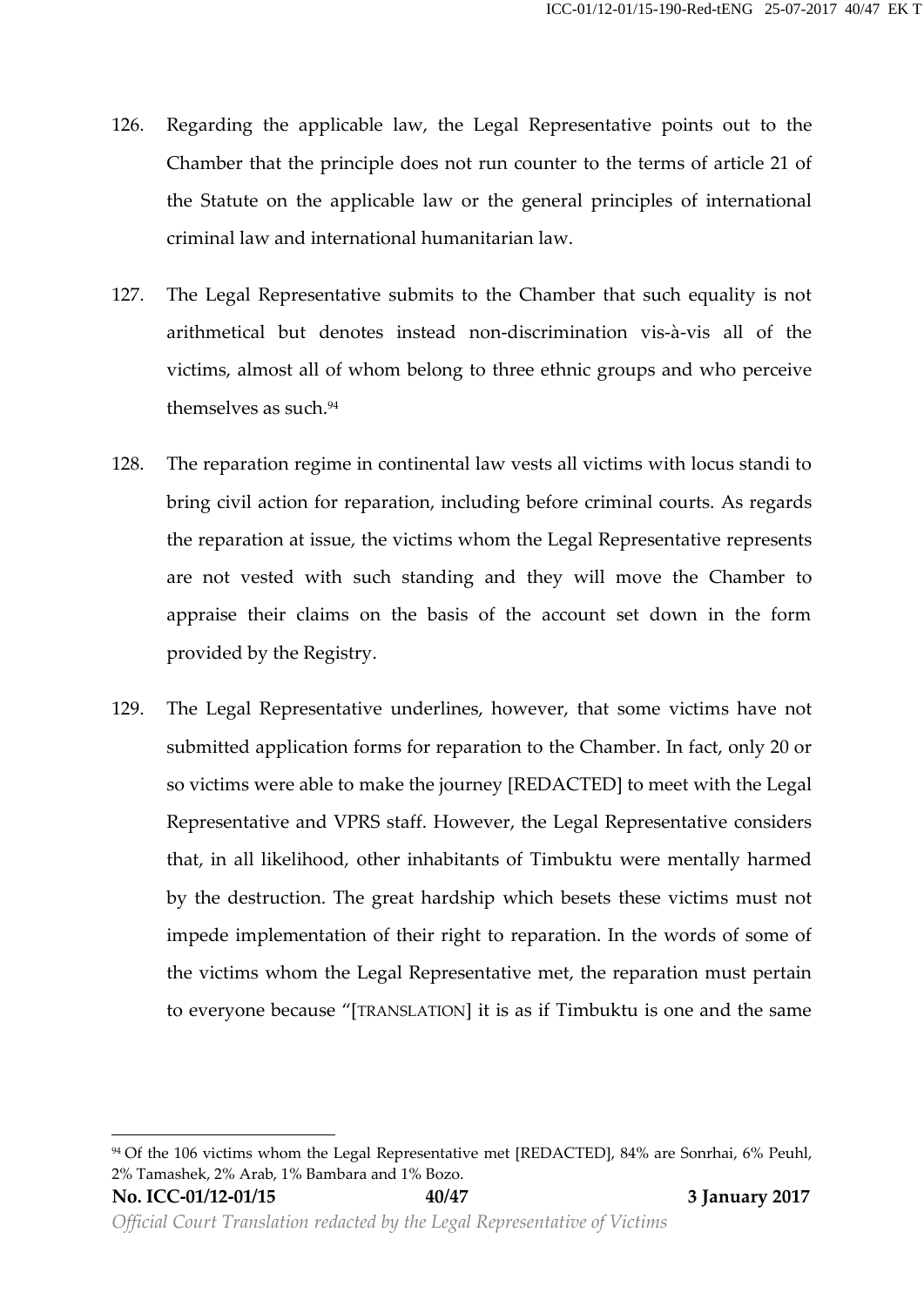person" <sup>95</sup> and "[TRANSLATION] we are all descended from the Saints. They are ancestors to us all".<sup>96</sup>

#### **D. Involvement of the local authorities and outreach to communities**

- 130. As the Appeals Chamber has noted, the Legal Representative is of the view that to be meaningful and to find the acceptance of the victims affected, the reparation must draw on the local culture and customs.<sup>97</sup>
- 131. In the *Al Mahdi* case, the Legal Representative considers that the reparation must go through the traditional and religious authorities who embody the manna of the ancestors and are the custodians of custom. For the population of Timbuktu to be at peace again, the involvement of the local traditional and spiritual leaders in the reparation process is paramount, as they are "the eyes and ears" of the city.<sup>98</sup> In northern Mali, the *Kadi* (religious scholars) often act in lieu of the State's judicial systems and communities place greater trust in the traditional institutions than in the national courts. Any reparation scheme which does not involve those local authorities would risk being perceived as extraneous and so slated for failure. As put by one of the victims whom the Legal Representative and his team met: "[TRANSLATION] the judges have to speak to the imams, the *maçons* and the descendants of the Saints to decide how to proceed. The judges must not take the decision in isolation. The people of Timbuktu alone know what needs to be done for Timbuktu".<sup>99</sup> If the Court lays down a form of reparation extraneous to local conditions, the victims will at best be dissatisfied and at worse further harmed by the

<sup>95</sup> See a/35029/16's application form for reparation.

<sup>96</sup> See a/35010/16's application form for reparation.

<sup>97</sup> ICC-01/04-01/06-3129-AnxA, para. 47.

<sup>&</sup>lt;sup>98</sup> The importance of involving spiritual leaders in the reparation process was advocated by the experts whom the Legal Representative met [REDACTED], specifically [REDACTED].

<sup>99</sup> See a/35010/16's application form for reparation. See also a/35002/16's application form for reparation.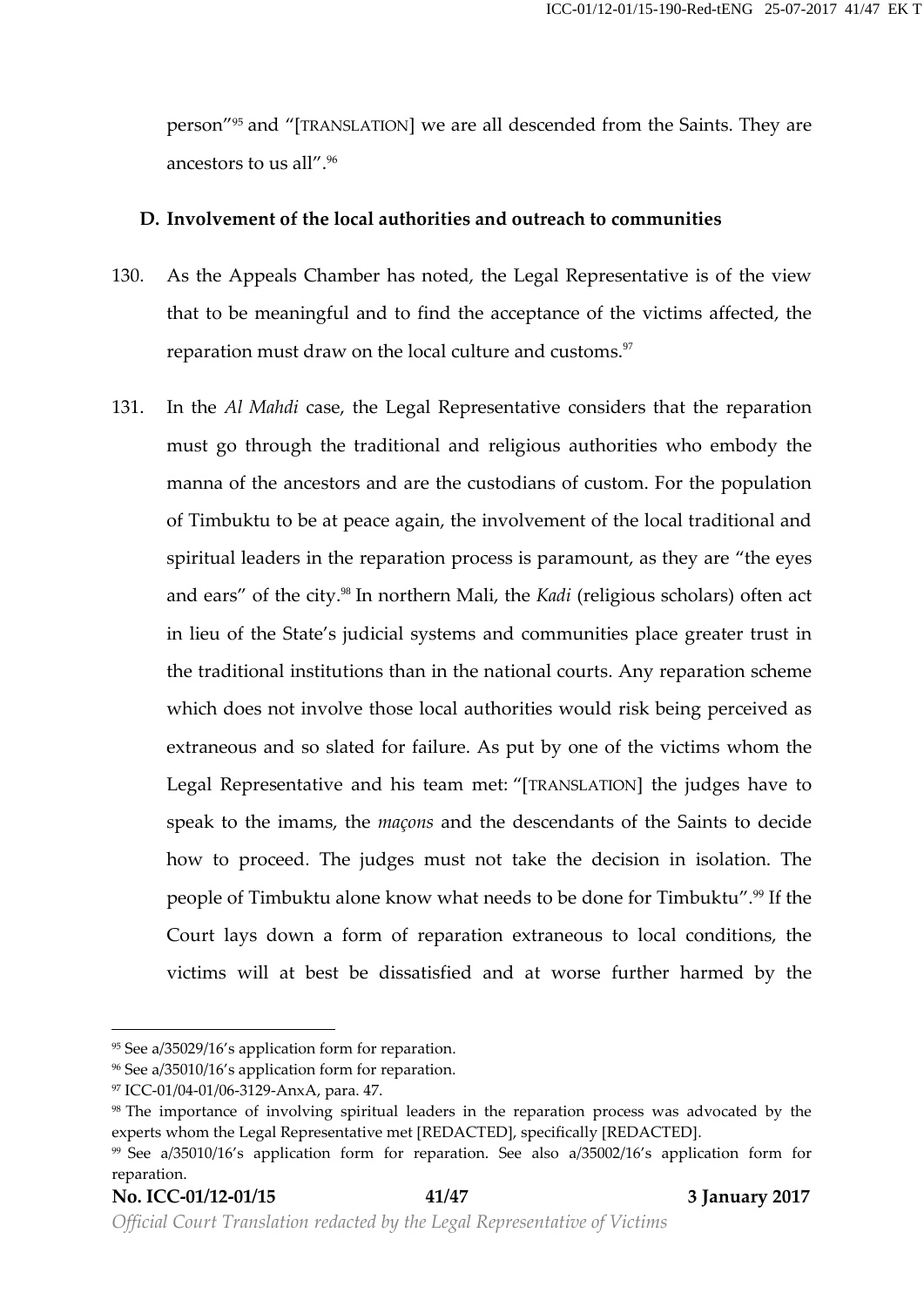disregard shown to them. To involve the victims would put them at the very heart of the reparation process.

- 132. As regards the possible involvement of the Malian Government and its officials in the reparation process, however, a number of victims have voiced reservations. To the Legal Representative, it seems that, on the whole, the population of Timbuktu doubts the State's willingness to punish the crimes committed during the 2012 crisis and to compensate the victims.
- 133. Furthermore, the [REDACTED] spoke of some traditional conflict resolution methods in Mali, which are a blend of Islamic law and local customs.<sup>100</sup> It is the Legal Representative's submission that the Chamber may seek an expert opinion on the matter. An opinion would enable the Chamber to better entertain the specific nature of the mental harm suffered by the community of Timbuktu who saw its learned, its scholars, its ancestors and its Saints defiled and desecrated. An opinion would also allow customary reparation to be of avail and possibly instituted to dispel the affront to the community. By so proceeding, the Chamber would pave the way for the victims to access a form of reparative justice which is accepted by all and a guarantor of lasting peace.
- 134. Aside the involvement of local authorities, the reparation measures will have a wide reach and be of real benefit only if outreach activities are held for the population of Timbuktu. Such activities would foster dialogue between the Court and the persons affected and their community.<sup>101</sup> They would enable the population of Timbuktu as a whole, and the victims in particular, to take ownership of the reparation measures ordered by the Court and to embrace them more readily.

<sup>100</sup> Meeting with [REDACTED].

<sup>101</sup> ICC-01/04-01/06-3129-AnxA, para. 31.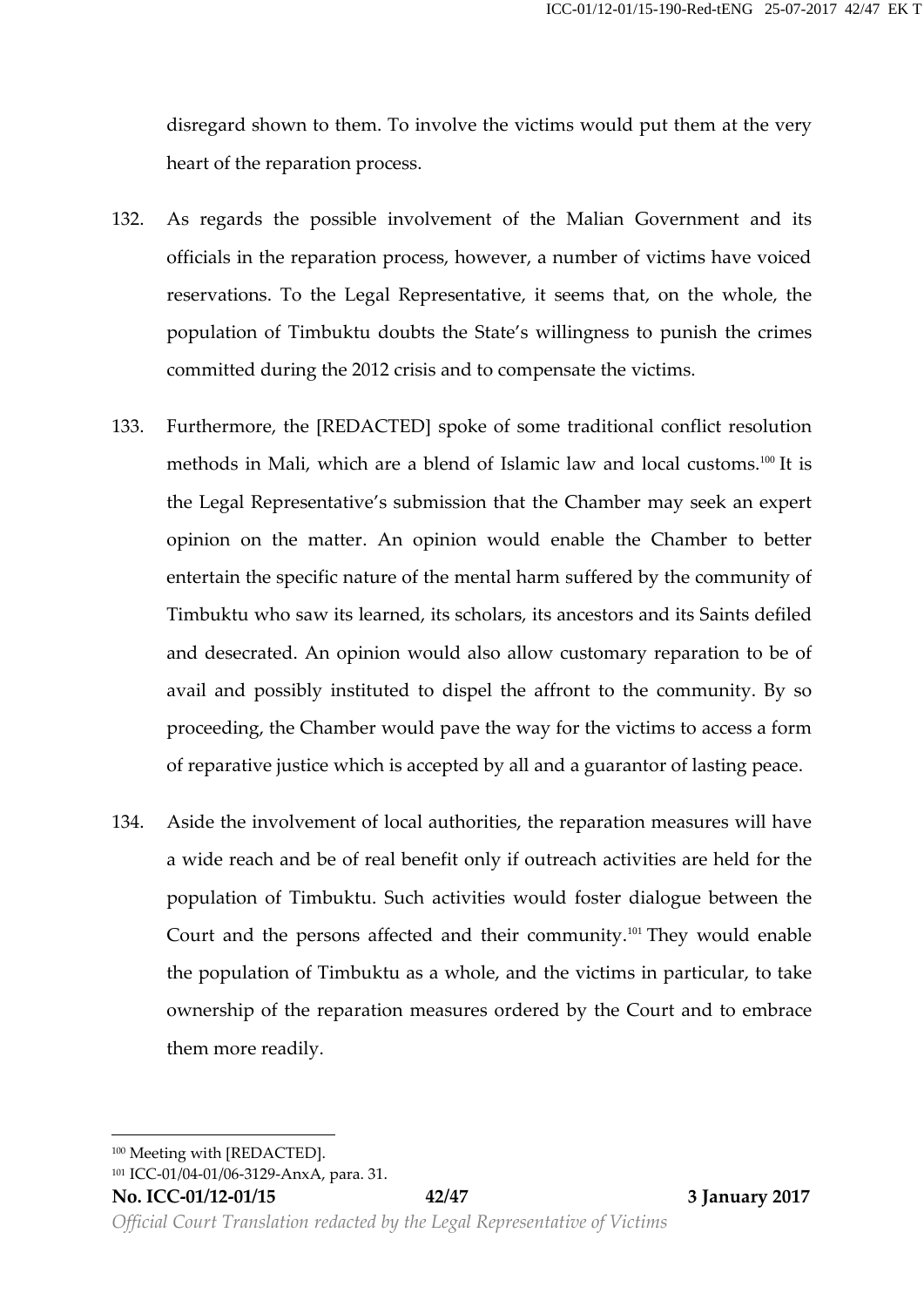#### **X. Order for reparations entered against a convicted person**

- 135. The Appeals Chamber has ruled that a convicted person is liable to make reparation for the damage occasioned by the crimes for which he or she stands convicted, even where declared indigent by the Registry.<sup>102</sup>
- 136. Indeed, orders for reparations are "intrinsically linked to the individual whose criminal liability is established in a conviction and whose culpability for the criminal acts is determined in a sentence." <sup>103</sup> In matters of reparation, "the convicted person's liability for reparation must be proportionate to the harm caused and, *inter alia*, his or her participation in the commission of the crimes for which he or she was found guilty, in the specific circumstances of the case".<sup>104</sup>
- 137. Hence, the order for reparations must determine individual liability and afford the convicted person notice thereof. Indigence of a convicted person at the time the order is made does not in any circumstances relieve the person of liability.
- 138. So although Mr Al Mahdi has been declared indigent,<sup>105</sup> the reparation order must determine his liability in respect of reparation. The Legal Representative further notes that Mr Al Mahdi has offered to pay for the cost of the door of the Sidi Yahia Mosque from his own pocket.<sup>106</sup> Payment by the convicted person for some or all reparation would be of great symbolic value to the victims and may foster peace in Timbuktu.

**No. ICC-01/12-01/15 43/47 3 January 2017**

<sup>102</sup> ICC-01/04-01/06-3129, paras. 102-105.

<sup>103</sup> ICC-01/04-01/06-3129-AnxA, para. 20.

<sup>104</sup> ICC-01/04-01/06-3129-AnxA, para. 21.

<sup>105</sup> ICC-01/12-01/15-134-Conf, paras. 5-7.

<sup>106</sup> ICC-01/12-01/15-141-Conf-Corr, para. 174.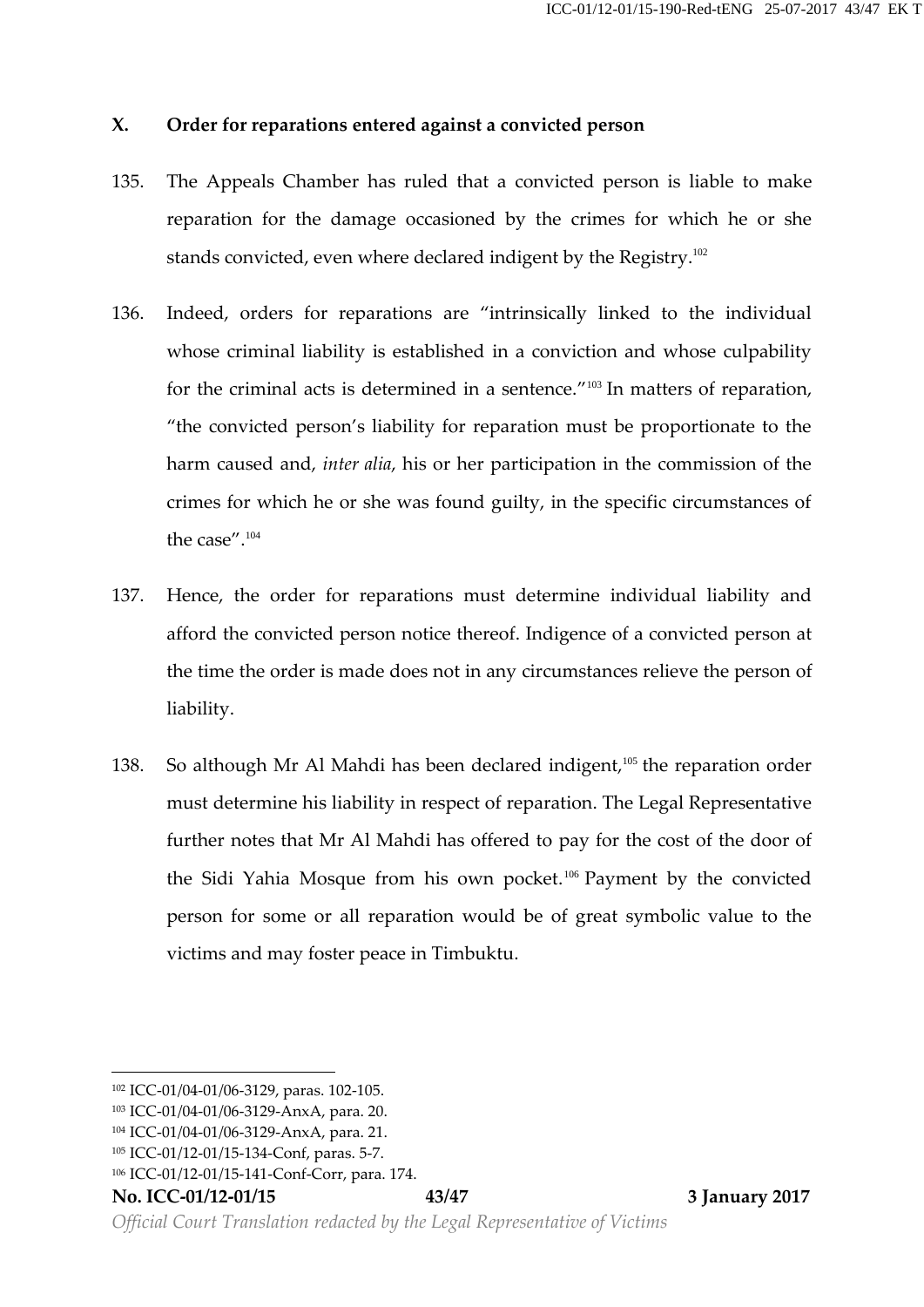#### **XI.** The Trust Fund for Victims

- 139. Rule 98 of the Rules and Part III of the Regulations of the TFV vest the Trust Fund with a dual mandate: implementation of orders for reparations entered against a convicted person; and the provision of general assistance to the victims of crimes within the jurisdiction of the Court and to their families, irrespective of the crimes of which an accused person was found guilty.
- 140. It is the Legal Representative's opinion that the TFV itself is not in a position to identify the victims eligible for the reparation ordered by the Chamber in the *Al Mahdi* case. To so mandate the TFV would be tantamount to conferring upon it a power of adjudication which it does not possess. In this respect, the Legal Representative submits that that it lies with the Chamber, in making its order for reparations, to identify the victims and to determine the form the reparation should take, as the Appeals Chamber has had occasion to recall.<sup>107</sup> Upon issuance of the order, the TFV may be tasked with its execution within the parameters delineated by the Chamber.
- 141. Accordingly, the TFV's Board of Directors must determine the availability of funds in the form of (a) fines and forfeitures transferred to the TFV or (b) resources collected through awards for reparations which may be supplemented with "other resources" of the TFV. Under regulation 56 of the Regulations of the TFV, the Board "shall make all reasonable endeavours to manage the Fund taking into consideration the need to provide adequate resources to complement payments for awards under rule 98, sub-rules 3 and 4 of the Rules of Procedure and Evidence and taking particular account of ongoing legal proceedings that may give rise to such awards".<sup>108</sup>

<sup>107</sup> ICC-01/04-01/06-3129, para. 200.

<sup>108</sup> ICC-ASP/4/Res.3, Regulations of the Trust Fund for Victims, para. 56.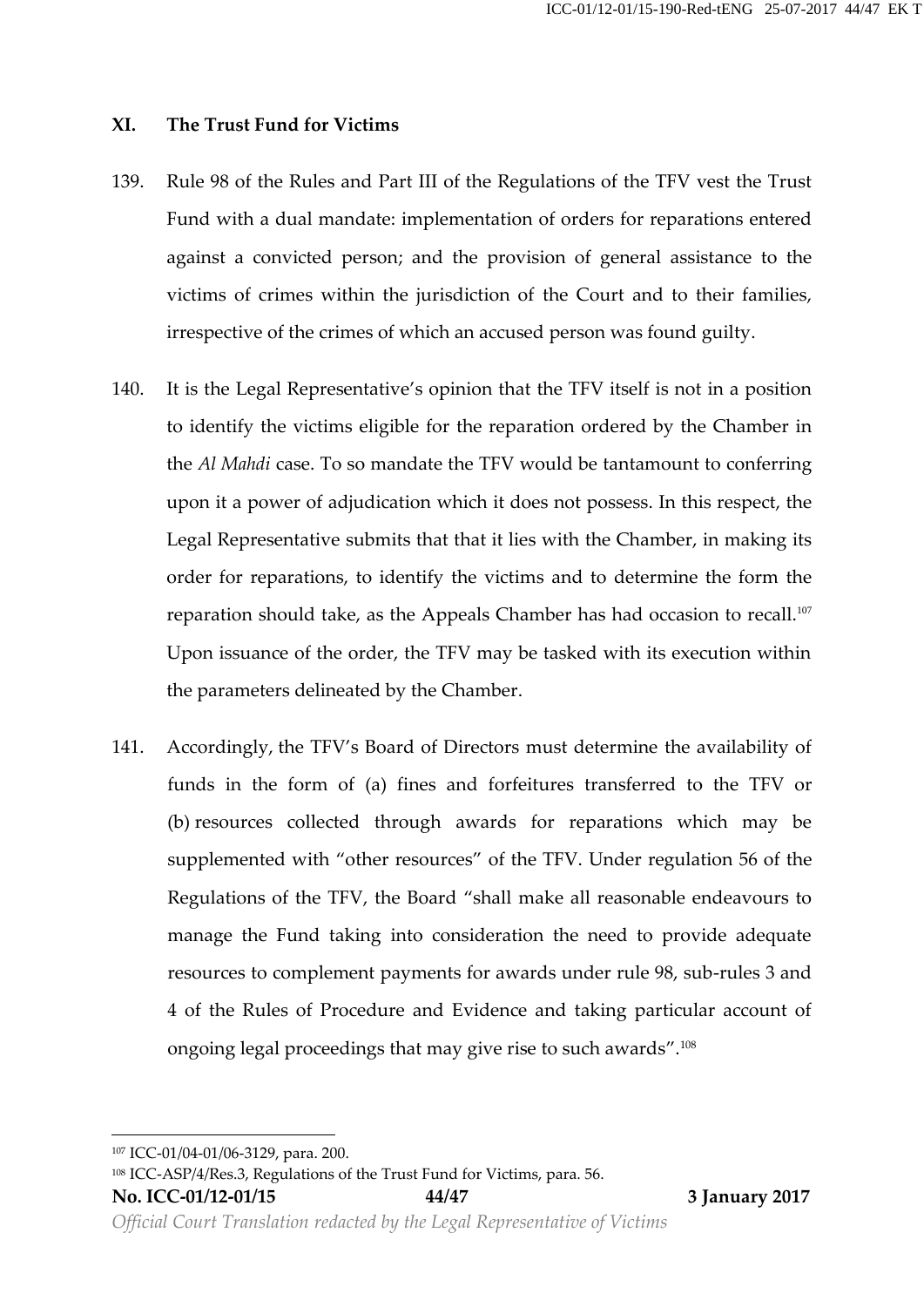- 142. Furthermore, the Appeals Chamber has ruled that in the event of indigence, the TFV may advance its "other resources", which the convicted person would be liable for reimbursing.<sup>109</sup>
- 143. Accordingly, and pursuant to that regulation, the Board of Directors should contemplate how best to supplement existing funds with "other resources" and duly advise the Chamber in that regard.
- 144. The Legal Representative takes the view that the TFV should undertake such an assessment forthwith. The Legal Representative considers that a precise figure as to the resources available would duly illuminate the Chamber and the parties.

# **XII. The Legal Representative's suggestions regarding the implementation of the order for reparations**

- 145. The implementation of decisions and orders for reparations is part and parcel of the right to a remedy and to reparation. To be effective remedies must be enforceable. The execution of the decisions, as the IACtHR explained in the case of *Baena-Ricardo et al. v. Panama*, "should be considered an integral part of the right to access to justice, understood in its broadest sense, as also encompassing full compliance with the respective decision".<sup>110</sup>
- 146. The Legal Representative further draws attention to the need for effect to be given promptly and efficaciously to the Chamber's order for reparations. The victims have been in a state of the utmost vulnerability since 2012. They remain at peril from the continued presence of Ansar Dine and its allies in the region and are hoping for a powerful gesture from the Court and for acknowledgement of their rights and the harm visited upon them.

<sup>109</sup> ICC-01/04-01/06-3129, para. 115.

**No. ICC-01/12-01/15 45/47 3 January 2017** *Official Court Translation redacted by the Legal Representative of Victims* <sup>110</sup> IACtHR, *Baena-Ricardo et al. v. Panama* (Competence), Judgment of November 28, 2003, para. 82.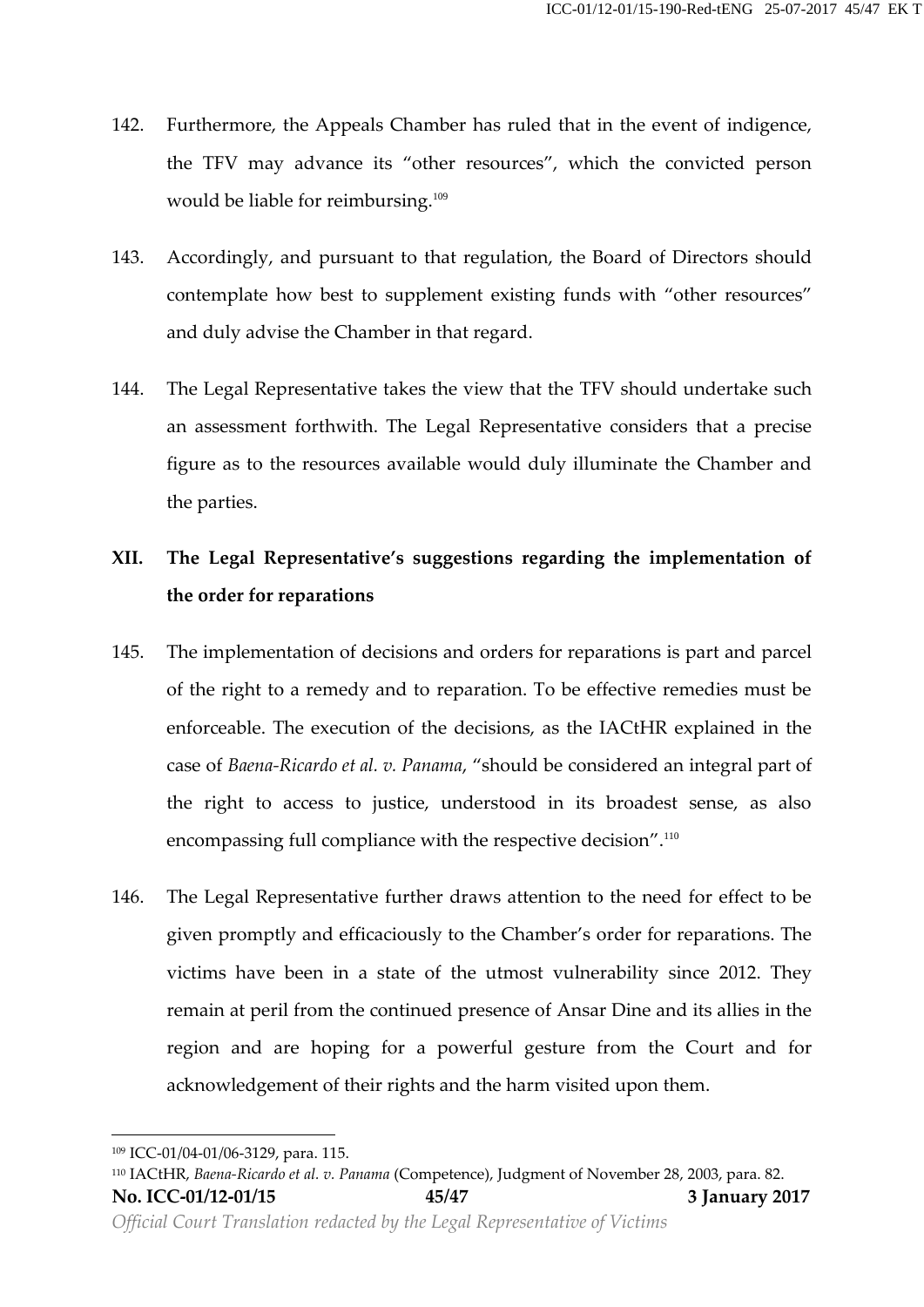- 147. In sum, the Legal Representative suggests to the Chamber that it adopt: (1) collective reparation measures for the upkeep, restoration and rehabilitation of every monument at issue in the Judgment and which are earmarked for each individual monument; and (2) individual reparation measures aimed at monetary compensation for the material and mental harm suffered by the victims.
- 148. The Legal Representative further suggests that the Chamber engage in discussion with and involve to the extent possible the local authorities of Timbuktu, specifically the religious and customary authorities but also the custodians of the mausoleums, the *maçons* and the descendants of the Saints. By so proceeding, the Chamber will be able to adopt reparation measures which are suited to local conditions and reflect the victims' expectations.
- 149. The Legal Representative respectfully suggests to the Chamber that upon determining and adopting the measures, it include an attendant information and outreach programme to afford the victims a better understanding of the reparation process and the form of reparation decided.
- 150. That said, the Legal Representative would leave it to the discretion of the Chamber to determine the form of reparation which it sees fit given the particularities of the case. To award the victims reparation suited to their needs is to allow them to rebuild their lives and regain their dignity. It represents an opportunity but also sends a strong signal in the face of the unrelenting destruction of historical and religious monuments which, to this day, continues worldwide.

#### **XIII. Confidentiality**

151. A confidential version of the present submissions was filed on 2 December 2016, pursuant to regulation 23*bis*(1) of the Regulations of the Court, as they

**No. ICC-01/12-01/15 46/47 3 January 2017** *Official Court Translation redacted by the Legal Representative of Victims*